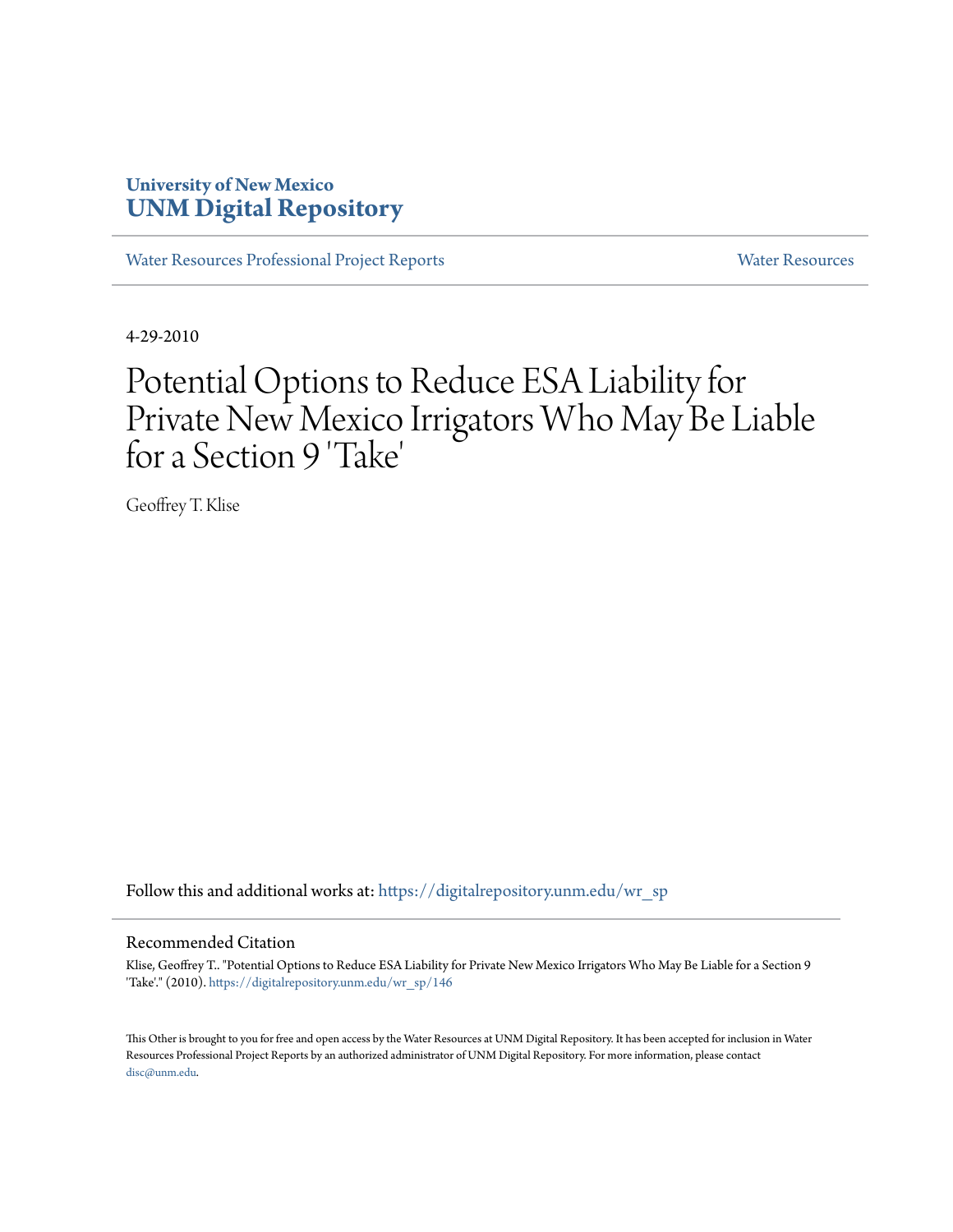# **Potential Options to Reduce ESA Liability for Private New Mexico Irrigators Who May Be Liable for a Section 9 'Take'**

**by** 

**Geoffrey T. Klise** 

**Water Resources Program University of New Mexico Albuquerque, New Mexico 87131-0001 [www.unm.edu/~wrp](http://www.unm.edu/~wrp)**

> **Publication No. WRP-14 January 2006**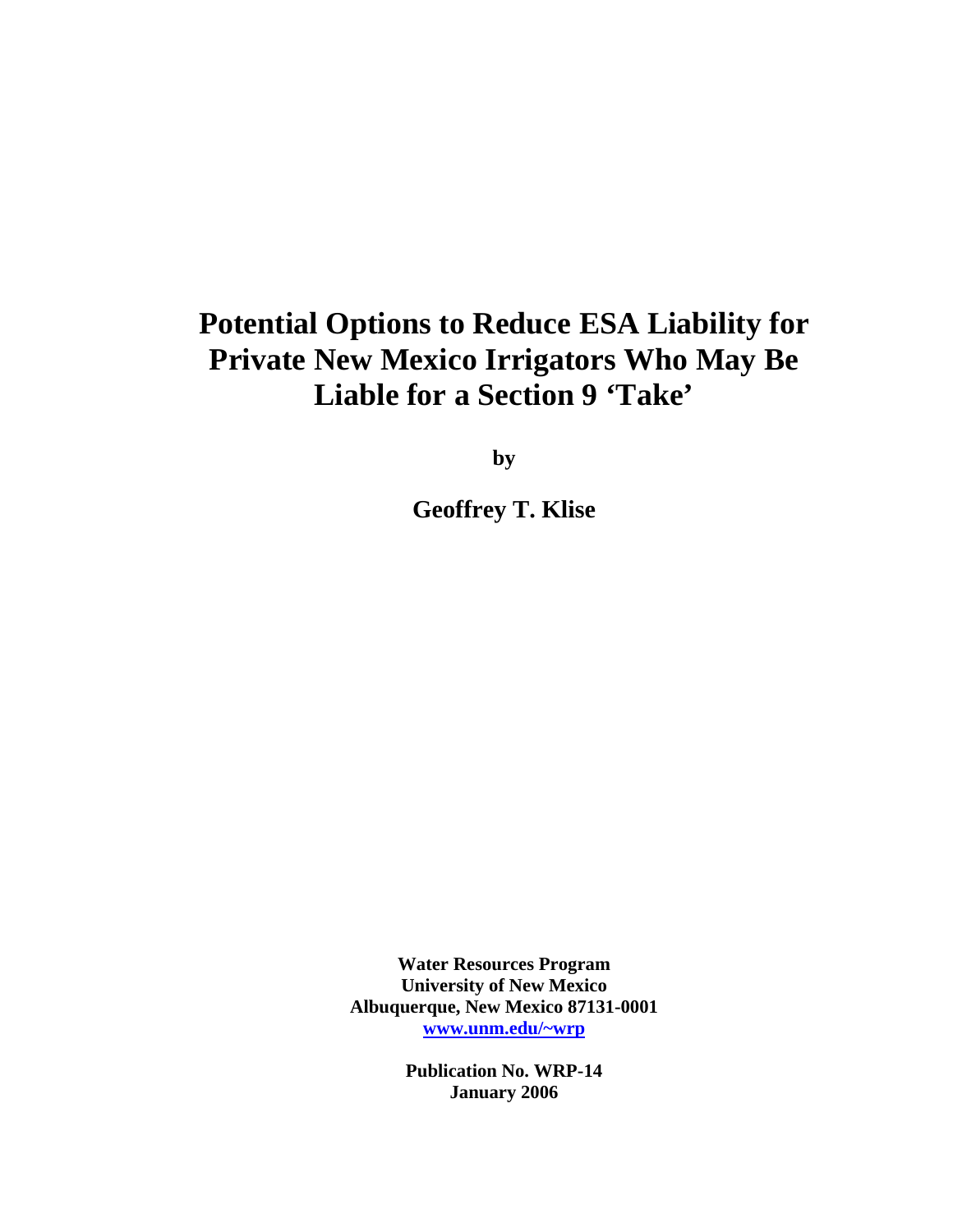NOTE: This publication is the Professional Project report of Geoffrey T. Klise, submitted in partial fulfillment of the requirements for the Master of Water Resources degree at the University of New Mexico (August 2005). The project was supervised and approved by the following committee: Dr. Olen Paul Matthews, Department of Geography, UNM (chair); Prof. G. Emlen Hall, School of Law, UNM; and Dr. Michael E. Campana, Water Resources Program and Department of Earth and Planetary Sciences, UNM.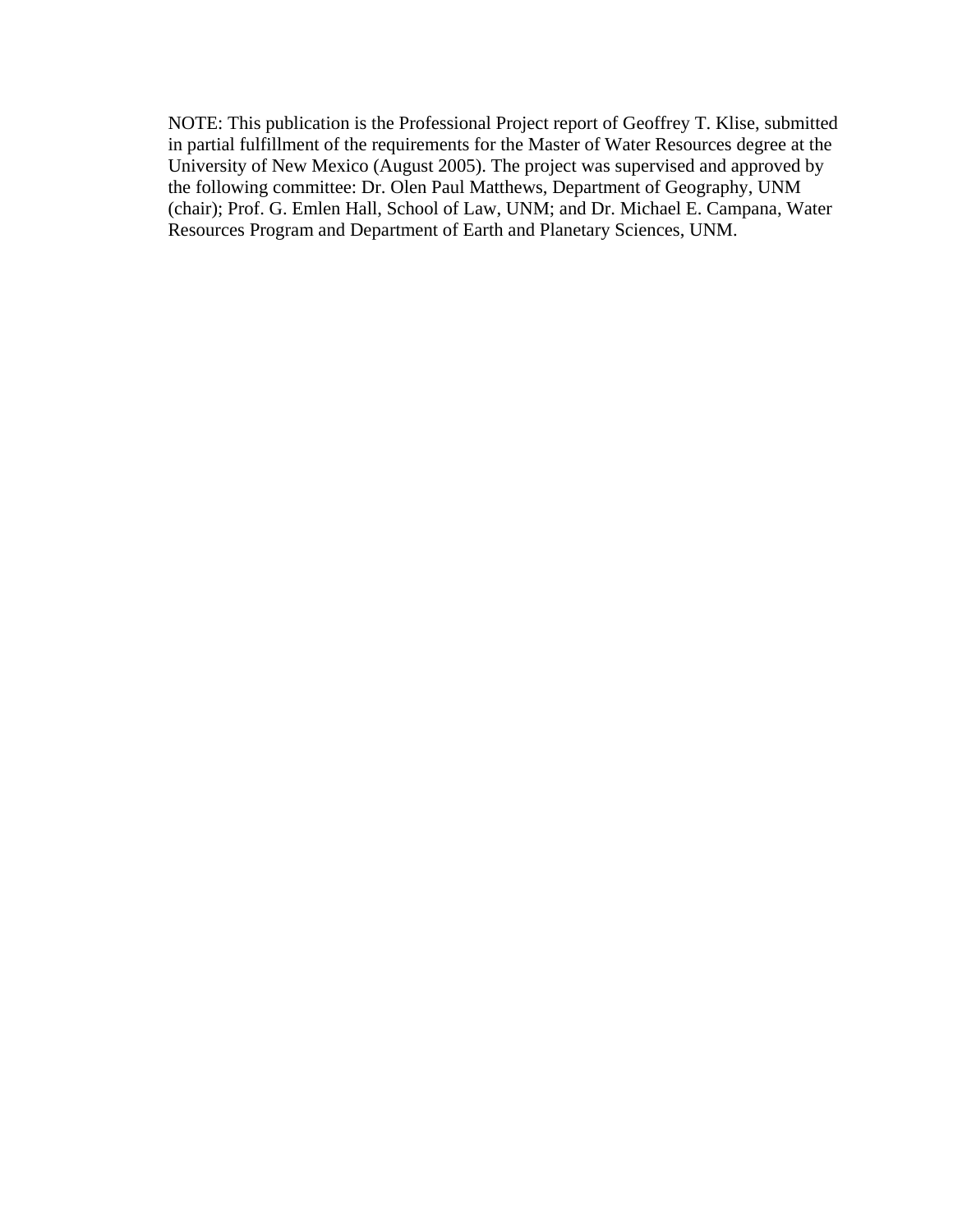# Acknowledgements

I would like to thank my chair, Dr. Paul Matthews for his guidance in this process. He has had the opportunity over the last two years to watch as I scrapped many ideas on the way to this one. His comments have helped tremendously and kept me focused. Thanks goes to my co-chair, Professor Em Hall, for inspiring me in his venerable water law class. It was there that he set me straight on the differences between prior appropriation in New Mexico and what I learned from working in Washington State. I had assumed every state was the same… And also, thanks goes to Dr. Michael Campana for admitting me to the Master of Water Resources Program. I never thought I would be back in New Mexico after taking hydrogeology from him in 1996 while on exchange from Western Washington University. That was one of the hardest, yet most stimulating classes I took as an undergraduate. Maybe that's the reason I took up studying water resource issues.

A special thanks goes to my wife, Kate for having an epiphany that we should both attend graduate school. I am grateful that she pushed me along to further my education as I was quite comfortable in my position as a 'state regulator.' And last but not least, thanks goes to my parents, Gary and Laurie, and my younger brother Taylor, who I *know* did not want to see me leave Seattle to go back to school. They have been very understanding and supportive over the last two years. You guys are great.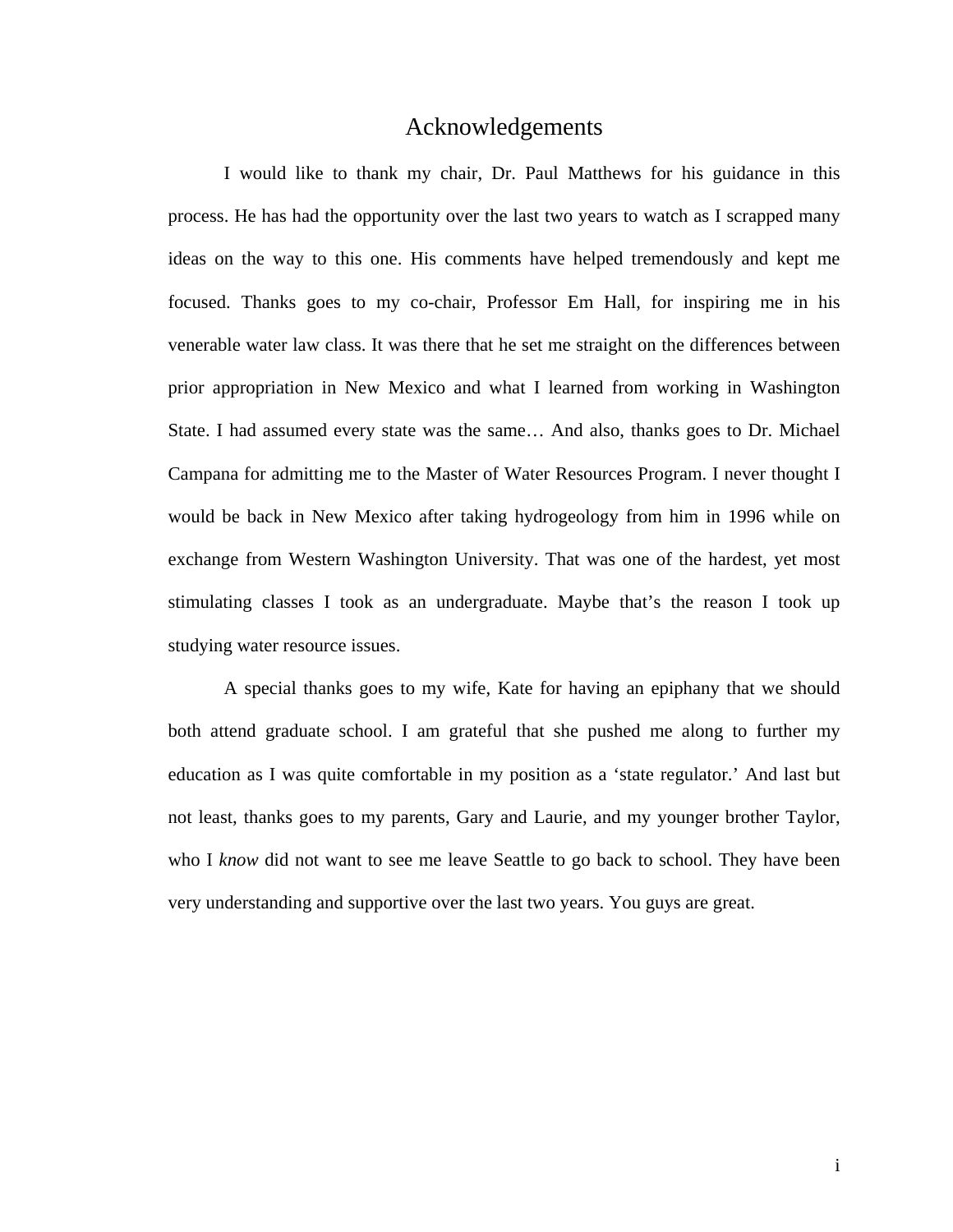# Table of Contents

| I.        |                                                                                      |                      |
|-----------|--------------------------------------------------------------------------------------|----------------------|
| II.       |                                                                                      | $\boldsymbol{\beta}$ |
|           |                                                                                      |                      |
|           |                                                                                      |                      |
|           | 1.                                                                                   |                      |
|           | 2.                                                                                   |                      |
|           | Federal Court Interpretation of 'Harm' 11 [11]<br>3.                                 |                      |
|           | a)                                                                                   |                      |
|           | b)                                                                                   |                      |
|           | $\mathbf{c})$                                                                        |                      |
|           | $\rm d)$                                                                             |                      |
| IV.       |                                                                                      |                      |
| A.        |                                                                                      | 27                   |
| <b>B.</b> |                                                                                      |                      |
|           | 1.                                                                                   |                      |
|           | Condition Two – Is the Entire Habitat Used by the Species?<br>231<br>2.              |                      |
|           | Condition Three - Will Habitat Modification Cause Imminent Harm? _______ 32<br>3.    |                      |
|           | Condition Four – Is the Science Speculative or Sound?<br>4.                          |                      |
|           | Condition Five – Are Protections for an Individual Species or Population? _ 34<br>5. |                      |
|           | 6.                                                                                   |                      |
| C.        |                                                                                      |                      |
| V.        | Reducing Irrigator's ESA Liability through Section 10 __________________________ 41  |                      |
| A.        | Section 10, Generally 22                                                             |                      |
| <b>B.</b> |                                                                                      |                      |
|           | $\sim$ 45<br>1.<br>Oregon                                                            |                      |
|           | a)                                                                                   |                      |
|           |                                                                                      |                      |
|           | 2.                                                                                   |                      |
|           | 3.<br>Idaho's 'Rental Pools' for Endangered Fish<br>$\sim$ 50                        |                      |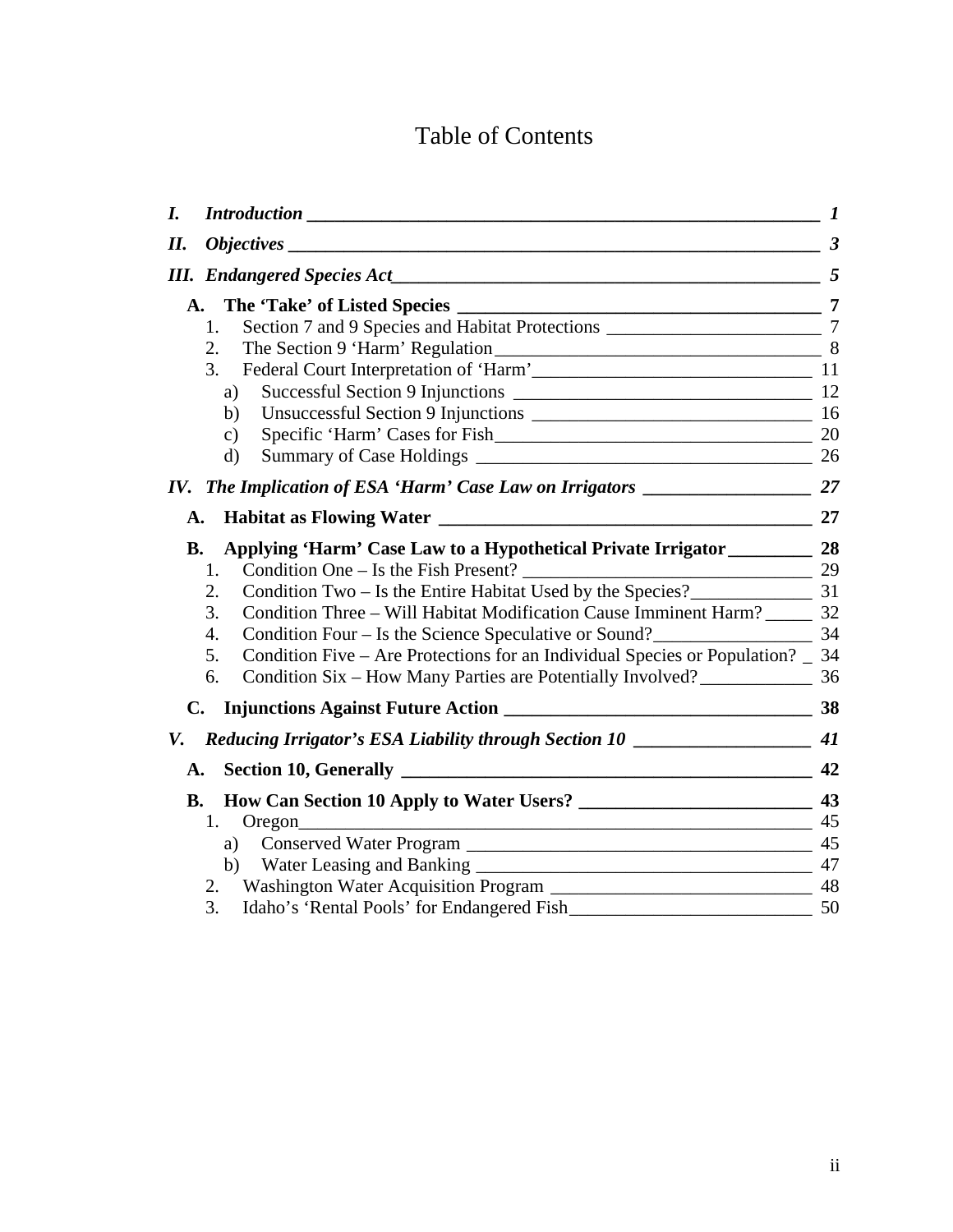| VI. Section 10 and Efficient Irrigation in New Mexico __________________________ | 51  |
|----------------------------------------------------------------------------------|-----|
|                                                                                  |     |
|                                                                                  |     |
|                                                                                  |     |
|                                                                                  |     |
|                                                                                  |     |
|                                                                                  |     |
|                                                                                  |     |
|                                                                                  |     |
|                                                                                  | -60 |
|                                                                                  | -62 |

# List of Figures

| Figure 1: Hypothetical stream system, scenario 1 | 30 |
|--------------------------------------------------|----|
| Figure 2: Hypothetical stream system, scenario 2 | 32 |
| Figure 3: Hypothetical stream system, scenario 3 |    |
| Figure 4: Hypothetical stream system, scenario 4 |    |

# Appendices

| <b>Appendix I: Abbreviations and Acronyms</b> |  |
|-----------------------------------------------|--|
|-----------------------------------------------|--|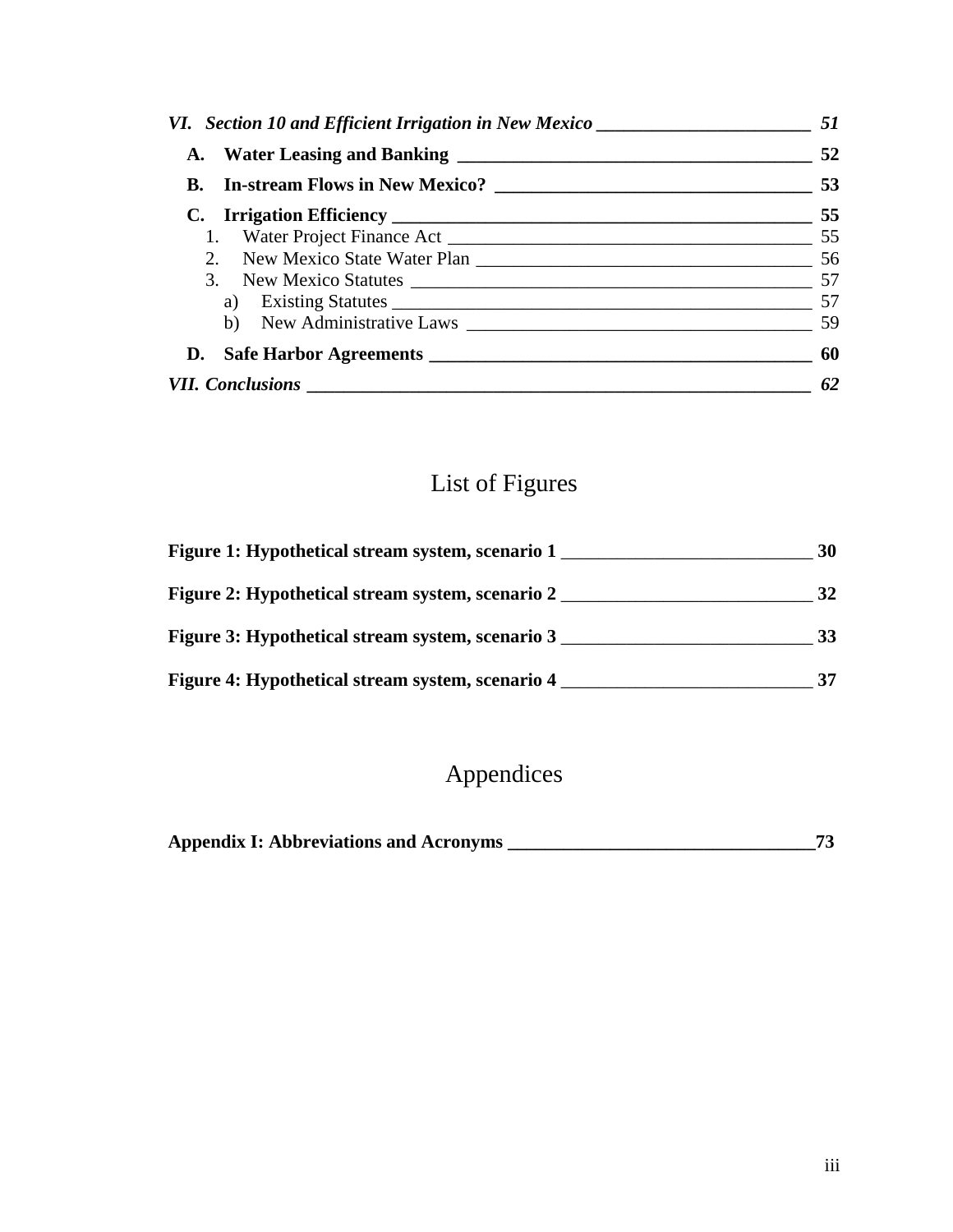### Abstract

Customary irrigation techniques employed by New Mexico irrigators may place them in jeopardy of a Section 9 'take' under the Endangered Species Act (ESA) if their diversion constitutes a foreseeable harm that may kill or impair reproduction of a listed fish species. Unless irrigators are covered by a federal incidental take statement, anyone can challenge the activity if harm was done or may occur in the future. What constitutes a 'take' is a highly contentious issue; a dead fish is not necessary to prove an action will violate Section 9 since future 'harm' that is 'imminent' can also be seen as a 'take.' How may irrigators reduce their liability in a situation where the diversion clearly poses harm? The option with immediate benefits for fish is for an irrigator to leave more water instream by increasing irrigation efficiency. This must be backed up by applying for a Section 10 Habitat Conservation Plan (HCP) or Safe Harbor Agreement to gain legal protection from a lawsuit.

New Mexico has not developed in-stream flow incentives for irrigators because historically, state law has not explicitly recognized the value of water left in-stream for fish. This complicates the situation for New Mexico irrigators not tied to federal programs, which includes many small community irrigation districts and acequia communities. New Mexico irrigators should be pro-active in protecting their water right. Emerging state-based incentive programs that seek to leave water in-stream are a start in the right direction, but applied alone without a Section 10 HCP, will not fully reduce their ESA liability.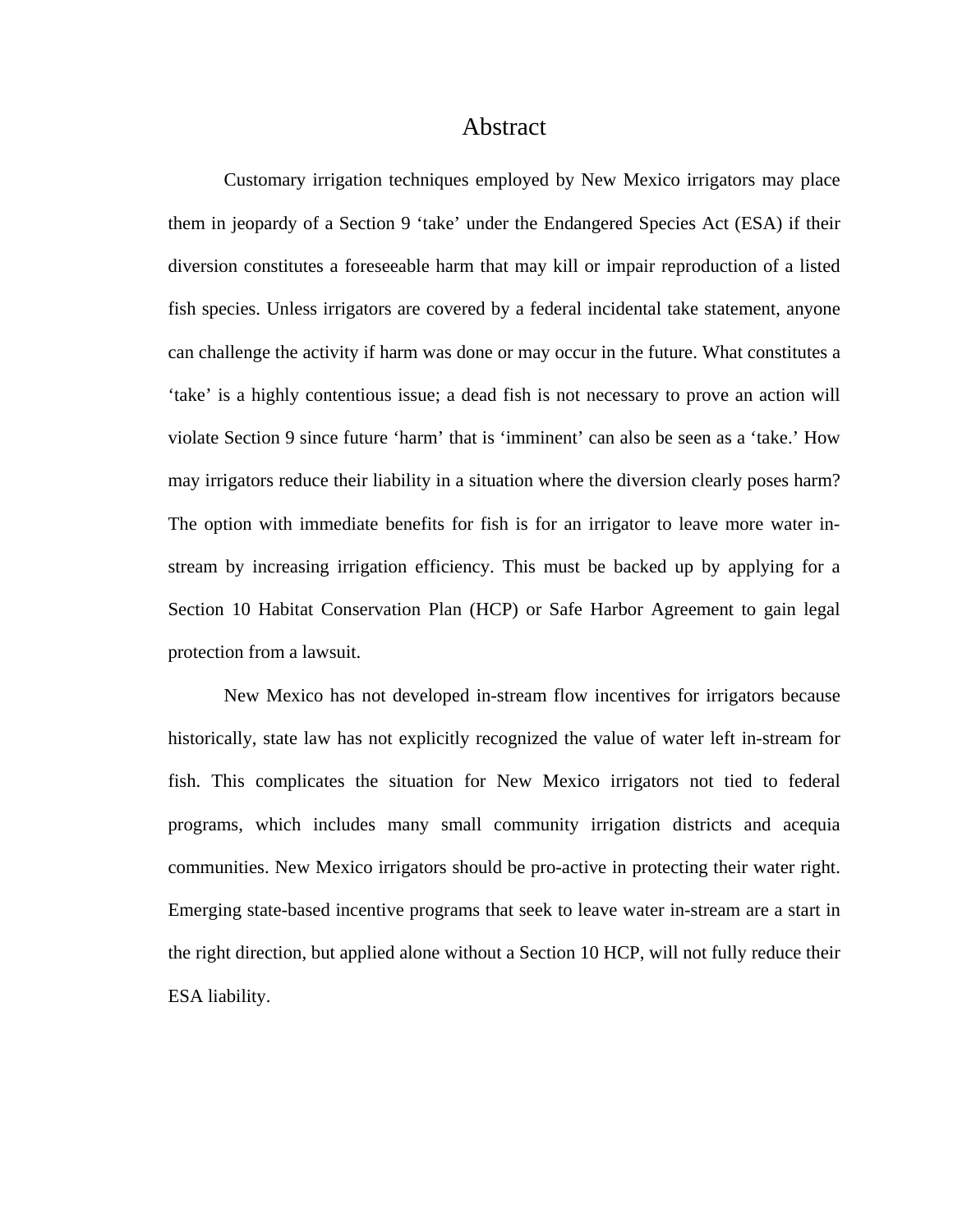# <span id="page-7-0"></span>**I. Introduction**

The United States (US) government has played a large role in fresh water habitat modification with the financing and building of many flood control and water storage dams across the United States. These projects were built to encourage settlement and agricultural production. It is widely known that these federal actions have played a significant role in modifying fresh water habitat, leading to the decline of many fish species nationwide. This also holds true for habitat modification by non-federal parties, which may be smaller in scale, but nonetheless have had an adverse impact on fish. In an attempt to halt species loss, Congress passed the Endangered Species Act (ESA) of [1](#page-7-1)973.<sup>1</sup> Within the Endangered Species Act there is a distinction between federal actions and non-federal actions that can cause jeopardy to a listed species. Generally, Section 7 of the ESA guides federal actions while Section 9 guides actions by private parties.

<span id="page-7-1"></span>Currently, conflict is brewing in New Mexico between farmers and fish. Traditional agricultural practices in New Mexico have altered riverine habitat by actions that include the dewatering of streams, draining of wetland riparian areas, and construction of dams and levees. Many fish and bird species endemic to New Mexico rely on this riverine and riparian habitat, and its continued modification has placed many species at risk, including the Rio Grande silvery minnow and the Southwestern willow flycatcher. Past actions in river systems, including irrigation diversions and other riverine habitat modifications have resulted in the listing of these two species as endangered, and continued habitat modification will result in listings of other water dependant species. Because of the way the ESA is written, current irrigation practices in New Mexico that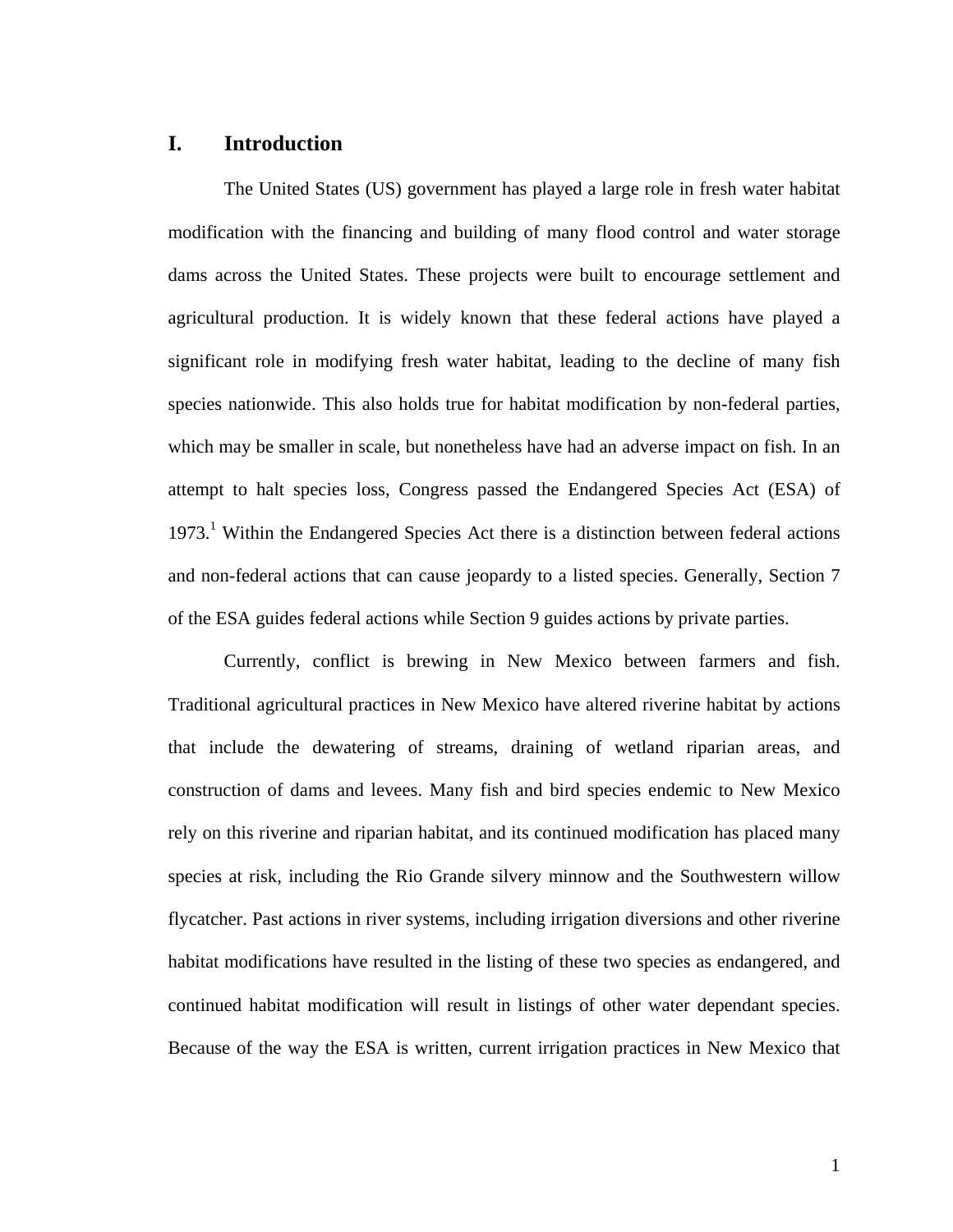utilize direct diversion from a stream have the potential to violate Section 9 of the ESA by committing a 'take' of endangered fish.

Since irrigators are the primary users of surface water, any attempt to leave water in-stream is met with resistance, and legislative attempts to establish in-stream flows have repeatedly failed since the 1970's. However, two 1998 attorney general opinions suggest that State law does not explicitly prohibit in-stream flows, and an in-stream flow could be granted as a change to an existing water right.<sup>[2](#page-8-0)</sup> In addition, New Mexico must meet water delivery compact obligations to Texas, which means that New Mexico irrigators cannot divert the entire flow of interstate streams such as the Pecos River or the Rio Grande. This essentially creates an in-stream flow at times when water is released to meet compact obligations. These flows are not continuous, but can have ancillary benefits if the water is released at critical times that would benefit fish species. Despite the potential for in-stream flows and the fact compact deliveries keep water in-stream, diverting water for irrigation has the greatest impact on fish in New Mexico and should be the focus of efforts to leave more water in-stream.

This discussion will primarily revolve around irrigators not tied to federal actions, though the federal nexus does play a role. Section 7 of the ESA allows for an incidental take statement (ITS) as part of the biological opinion for a specific federal action. An ITS allows the federal action to proceed as long as it does not jeopardize the listed species. As

 $\frac{1}{1}$ 16 U.S.C. § 1531. Endangered Species Act of 1973. P.L. 93-205, December 28, 1973.

<span id="page-8-0"></span><sup>&</sup>lt;sup>2</sup> The question was posed, "Does New Mexico law (constitutional, statutory, or case law) permit the State Engineer to afford legal protection to instream flows for recreational, fish or wildlife, or ecological purposes?" Two separate, but similar opinions were written. D.L. Sanders & Stephen R. Farris, January 8, 1998. Memorandum – Instream Flow, Request from AG for the State Engineer's Opinion. (On file with author). This memorandum states that "constructed works" are necessary to comply with the diversion requirement, and that a "metering device" would suffice (at 6). They also stated "…no legislation is necessary because the state engineer is not barred by the Constitution, statute or case law from entertaining an application for a permit for instream use; and if granted, it would be afforded the same protections as any other permitted, licensed or adjudicated water right." (at 8). See also, Alletta Belin, Opinion No. 98-01, March 27, 1998. In this opinion, it was determined that it is legal for the State Engineer to allow an instream flow right, if it is brought as a change from an existing use to an in-stream use, and conditioned upon having a metering device.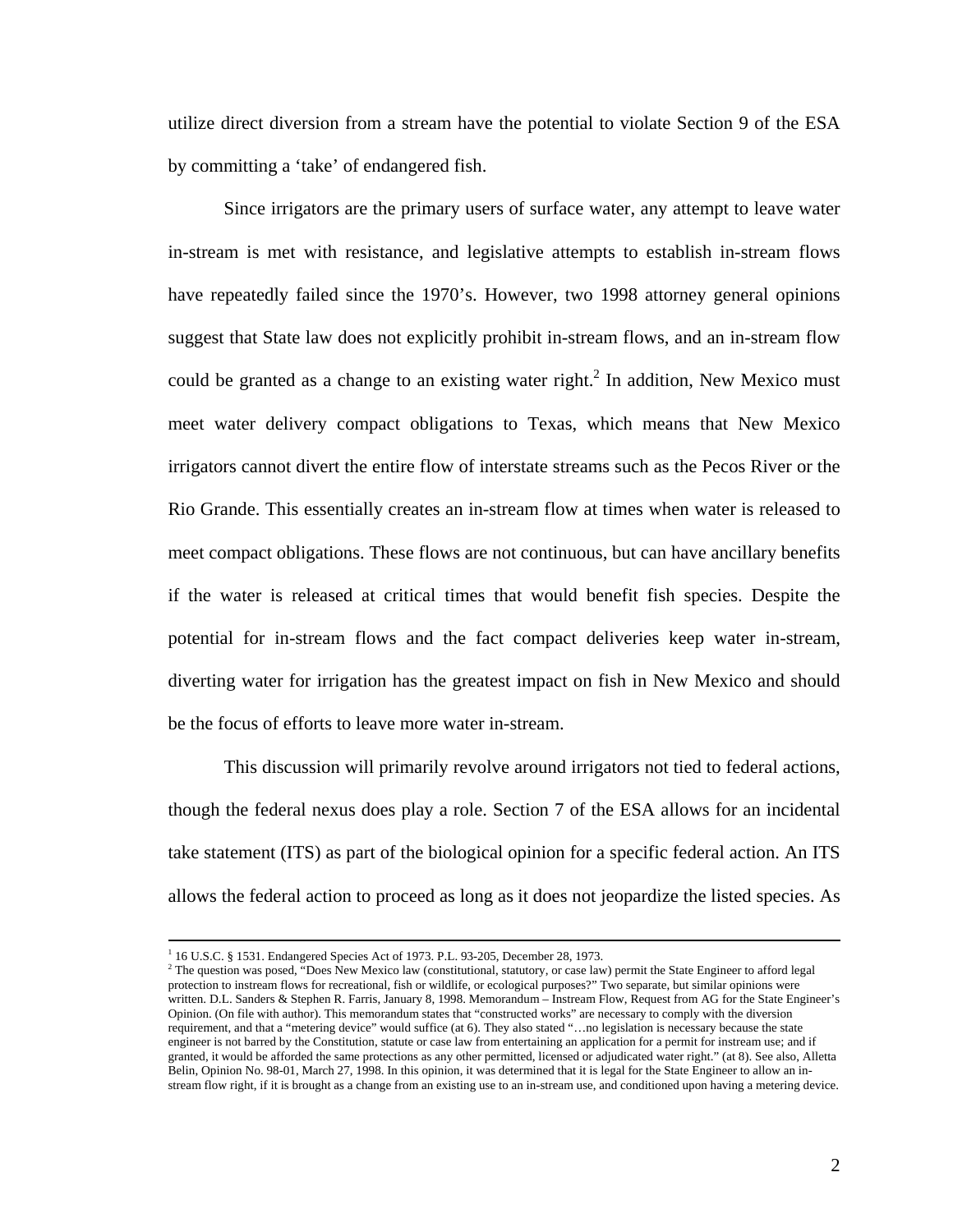<span id="page-9-1"></span><span id="page-9-0"></span>was done recently with regards to consultation for the silvery minnow, federal water users in the middle Rio Grande were placed under this incidental take 'blanket.' The biological opinion also covered non-federal actions. In a review of documentation for New Mexico endangered fish (excluding the Rio Grande silvery minnow), only one biological opinion was found, and the ITS 'blanket' was not extended to non-federal actions.<sup>[3](#page-9-1)</sup> The absence of other biological opinions for endangered fish in New Mexico shows that there have been no recent federal actions that may adversely affect fish. However, there are plenty of private irrigators that modify fish habitat through individual diversions and acequias/community ditches. Unless these private irrigators apply for a Section 10 Habitat Conservation Plan (HCP) or Safe Harbor Agreement to ensure their actions do not jeopardize listed fish species, they may be at risk for a Section 9 'take.'

## **II. Objectives**

 $\overline{a}$ 

This paper will focus on 1) how Section 9 of the ESA creates legal liability for non-federal irrigators in New Mexico, and 2) how this group of irrigators can use existing federal and state incentive programs to reduce their liability. The word 'irrigators' includes individual irrigators, irrigation districts, conservancy districts, acequias/community ditches and Pueblos. Although these users are lumped together, their different organizational statuses with both the State and federal government may result in distinctive degrees of ESA liability. For example, New Mexico laws governing an

<sup>&</sup>lt;sup>3</sup> Review of US Fish and Wildlife Documents for the five endangered fish in New Mexico shows that many of these species do not have associated biological opinions. New Mexico's endangered fish include the Gila topminnow, Gila trout, Pecos gambusia, razorback sucker and the Rio Grande silvery minnow. Many have recovery plans and have directly attributed irrigation impacts to watercourses as a cause in species decline. The Gila Topminnow has an associated biological opinion, however it primarily pertains to grazing on federal lands. The following webpages have information about all endangered species in New Mexico and relevant biological opinions and recovery plans. Available at: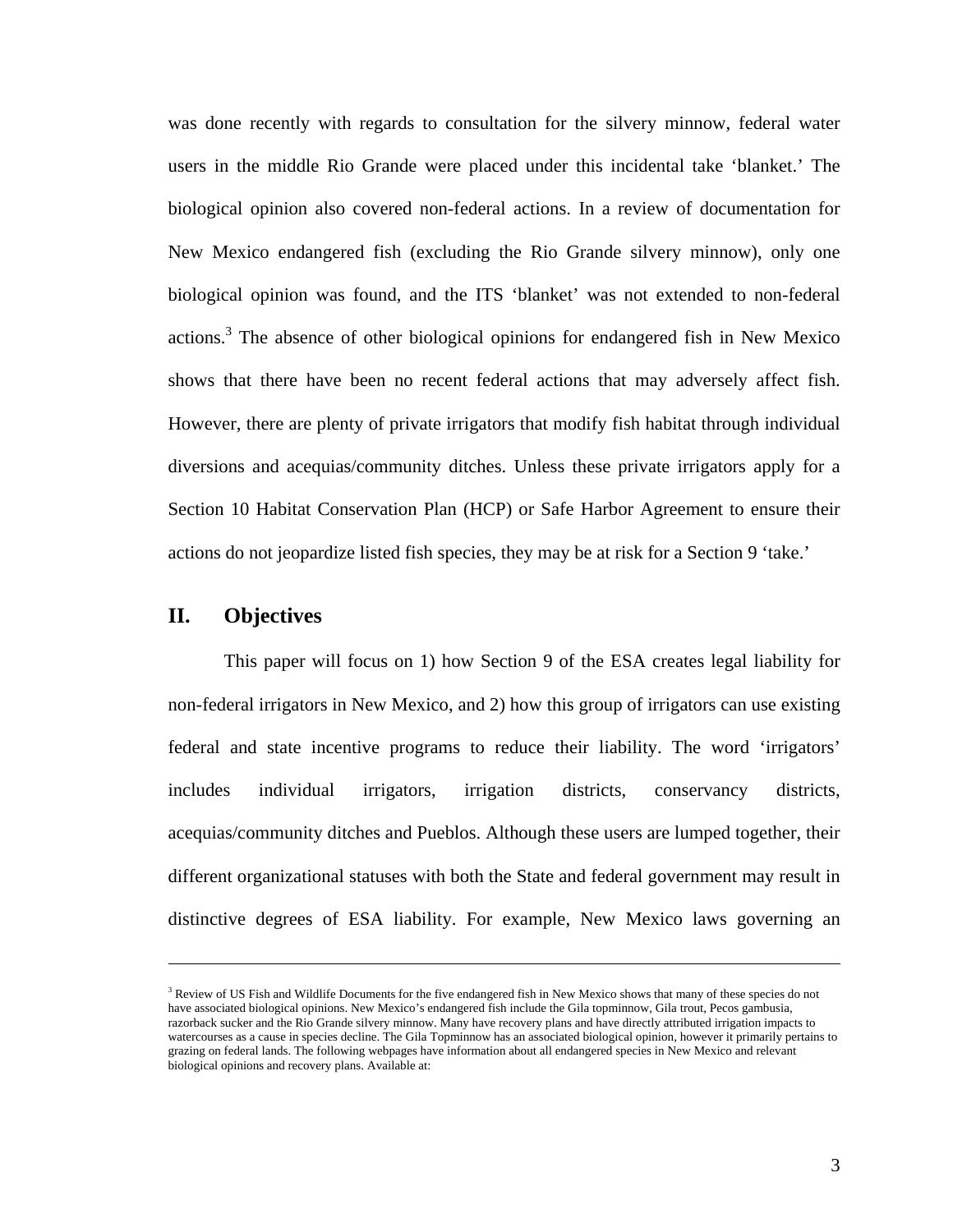irrigation district may act as a barrier for conservation and individuals within the irrigation district may not want to participate, especially if it means an increase in cost. Plus, who would bear the potential ESA liability? The district, each individual, or maybe the individual who uses the most? Another scenario would entail many individual irrigators or a combination of irrigation districts and individual irrigators whose combined diversion caused a 'take.' A lawsuit would have to enjoin them all if it is not clear which diversion was at fault. Differences may be significant in terms of who is liable, or to what degree they may be liable depending on priority, amount diverted and timing of diversion. Also, Pueblos and acequias hold the most senior water rights when compared to many irrigation districts, and this could be important when determining or apportioning ESA liability.

Since there are no in-stream flow protections in New Mexico, if all irrigators exercise their water rights on a stream, essentially drying it up and killing fish, they are not violating state law but could be held liable under federal law for a Section 9 'take.' How may irrigators reduce their liability under the ESA? Increasing irrigation efficiency is one way. An irrigator or irrigation district can prepare a Habitat Conservation Plan (HCP) to demonstrate that an increase in efficiency will reduce the amount of water that needs to be diverted, thereby leaving more water in-stream. If an applicant can prove that leaving more water in the stream enhances habitat, and that this reduced diversion does not cause harm to the fish population, the applicant may qualify under Section 10 for an incidental take permit. This provides legal protection with the understanding their irrigation activities will *incidentally* 'take' a few listed fish species as part of normal

<http://ifw2es.fws.gov/Library/ListDocs.cfm?Topic=Endangered+Species&Section=EndangeredSpecies> [Accessed 5 November 2004],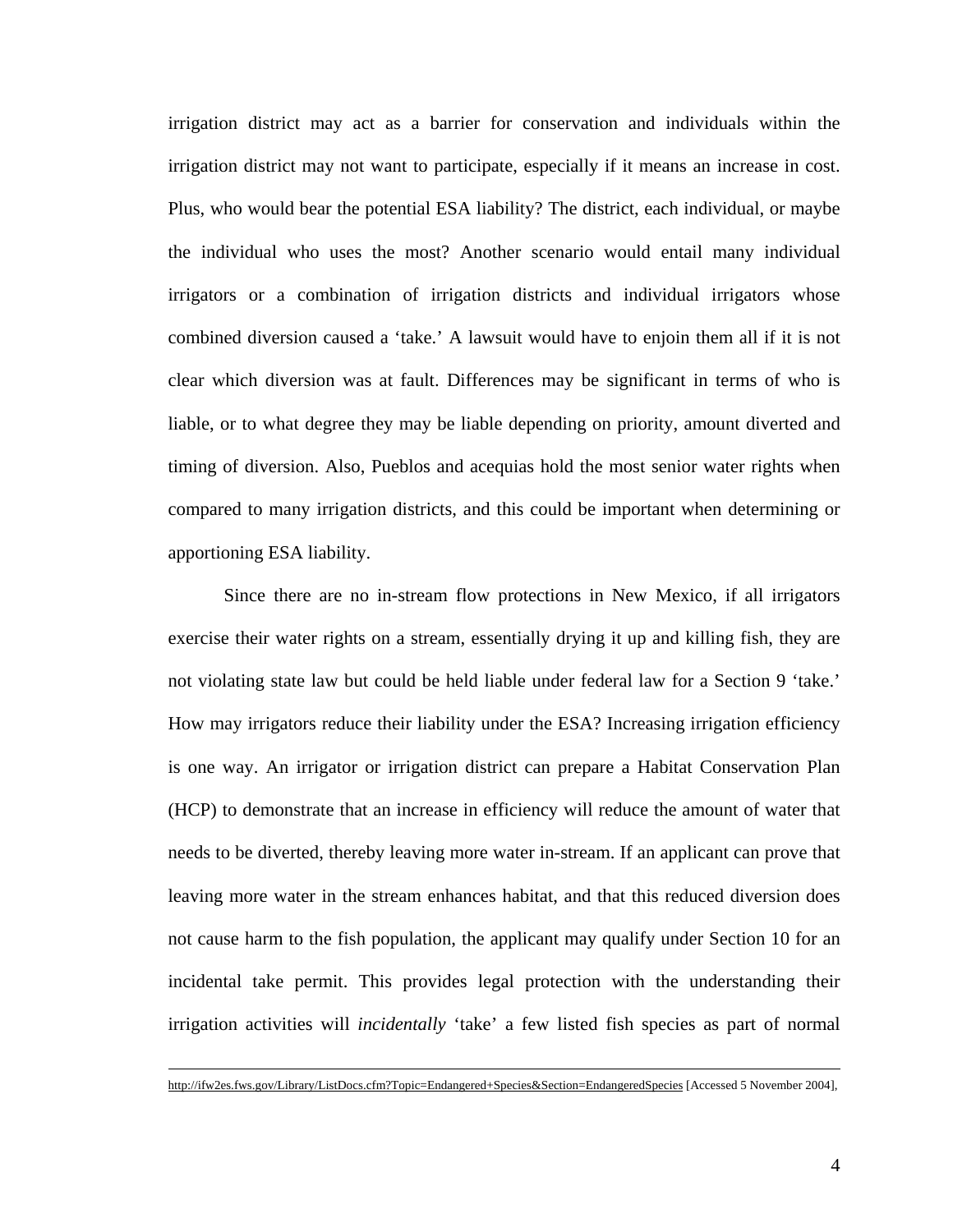<span id="page-11-0"></span>operations. However, this may only work if the Office of the State Engineer (OSE) allows the conserved water to remain in-stream. Typically when there is water available, it goes to the next junior appropriator. Since many streams and rivers in New Mexico are over-appropriated, there is a chance that the conserved water will instead satisfy the next appropriator and not the fish.

Some states in the West have recognized that apportioning water via the prior appropriation system has resulted in dwindling stream flows. These states created incentive programs for conservation with the realization that conserved water has value in-stream.<sup>[4](#page-11-1)</sup> These programs compete with growing municipalities that are willing to pay top dollar to lease or purchase water rights. Some of these stream-based programs take the form of a state-owned in-stream flow right, short-term leases, or purchasing then retiring the right. $5$ 

If New Mexico lawmakers are made aware that state water laws are not sufficient to help irrigators deal with federal ESA liability, statutory incentives may be made available to irrigators who conserve with the understanding that many are potentially liable for a 'take' under Section 9 of the ESA.

#### **III. Endangered Species Act**

Congresspassed the Endangered Species Act  $(ESA)^6$  in 1973 to prevent extinction by protecting species along with associated habitat. The ESA applies to both the federal government and private citizens by regulating land and water use decisions that can directly or indirectly cause harm to a species, as well as protections that make it

<span id="page-11-3"></span><span id="page-11-2"></span>and <http://arizonaes.fws.gov/biologic.htm> [Accessed 5 November 2004].

<span id="page-11-1"></span><sup>&</sup>lt;sup>4</sup> See discussion in Section V. about programs in Idaho, Oregon and Washington.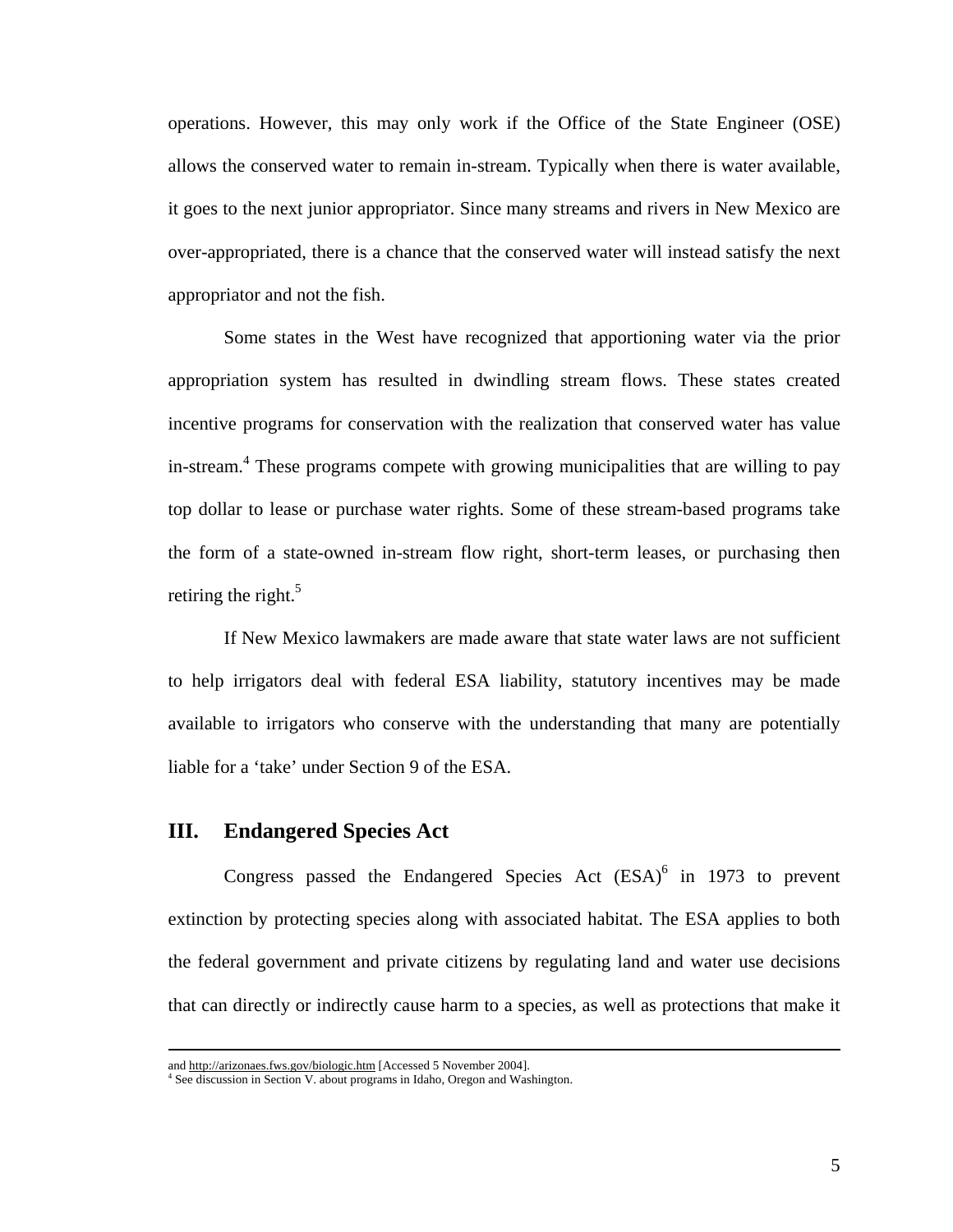illegal to 'take,' a listed species.<sup>[7](#page-12-0)</sup> The ESA allows any citizen the opportunity to petition for a listing, comment on that listing and sue if they believe provisions are not being followed or enforced. The ESA encourages federal and state governments to work collaboratively and come up with plans to protect threatened and endangered species, particularly with respect to water resource issues. However, court cases do arise despite Congress' intent for collaboration. These cases have attempted to define some of the vague wording in the ESA, especially the meaning of 'harm' resulting in a 'take.'

The most important sections of the ESA to the discussion surrounding irrigation diversions are as follows: The word 'take' encompasses many actions that do not have to result in killing a species.<sup>[8](#page-12-1)</sup> This definition is important in determining if 'harm' via stream dewatering by irrigation will 'take' fish. 'Harm' to a listed species can place the federal government or a 'person' in violation of a Section [9](#page-12-2) 'take,<sup>'9</sup> and the violator may be assessed a civil penalty under federal law.<sup>10</sup> The ESA allows an individual citizen to sue in order to protect listed species. $11$  Since an irrigation diversion can de-water a stream, the threat of future 'harm' can rise to the level of a 'take' and an injunction can be used to stop the action.<sup>12</sup> These citizen suits, including a landmark challenge over enforcement of the ESA in *Tennessee Valley Authority (TVA) v. Hill*, have empowered people to become involved in species preservation, rather than leaving it up to the federal government. Section 10 allows for an incidental taking of a listed species if the applicant

 $<sup>5</sup>$  *Id*.</sup>

 <sup>16</sup> U.S.C. § 1531. Endangered Species Act of 1973. P.L. 93-205, December 28, 1973.

<span id="page-12-0"></span> $^7$  16 U.S.C. § 1532(19). The word 'take' is defined in section 2 as "...to harass, harm, pursue, hunt, shoot, wound, kill, trap, capture, or collect, or to attempt to engage in any such conduct."<br> $8 \text{ } Id$ 

<span id="page-12-1"></span>

<span id="page-12-2"></span> $9$  16 U.S.C. § 1538.

<span id="page-12-3"></span><sup>&</sup>lt;sup>10</sup> 16 U.S.C. § 1540.

<span id="page-12-4"></span> $11$  16 U.S.C. § 1540(g).

<span id="page-12-5"></span> $12$  16 U.S.C. § 1540(g)(2)(A).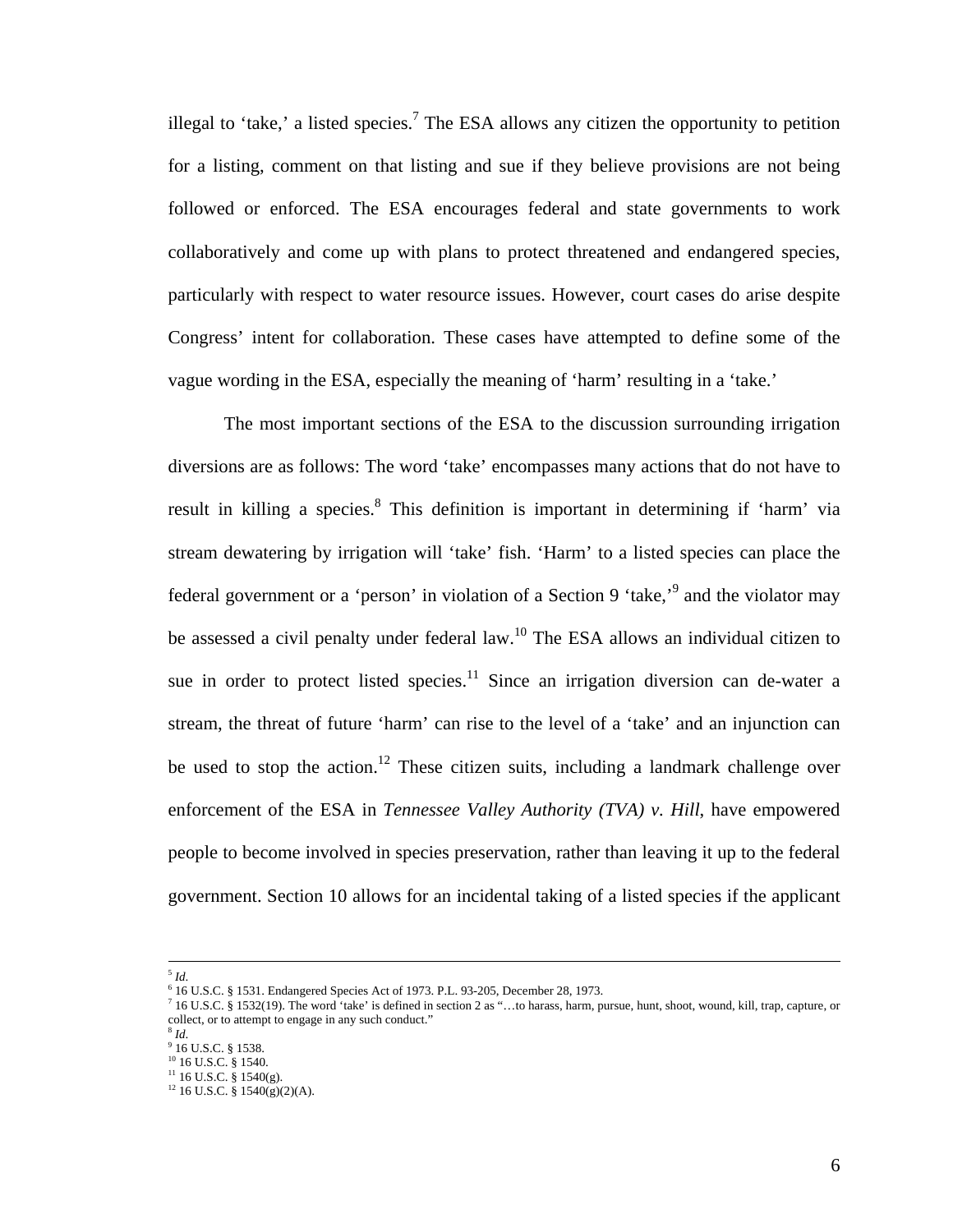<span id="page-13-0"></span>can mitigate the impacts of an otherwise lawful activity that may kill a few individual members of a species.<sup>13</sup> This can encourage habitat modifiers such as irrigators to change their actions and allow them to participate in species recovery and protection by offering immunity from a 'take.'

#### A. THE 'TAKE' OF LISTED SPECIES

### *1. Section 7 and 9 Species and Habitat Protections*

Section 7 of the ESA is meant to protect listed species impacted by federal actions. Specifically, the impact of the action is questioned as to whether it may actually rise to the level of a 'take,' or destroy critical habitat.<sup>14</sup> This ensures that the government action does not cause 'jeopardy.' If it does, the project must be changed or its effects mitigated to such a degree that 'no jeopardy' is the final outcome. Section 7 recognizes the link between habitat protection and species conservation and mandates the designation of critical habitat by the listing agency.<sup>15</sup> Critical habitat is an essential component for recovering and sustaining species populations.

The Section 9 'take' provision is meant to protect listed species on what can be seen on its face as protection for individual members of a species, however courts have also interpreted Section 9 to apply to populations.<sup>16</sup> Section 9 is based on wildlife law, which intended to protect direct taking of animals by activities such as poaching and

1

<span id="page-13-1"></span><sup>&</sup>lt;sup>13</sup> 16 U.S.C. § 1539.

<span id="page-13-2"></span> $14$  16 U.S.C. § 1536(a)(2).

<span id="page-13-3"></span> $15$  16 U.S.C. § 1536(a)(2).

<span id="page-13-4"></span><sup>&</sup>lt;sup>16</sup> Cheever, Federico and Michael Balster, *Symposium Article: The Take Prohibition in Section 9 of the Endangered Species Act*: *Contradictions, Ugly Ducklings, and Conservation of Species*. 34 ENVTL. L. 363, 372 (2004). The authors state that looking at populations is something courts have done when determining if *future* action can destroy habitat leading to a 'take.' There are no dead fish in this analysis, only whether habitat modification will lead to future dead fish. This implies a population level analysis since a diversion may cause harm over a long period of time rather than at one instance in time. [Hereinafter, CHEEVER AND BALSTER]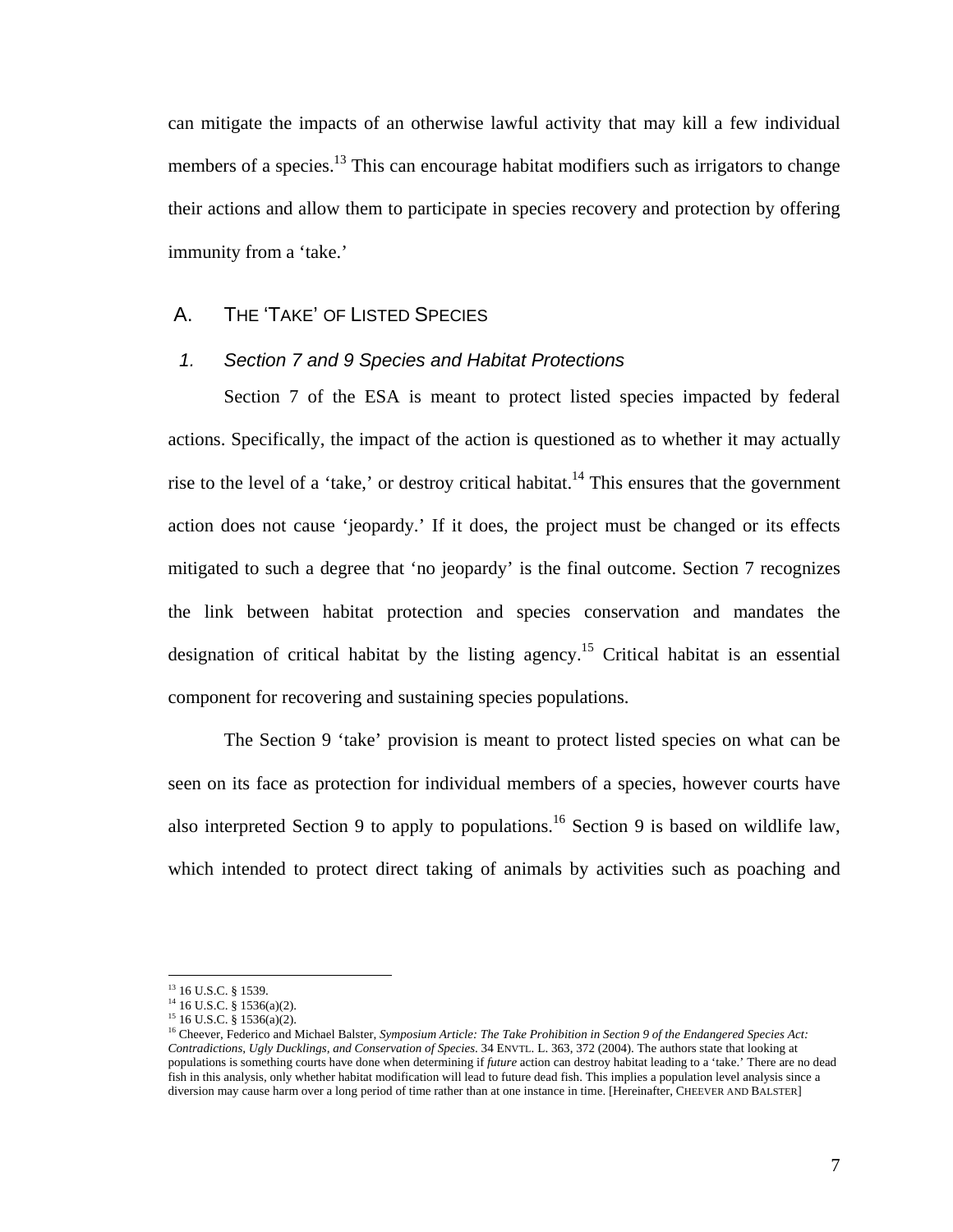<span id="page-14-0"></span>hunting.<sup>17</sup> This would explain why some may see it only as a way to protect individual species members.

#### *2. The Section 9 'Harm' Regulation*

Section 9 also applies to habitat modification with the inclusion of the word 'harm' as an action that can rise to the level of a 'take.' As 'harm' is not explicitly defined in the statute, the USFWS developed a regulation, or 'policy' for the word in 1975:

'Harm' in the definition of 'take' in the Act means an act or omission which *actually* injures or kills wildlife, including acts which annoy it to such an extent as to significantly disrupt essential behavioral patterns, which include, but are not limited to, breeding, feeding or sheltering; significant environmental modification or degradation which has such effects is included within the meaning of 'harm.'<sup>[18](#page-14-2)</sup> (Emphasis added).

The 'harm' regulation was re-defined in 1981, and remains the same today:

…[A]n act which *actually* kills or injures wildlife. Such act may include significant habitat modification or degradation where it *actually* kills or injures wildlife by significantly impairing essential behavioral patterns, including breeding, feeding or sheltering.<sup>19</sup> (Emphasis added).

The US Supreme Court upheld the 1981 definition of 'harm' in *Babbitt v. Sweet Home*, [20](#page-14-4) and also upheld the premise of 'take' that includes both direct and indirect actions that cause 'harm.['21](#page-14-5) The main holding by the Court in *Sweet Home* was that Congress intended to give USFWS the authority to create policy consistent with the purpose of the ESA in its definition of 'harm.<sup>22</sup> A look at the 1981 Federal Register discussion shows that the USFWS was concerned that the existing definition would allow any type of

<span id="page-14-6"></span><span id="page-14-5"></span> $\overline{a}$ <sup>17</sup> *Id*. at 371.

<span id="page-14-2"></span><span id="page-14-1"></span><sup>&</sup>lt;sup>18</sup> 46 F.R. 29490-01 (June 2, 1981). This Federal Register document is the proposed rule for changes to the harm regulation adopted soon after on November 4, 1981. The proposed rule includes text of the existing harm rule established in 1975. Available at: [http://www.westlaw.com](http://www.westlaw.com/) [Accessed 5 May 2005]. <sup>19</sup> 50 C.F.R. § 17.3 (2002).

<span id="page-14-4"></span><span id="page-14-3"></span><sup>20</sup> *Babbitt v. Sweet Home Chapter of Communities for a Great Oregon, et. al.* 515 U.S. 687 (1995).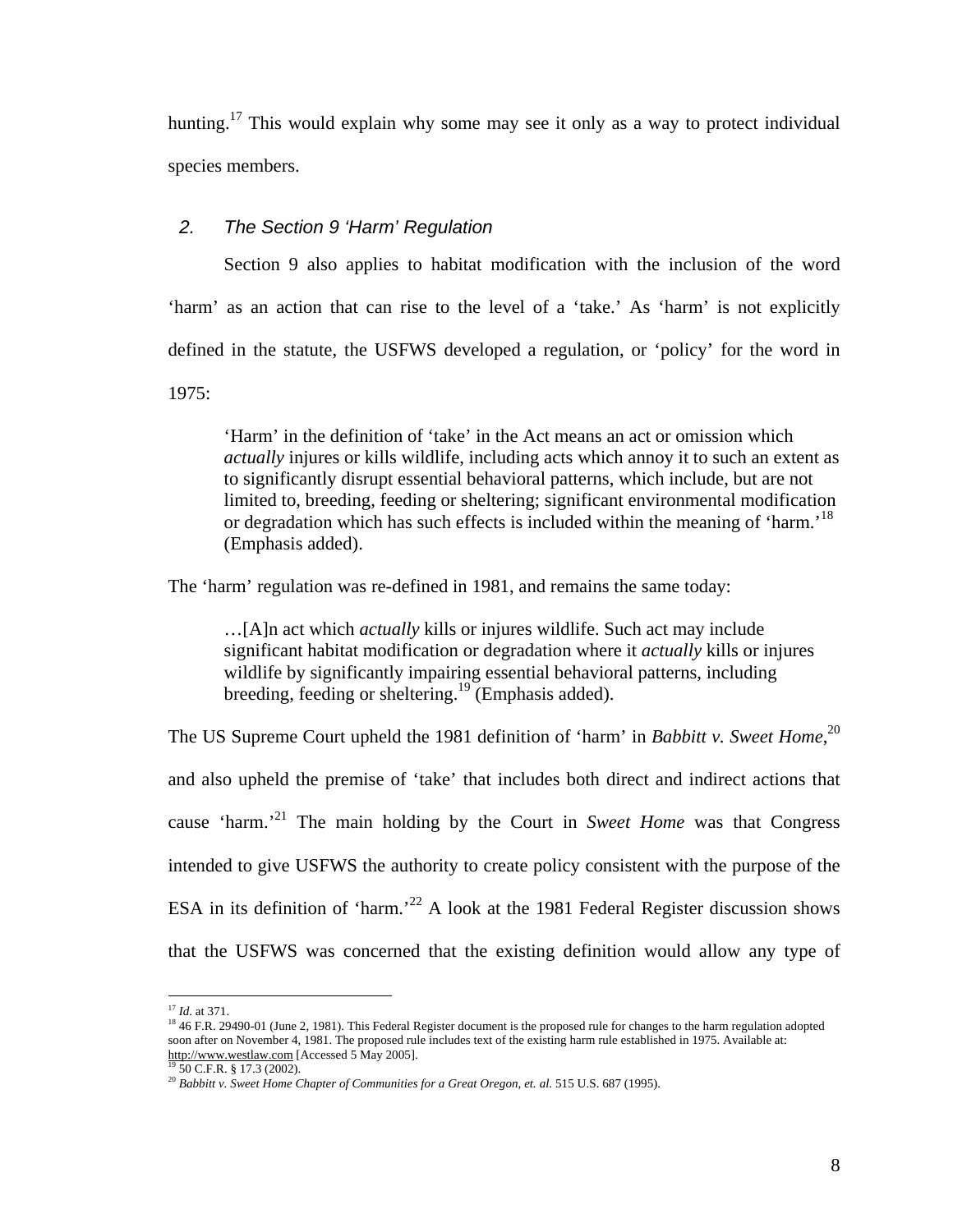habitat modification to rise to the level of 'harm' "...even where there was no injury to the listed endangered or threatened wildlife."<sup>23</sup> This concern led to rewording 'harm' by adding the word 'actually' twice, before 'kills or injures wildlife,' and removed ambiguity in the original definition surrounding the last sentence, which appeared to place 'significant environmental modification or degradation' on a separate level that would require no proof.

One of the early cases that provoked this re-definition was *Palila v. Hawaii*  Department of Land & Natural Resources.<sup>24</sup> In this case, the 9<sup>th</sup> Circuit Court of Appeals found that destruction of woodland habitat by sheep and goats would 'harm' the Palila, an endangered Hawaiian bird. The  $9<sup>th</sup>$  Circuit ultimately upheld the district court opinion that this 'harm' amounted to a Section 9 'take.' The 1981 rule, proposed after the  $9<sup>th</sup>$ Circuit decision said, "Palila can be read as holding that habitat modification alone may constitute 'harm.'"[25 B](#page-15-2)y initiating rulemaking in 1981, using 'harm' to prove a Section 9 'take' was held to a greater standard of proof, which is what USFWS argued that it said in the first place; however the rule change was necessary because the courts came to a different interpretation.

This re-construction of 'harm' has led to the current policy governing how private parties must act when habitat modification impacts endangered species. The federal government has a different standard which looks at whether the project will cause

 <sup>21</sup> *Babbitt v. Sweet Home* 515 U.S. at 704.

 $22$  515 U.S. at 708 (1995).

<span id="page-15-0"></span><sup>&</sup>lt;sup>23</sup> 46 F.R. 54748 (November 4, 1981). Available at:  $\frac{http://www.westlaw.com}{http://www.westlaw.com}$  $\frac{http://www.westlaw.com}{http://www.westlaw.com}$  $\frac{http://www.westlaw.com}{http://www.westlaw.com}$  [Accessed 5 May 2005].

<span id="page-15-2"></span><span id="page-15-1"></span><sup>&</sup>lt;sup>24</sup> Palila v. Hawaii Dep't of Land & Natural Resources, 471 F. Supp. 985 (D. Hawaii 1979), aff'd, 639 F. 2d 495 (9<sup>th</sup> Cir. 1981). <sup>25</sup> 46 F.R. 29490-01, 29492 (June 2, 1981). In the last paragraph before the conclusion, the rule gets to the heart of the matter. "As the result of the FWS overly broad definition of 'harm,' the Ninth Circuit decision in Palila erroneously supports the view that habitat modifications alone may constitute 'harm.' The implications of such a decision are far-reaching. The discussion set forth above indicates that the present definition of 'harm,' as interpreted by the Court of Appeals in Palila, exceeds the statutory authority conferred by Section 9 of the Act. Accordingly, we recommend that the Service clarify its definition to prevent the result reached in Palila." Available at: [http://www.westlaw.com](http://www.westlaw.com/) [Accessed 5 May 2005].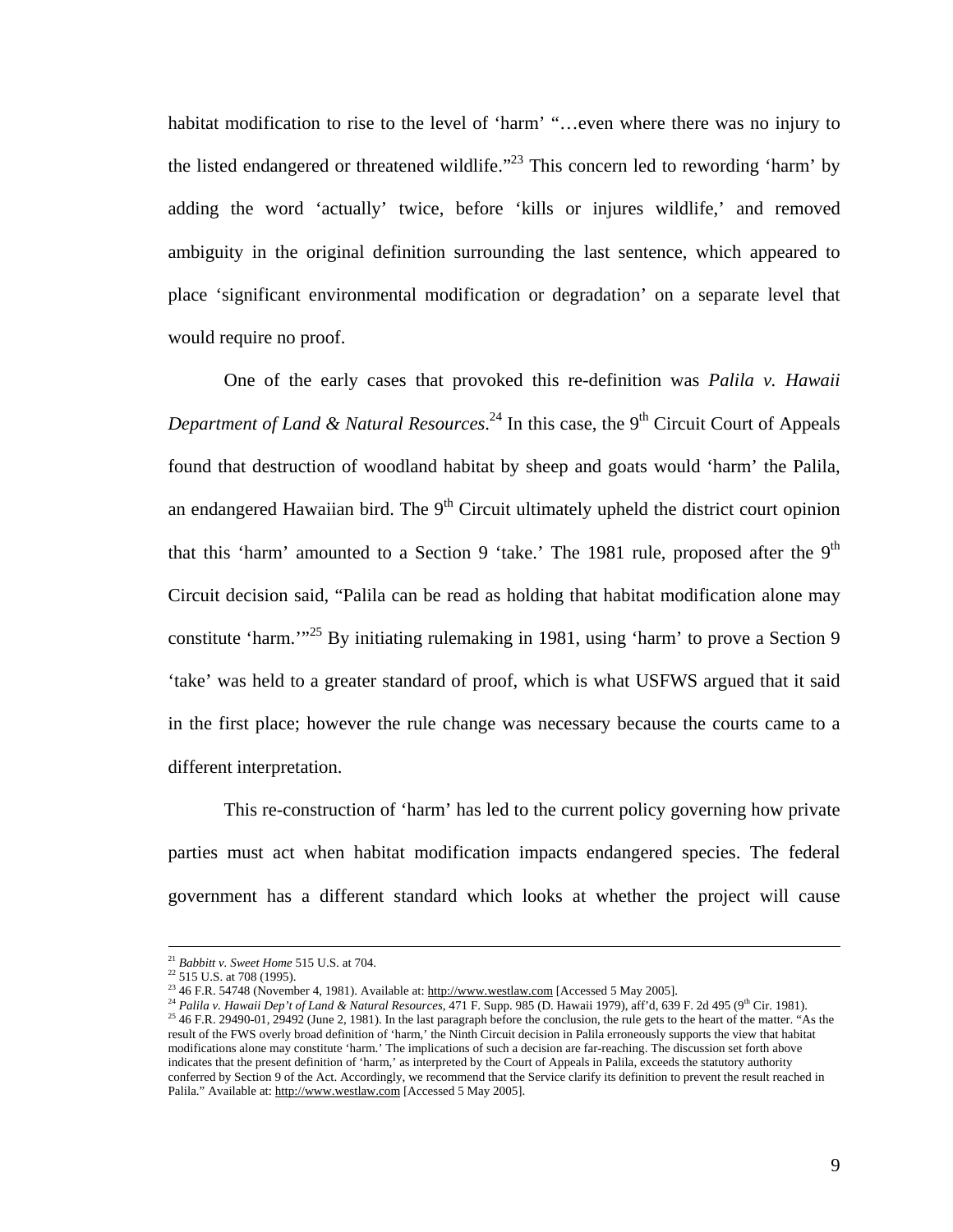'jeopardy' through its potential to cause a *future* 'take' of an endangered species. This process is mandatory, and action cannot continue unless there are mitigation measures to protect the species. With respect to private parties, there is no equivalent law that says a person must enter into mandatory consultation prior to habitat modification where a listed species is present. However, private parties modify habitat at their own risk and potentially open themselves up to a lawsuit if they violate Section 9.

This distinction is important in the interpretation of 'harm;' what equates to perceived 'harm' is mitigated under Section 7 to ensure "…'agency action' is not likely to jeopardize the continued existence of any endangered species or threatened species or result in the destruction or adverse modification of habitat of such species…"[26 B](#page-16-0)asically, the federal government has no choice but to mitigate for its impacts on endangered species. In contrast, 'harm' as interpreted by Section 9 for private parties (including the government) must be an act that 'actually kills or injures wildlife,' placing a similar burden on those who wish to challenge private parties. This burden of proof makes the protection of habitat for endangered fish very complicated as most plaintiffs have gone after the federal government due to the 'no jeopardy' standard, but few have dealt with private irrigators whose impacts can be just as destructive.

This definition of 'harm' has created a great deal of controversy; when does 'harm' become a 'take'? In the context of in-stream flows, an irrigator dewatering a stream can cause enough 'harm' to rise to the level of a 'take' if that diversion causes 'significant habitat modification.' For example, drying up a stream will rise to the level of a 'take' by stranding fish in disconnected pools, raising water temperature and increasing

<span id="page-16-0"></span> $26$  16 U.S.C. § 1536(a)(2).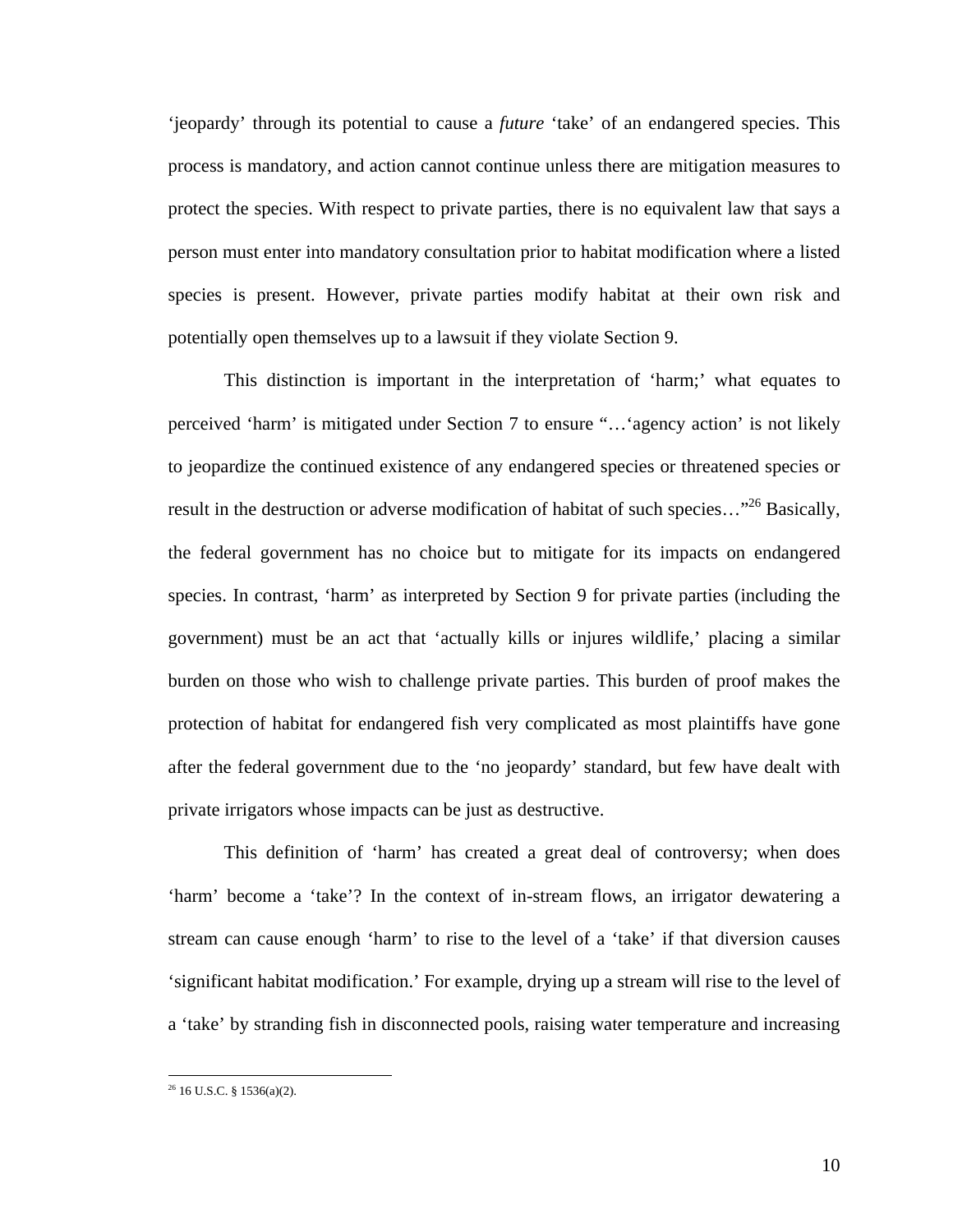<span id="page-17-0"></span>the chance of predation. That same action can adversely impact 'breeding, feeding or sheltering' by impeding those essential life functions. The fine line that irrigators walk is how much diversion will 'at least' injure a fish, satisfying the 'harm' test.

Some questions that may help understand irrigator's ESA liability include the following: Will low streamflows 'harm' a fish if that harm is not directly noticeable, but eventually impairs breeding, significantly reducing offspring? Does that constitute an 'injury' under the 'harm' definition since no fish were actually killed, just forced to reproduce at a lower level? Court interpretations of 'harm' may hopefully answer these types of questions.

#### *3. Federal Court Interpretation of 'Harm'*

In order to understand the liability borne by private irrigators, a look at case law dealing with 'harm' both before and after *Sweet Home* is necessary. Section 9 case law can be divided into either a post-action claim where the dead species is proof of a 'take,' or it can consist of an injunction to prevent *future* 'take.' The reason for the distinction is due to the standard of proof. The finding of a 'take' requires a dead individual or individuals, and can stop an action and result in large fines and possible jail time. An injunction against *future* action has a different burden of proof because a 'take' has not occurred, but is 'reasonably certain' and 'imminent.' These future 'harm' injunctions are limited to stopping the proposed action and make up the majority of case law revolving around 'harm' and Section 9 'take.' This discussion will focus exclusively on injunctions against future action as these holdings have the most promise for protecting listed fish species.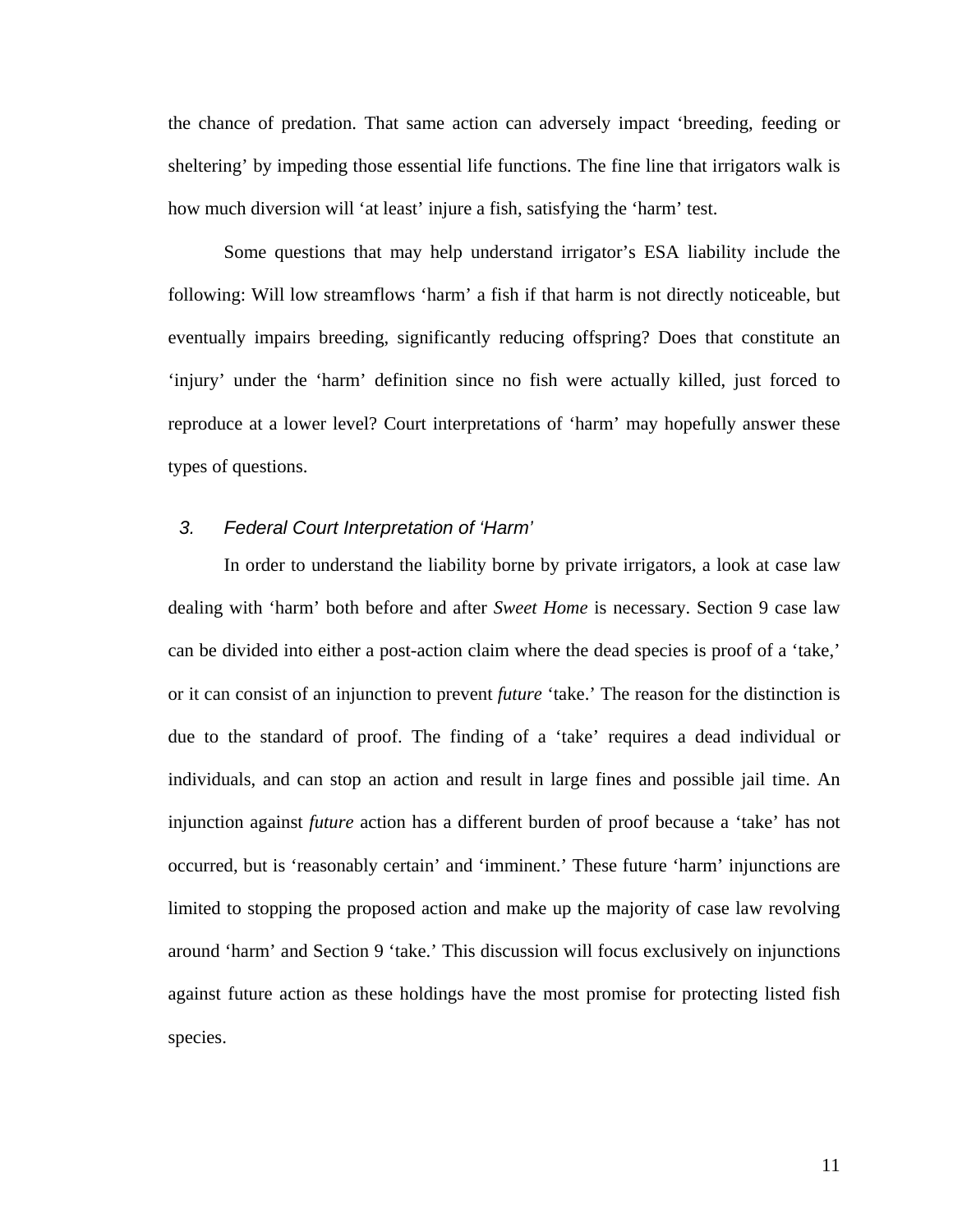#### <span id="page-18-0"></span>a) *Successful Section 9 Injunctions*

*TVA v. Hill* was one of the first cases to look at 'harm' after passage of the ESA. The emphasis was on federal responsibility under Section 7 and referenced the early 'harm' language that was subsequently changed in 1981. The Court emphasized the original Section 9 statement that "…significant environmental modification or degradation which has such effects is included within the meaning of 'harm.'"<sup>27</sup> This statement had more relevance to scrutinizing federal actions under Section 7 because a large federally funded dam would have harmed the endangered snail darter.

An important case in the interpretation of Section 9 'harm' is *Forest Conservation Council v. Rosboro.* In this case, the 9<sup>th</sup> Circuit reversed a district court decision that interpreted the ESA as only applying to "past or current injury to a protected species, unless the challenged action threatens that species with extinction."<sup>28</sup> The  $9<sup>th</sup>$  Circuit looked at the 1981 change in the 'harm' definition that emphasized the word 'actually' before 'kills or injures wildlife.' The court's interpretation of the intent of the 'harm' regulation shows the injury does not have to have already happened, but can occur in the future. Using the word 'actually' ensures the habitat modification must *cause* the death or injury to be a 'take.' Its use was not intended to create a strict temporal element that only applies *after* the act 'actually' occurs. This interpretation was found to be consistent with other ESA cases tried prior to *Rosboro*.<sup>29</sup> Also in *Rosboro*, the 9<sup>th</sup> Circuit came up with a standard that was used in future court proceedings; for a successful injunction, the threat must be 'reasonably certain' to cause 'harm' and the 'harm' must be 'imminent.' This

1

<span id="page-18-1"></span><sup>27</sup> *TVA v. Hill*, 437 U.S. 153, 185 (FN 30) (1978).

<span id="page-18-2"></span><sup>&</sup>lt;sup>28</sup> Forest Conservation Council v. Rosboro Lumber Co., 50 F. 3d 781, 783 (9<sup>th</sup> Cir. 1995).

<span id="page-18-3"></span><sup>&</sup>lt;sup>29</sup> See *infra*, note 45. *American Bald Eagle v. Bhatti*, 9 F. 3d 163 (1<sup>st</sup> Cir. 1993).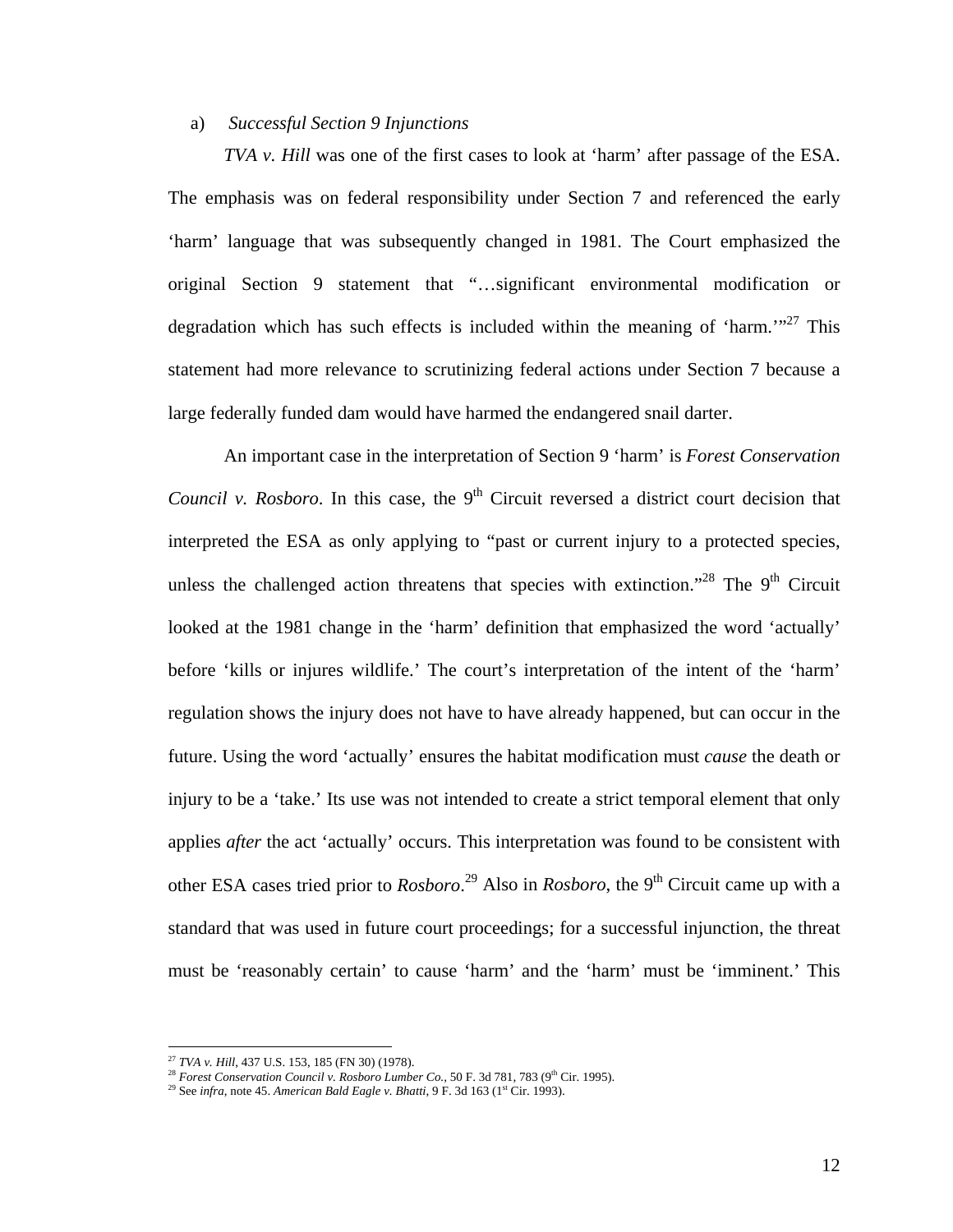places a high standard of proof for cases that allege a future 'take,' which is consistent with the 'harm' language in Section 9.

*Sweet Home*, which was briefly discussed above, does not fall directly into either a successful or unsuccessful challenge under Section 9. This case is what is called a facial challenge to the law as it is written. The Supreme Court found that 'harm' can be the result of a direct action, or an indirect action such as habitat modification.<sup>30</sup> The Court then upheld the 'harm' regulation, and in doing so, maintained the practice of issuing future injunctions when an action was found 'reasonably certain' and 'imminent' to 'harm' a listed species. This was done implicitly by recognizing the view held by the Secretary of the Interior about the role of private parties in mitigating future action:

The Secretary…submits that the § 9 prohibition on takings, which Congress defined to include 'harm,' places on respondents a duty to avoid harm that habitat alteration will cause the birds unless respondents first obtain a permit pursuant to § 10. The text of this act provides three reasons for concluding that the Secretary's interpretation is reasonable. $31$ 

How this might fit into injunctions against future 'harm' was recognized one year later in *Marbled Murrelet v. Babbitt*, when the 9<sup>th</sup> Circuit looked at the above language and noted, "By finding this view reasonable, the Court approved an interpretation of the ESA which prevents activity that will cause future harm."<sup>32</sup> Because private parties have a duty to ensure habitat alteration will not cause future 'harm,' the use of injunctions against those that choose *not* to use Section 10 to obtain an incidental take permit is reasonable when there is proof that the threat is 'reasonably certain' and 'imminent.'

1

13

<span id="page-19-0"></span><sup>&</sup>lt;sup>30</sup> Babbitt v. Sweet Home, 515 U.S. at 700. The court refers to the incidental take provisions in Section 10 for private parties, emphasizing the use of the word 'incidental' as Congressional intent for including indirect action. Within that discussion, the Court held that Congress "had in mind foreseeable, rather than merely accidental effects on listed species." This statement suggests that just like *Rosboro*, the 'harm' definition is not limited to past or current injury when determining if an action will rise to the level of a 'take.'

<span id="page-19-1"></span><sup>31</sup> *Babbitt v. Sweet Home*, 515 U.S. at 697.

<span id="page-19-2"></span><sup>32</sup> *Marbled Murrelet v. Babbitt,* 83 F. 3d 1060, 1066 (9th Cir. 1996), referring to *Babbitt v. Sweet Home*, 515 U.S. at 697.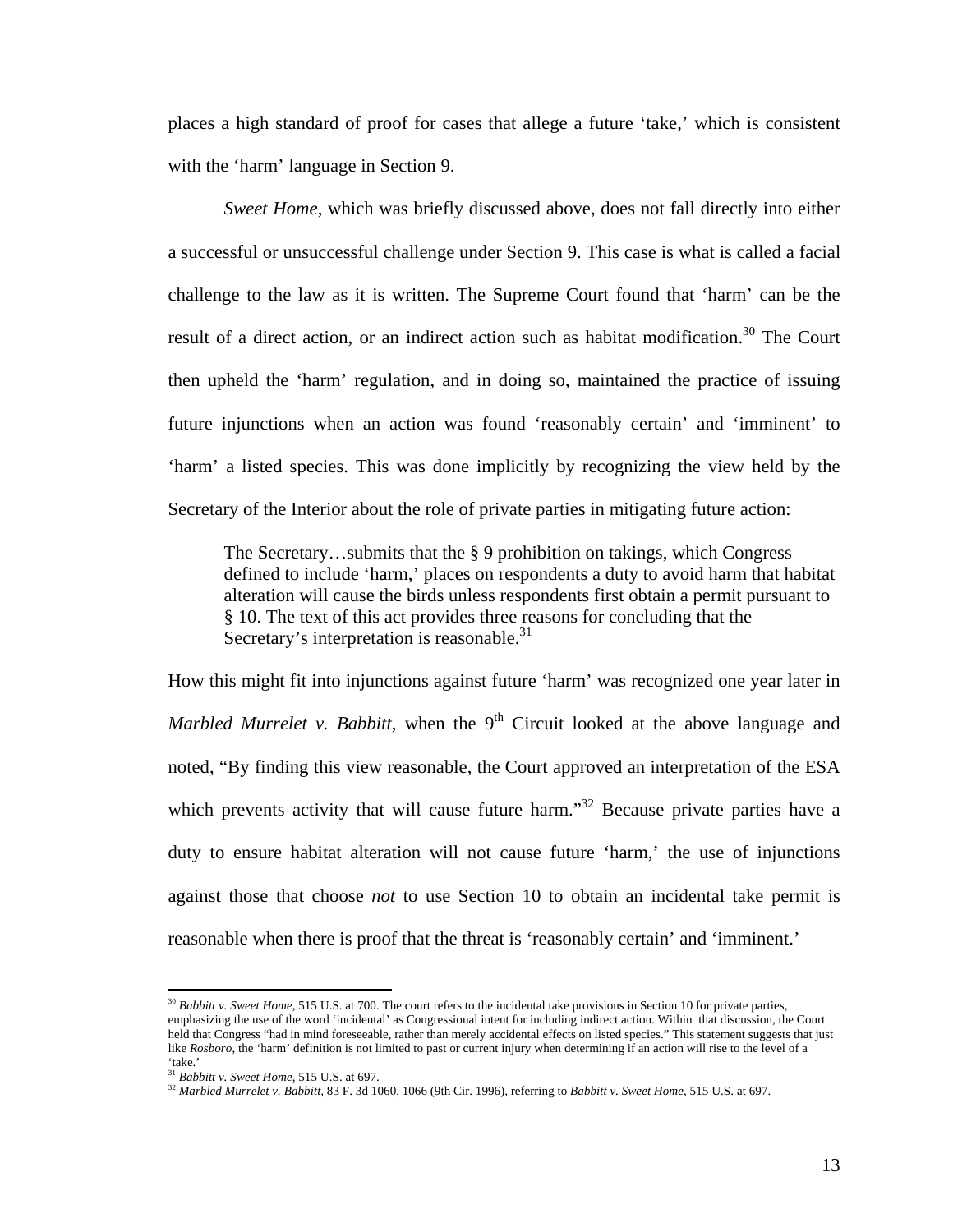In the concurring opinion in *Sweet Home*, Justice O'Connor discussed proximate

causation with reference to the addition of 'actually' in the definition of 'harm:'

Indeed, by use of the word 'actually,' the regulation clearly rejects speculative or conjectural effects, and thus itself *invokes* principles of proximate causation.[33](#page-20-0)

In addition, O'Connor came up with a three-part test when determining 'harm'.

In my view, then, the 'harm' regulation applies where significant habitat modification, by impairing essential behaviors, proximately (foreseeably) causes actual death or injury to identifiable animals that are protected under the Endangered Species Act.<sup>34</sup>

This statement bolsters the idea that an action that will actually cause harm is necessary, not speculation about whether the harm might occur in the future.

Some interesting questions were raised by the Supreme Court in how to construe the 'harm' regulation. Quarles and Lundquist (2002) believe the outcome of *Sweet Home* should make lower courts interpret future Section 9 cases in a narrow light. This would make it difficult to prove a 'take' unless the harm or injury is essentially visible, which implies a strict definition of causation towards an individual species member.<sup>35</sup> Cheever and Balster (2004) see it just the opposite since lower district and appellate courts have consistently been more liberal in interpreting 'harm' both before and after *Sweet Home* by focusing on population issues when the facts were relevant.<sup>[36](#page-20-3)</sup>

<span id="page-20-0"></span><sup>33</sup> *Babbitt v. Sweet Home*, 515 U.S. at 712.

<span id="page-20-1"></span><sup>34 515</sup> U.S. at 713.

<span id="page-20-2"></span><sup>35</sup> Quarles, Steven P. and Thomas R. Lundquist, *When Do Land Use Activities "Take" Listed Wildlife Under ESA Section 9 and the "Harm" Regulation? in* ENDANGERED SPECIES ACT: LAW, POLICY, AND PERSPECTIVES 207 (Donald C. Baur and William Robert Irvin, eds. 2002). In their analysis, "to take or harm listed wildlife means to proximately cause the death of or a tangible actual injury to an identifiable member of a listed wildlife species." Their use of the word tangible implies it must be seen or felt by an 'identifiable member,' when in fact injury can show up much later and well after the action took place and have an impact not only on individuals, but on the population if enough individuals are killed.

<span id="page-20-3"></span><sup>&</sup>lt;sup>36</sup> See generally CHEEVER AND BALSTER *supra*, note 16 at 363. The authors suggest that under Section 9, "courts must consider injury to both individual species members and the population of which they are a part." Their conclusion suggests a broader interpretation of Section 9 not limited to strict proximate cause. This would be more in line with Section 7, which is preventative in analyzing take, where as Section 9 has been interpreted as reactionary or after the fact. See also, Skaggs, Sean C., *Judicial Interpretation of Section 9 of the Endangered Species Act Before and After* Sweet Home*: More of the Same*, in ENDANGERED SPECIES ACT: LAW, POLICY, AND PERSPECTIVES 253 (Donald C. Baur and William Robert Irvin, eds. 2002). As the title suggests, the decision in *Sweet Home* has not significantly changed the lower courts interpretation of Section 9.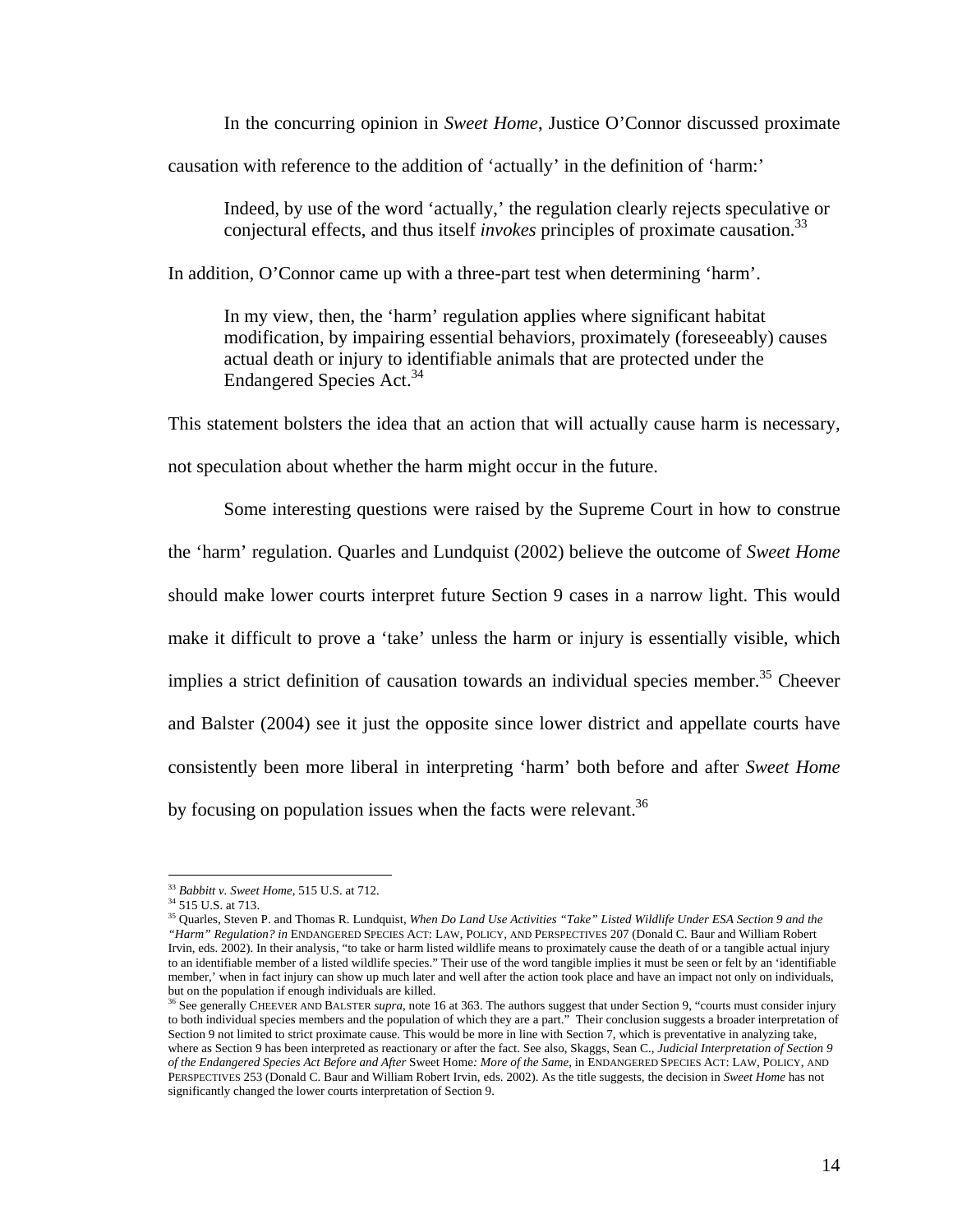In *Marbled Murrelet*, the 9<sup>th</sup> Circuit said their decision in *Rosboro* was still good after *Sweet Home* and reiterated that indirect harm through habitat modification is within the statutory definition of 'harm.<sup>37</sup> The appellants tried to use the word 'actually' to mean harm that has already taken place but the  $9<sup>th</sup>$  Circuit reminded them that in *Rosboro*, the injury does not have to have occurred in the past and that the Supreme Court did not overrule injunctions against future action. The  $9<sup>th</sup>$  Circuit reiterates essential components for an injunction by stating, "A reasonably certain threat of imminent harm to a protected species is sufficient for issuance of an injunction under section 9 of the ESA."[38](#page-21-1) Another issue that was raised is whether impaired breeding applies to individual members of a species or larger populations. The appellants believed the Supreme Court did not allow impaired breeding to apply to populations and that 'harm' only applied to an individual member of the species. The  $9<sup>th</sup>$  Circuit avoided making a determination on that issue and stated that the question was avoided in *Sweet Home*.<sup>39</sup> However, the 9<sup>th</sup> Circuit did look at 'harm' to populations two years prior in *National Wildlife Federation v. Burlington Northern Railroad*, which is discussed below.

Following these successful injunctions was *House v. U.S. Forest Service*. This case used scientific evidence that showed habitat destruction through the removal of trees would impact feeding and nesting of the Indiana bat. The district court found that this action would constitute a Section 9 'take' and issued an injunction against the US Forest Service to halt tree harvesting.<sup>40</sup> This ruling recognized previous decisions in *Marbled* 

<span id="page-21-0"></span><sup>37</sup> *Marbled Murrelet v. Babbitt*, 83 F. 3d at 1065.

<span id="page-21-1"></span><sup>38</sup> 83 F. 3d at 1066.

<span id="page-21-2"></span><sup>39</sup> 83 F. 3d at 1067.

<span id="page-21-3"></span><sup>40</sup> *House v. U.S. Forest Service, U.S. Dept. of Agriculture*, 974 F. Supp. 1022, 1029-1030 (E.D. Ky. 1997).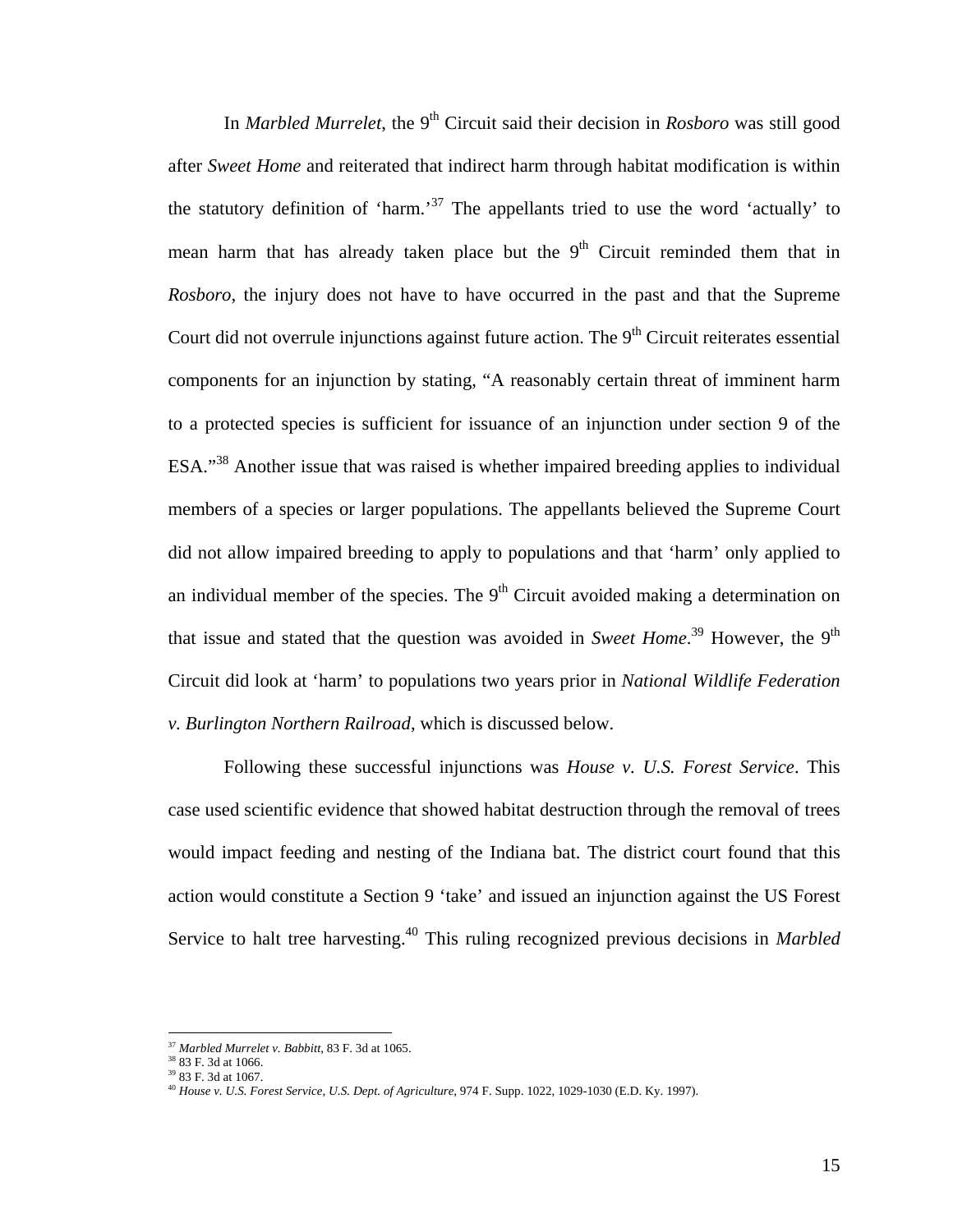<span id="page-22-0"></span>*Murrelet* and *American Bald Eagle* (to be discussed) that allow an injunction before the action occurred.

 In *Strahan v. Coxe*, the Supreme Court upheld a district court opinion that the Commonwealth of Massachusetts was liable for a Section 9 'take' because granting licenses to citizens for gillnet fishing resulted in injury to the Northern Right whale.<sup>41</sup> With respect to 'harm,' the Northern Right whale was injured because it was shown that some became tangled in fishing nets. Because 'harm' could be proven from a past action, similar future action that might harm the Northern Right whale could be enjoined. This case also deals with vicarious liability whereby the *state* was held liable for permits it granted to fisherman, not the fisherman who inadvertently kill the whale. This poses an interesting question as to whether states can be held liable for administering water rights. Permitting an activity that may kill a listed fish species could make the state indirectly liable for a Section 9 'take.'

#### b) *Unsuccessful Section 9 Injunctions*

Not all ESA 'harm' cases are successful in protecting listed species through an injunction. This is mainly due to weak cases with poor scientific proof or evidence. In *Sierra Club v. Block*, the plaintiff failed to get an injunction to protect the red-cockaded woodpecker because of a lack of proof. The plaintiff used one abandoned site as evidence and could not prove that logging caused the abandonment.<sup>42</sup> For a successful case, more sites would be necessary, as well as a study both before and after the logging to determine the impacts.

<span id="page-22-1"></span><sup>&</sup>lt;sup>41</sup> Strahan v. Coxe, 127 F. 3d 155 (1<sup>st</sup> Cir. 1997).

<span id="page-22-2"></span><sup>42</sup> *Sierra Club v. Block*, 614 F. Supp. 488, 492 (D.D.C. 1985).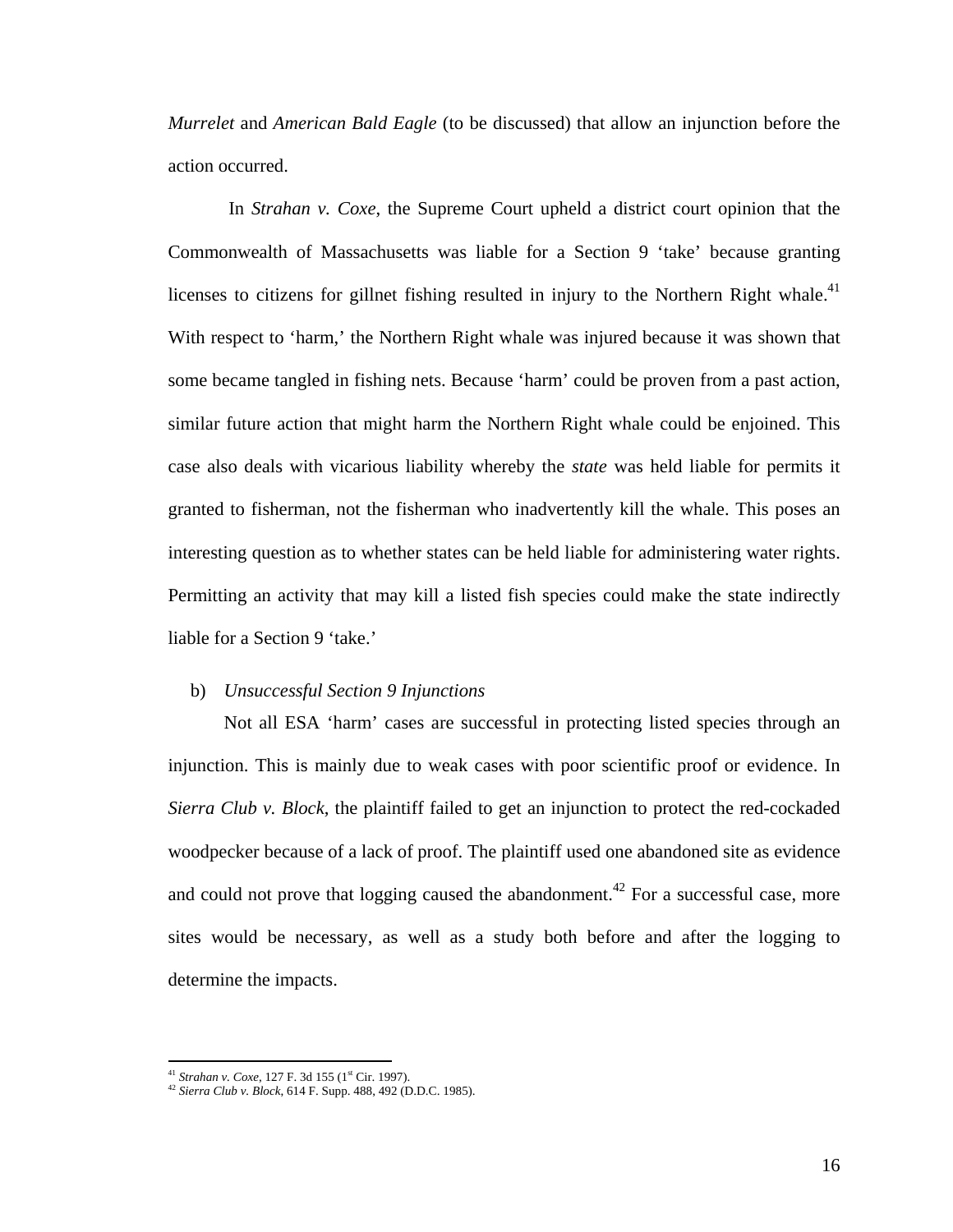The district court in *Morrill v. Lujan* did not grant an injunction because there was no proof that the Perdido beach mouse occupied the property in question. Although some suitable habitat was identified, the plaintiff could offer no proof as to whether the habitat was being actively used by the mouse. The plaintiff offered as evidence a mouse trapped near the property, however, there was no evidence the mouse resided on the property. Six years later there were sightings of mouse tracks on the property but the type of mouse that made the tracks was unknown.<sup>43</sup> The plaintiffs failed to establish a 'causal' connection between the destruction of habitat and harm to the beach mouse.<sup>[44](#page-23-1)</sup>

 Plaintiffs in *American Bald Eagle v. Bhatti* did not obtain an injunction due to lack of scientific evidence proving that lead shotgun slugs used to kill deer would be ingested by bald eagles feeding on un-recovered carcasses[.45](#page-23-2) This case resembled *National Wildlife Federation v. Hodel* where an injunction was granted due to scientific proof that eagles were poisoned with lead after feeding on duck carcasses.<sup>46</sup> However, in *American Bald Eagle*, the scientific proof was lacking and the allegation of future 'harm' was potential, not actual. The  $1<sup>st</sup>$  Circuit states,

…courts have granted injunctive relief only where petitioners have shown that the alleged activity has actually harmed the species or if continued will actually, as opposed to potentially, cause harm to the species.<sup>[47](#page-23-4)</sup>

This statement emphasizes the term 'actually' in the *application* of 'harm' that encompasses both past *and* future action. The  $9<sup>th</sup>$  Circuit in *Rosboro* cited this distinction in its ruling, creating consistency at the appellate level.

<span id="page-23-0"></span><sup>43</sup> *Morrill v. Lujan*, 802 F. Supp. 424, 430 Civ. A. No. 92-0216-B-S (S.D. Alabama Sept. 28, 1992).

<span id="page-23-1"></span><sup>44</sup> 802 F. Supp. at 431.

<span id="page-23-2"></span><sup>45</sup> *American Bald Eagle v. Bhatti*, 9 F. 3d 163, 166 (1st Cir. 1993).

<span id="page-23-3"></span><sup>46 9</sup> F. 3d 163, 167 (FN 6) citing, *National Wildlife Federation v. Hodel,* 23 Env't Rep.Cas. (BNA) 1089, 1985 WL 186671 (E.D. Cal. Aug. 26, 1985).

<span id="page-23-4"></span> $479$  F. 3d at 166.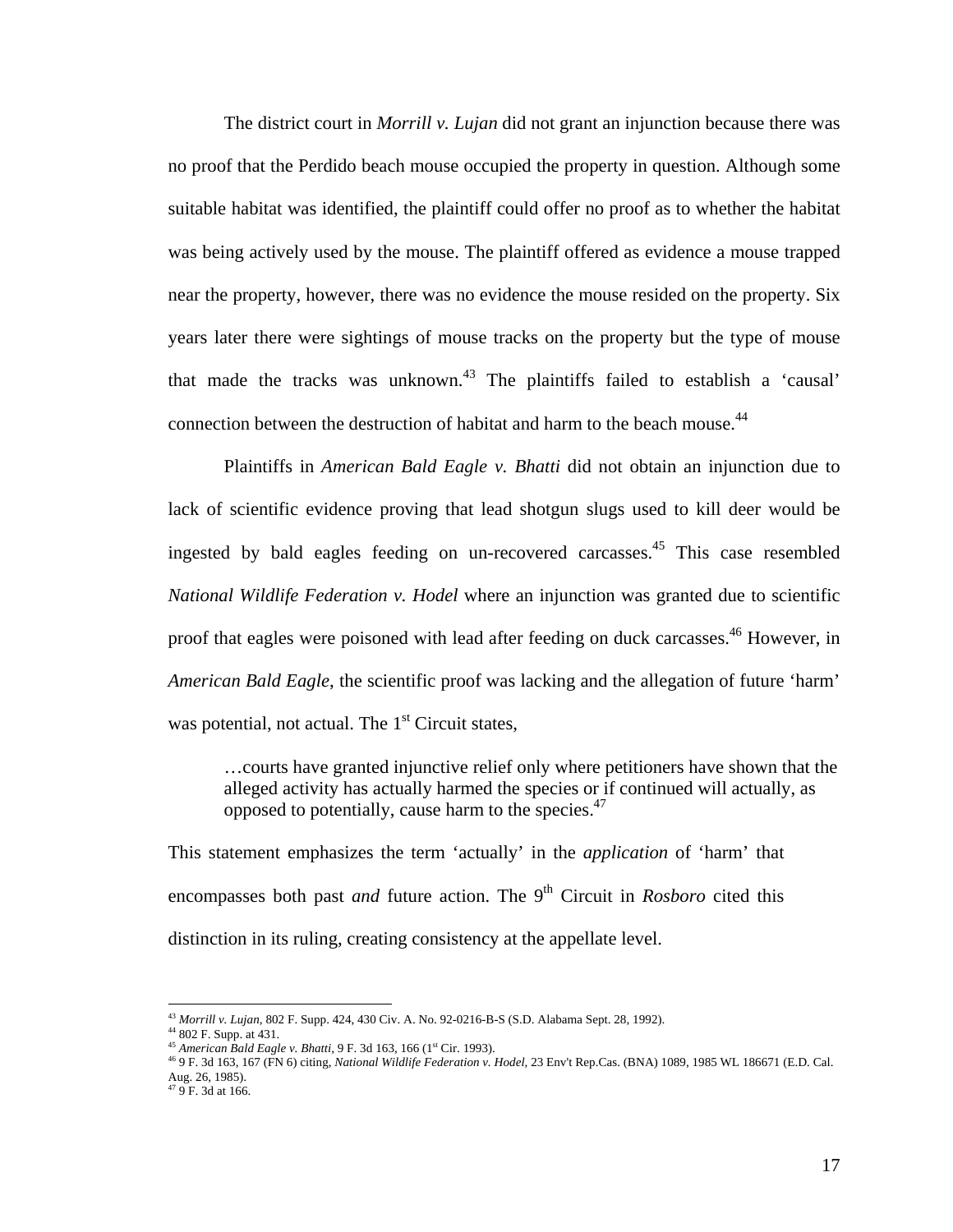In *National Wildlife Federation v. Burlington Northern Railroad*, the 9<sup>th</sup> Circuit upheld a district court decision "that NWF had failed to establish 'the possibility' of irreparable injury as a result of the BN's past violation of the ESA."<sup>48</sup> What caused the alleged taking was an accident, and the railroad took extensive steps to mitigate its actions to ensure no bears would be 'taken' in the future. The  $9<sup>th</sup>$  Circuit found this mitigation precluded the NWF assertion that the cause of the accident leading to 'take' of a few bears would lead to 'irreparable injury.' And further, "we do require that a future injury be sufficiently *likely*."[49 T](#page-24-1)his language shows that speculation about a future injury is not sufficient to issue an injunction. Also raised was the issue of 'significant habitat modification' within the Section 9 'harm' language. Expert opinion showed the harm was 'localized' and did not affect bears within the entire ecosystem, and that the 'long term overall effect' was negligible.<sup>50</sup> The  $9<sup>th</sup>$  Circuit essentially interpreted 'significant habitat modification' as an action having a long term effect on a larger population rather than a localized impact on a few individuals.

One of the first cases after *Sweet Home* where an injunction was denied due to lack of scientific proof was *Hawksbill Sea Turtle v. FEMA*. Initially, the plaintiffs failed to prove a particular snake actually resided on the land in question but that it might potentially occupy it.<sup>51</sup> Also, based on the facts, "a reasonably certain threat of imminent harm" was not proven to the court. The Hawksbill Sea Turtle was also included in the 'harm' analysis and again, the district court denied an injunction. The court held that even if one food source were to be damaged, the turtles could find food elsewhere. Plus, the

<span id="page-24-0"></span><sup>&</sup>lt;sup>48</sup> *National Wildlife Federation v. Burlington N. R.R.*, 23 F. 3d 1508, 1510 (9<sup>th</sup> Cir. 1994).

<span id="page-24-1"></span><sup>49 23</sup> F. 3d at 1512.

<span id="page-24-2"></span><sup>50 23</sup> F. 3d at 1513.

<span id="page-24-3"></span><sup>51</sup> *Hawksbill Sea Turtle v. Federal Emergency Mgmt. Agency*, 11 F. Supp. 2d 529, 554 (D.V.I. 1998). Specifically, Footnote 36.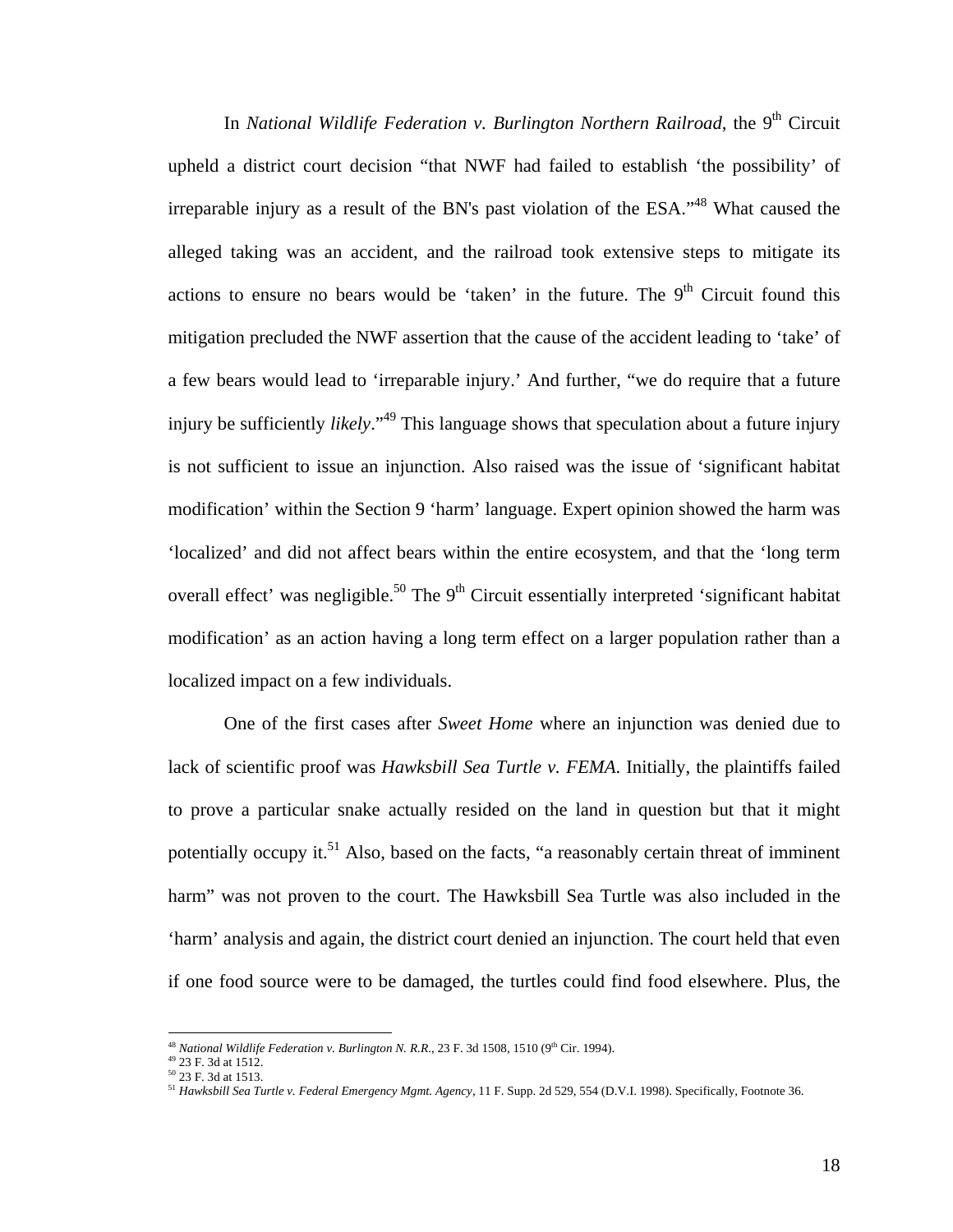court wanted to see dead turtles or a study that showed a decrease in population in response to the construction.<sup>52</sup> The court recognized that future injunctive relief is possible within the existing law; however the proof was not comprehensive enough in the eyes of the court to issue an injunction. The response by the court to the plaintiffs made it appear that the burden of proof was so high that only a showing of past injury would satisfy the court.

 In *Coastside Habitat Coalition v. Prime Properties*, the district court used language in both *Rosboro* and *Marbled Murrelet* to determine if an injunction was warranted. Specifically, the court asked if the two species in question were located on the property and if developing the property is "…reasonably certain to constitute a threat of imminent harm…"[53](#page-25-1) The expert on the listed snake found that it *only* inhabited the conservation easement portion of the property, which is protected from development. The finding was the same for the Red-Legged Frog in that it was only found on the conservation easement portion of the property and not on the portion to be developed. In addition, suitable habitat was identified only within the conservation easement.<sup>54</sup> Because the snake and frog were not in the area to be developed, the court found that harm was not 'imminent' or 'reasonably certain' to occur. The denial of an injunction shows that suitable habitat must be occupied. If not, then the courts cannot look to the next step because in light of the facts, it would be unnecessary to do so.

*Defenders of Wildlife v. Bernal* is one of the most recent examples of a failed ESA injunction. In this case, a school district was taken to court because the proposed location

<span id="page-25-0"></span><sup>52</sup> 11 F. Supp. 2d at 554.

<span id="page-25-1"></span><sup>53</sup> *Coastside Habitat Coalition v. Prime Properties*, 1998 WL 231024, 2 No. C 97-4025 (N.D. Cal. April 30, 1998) Unpublished opinion. 1998 WL 231024 at 3-4.

<span id="page-25-2"></span>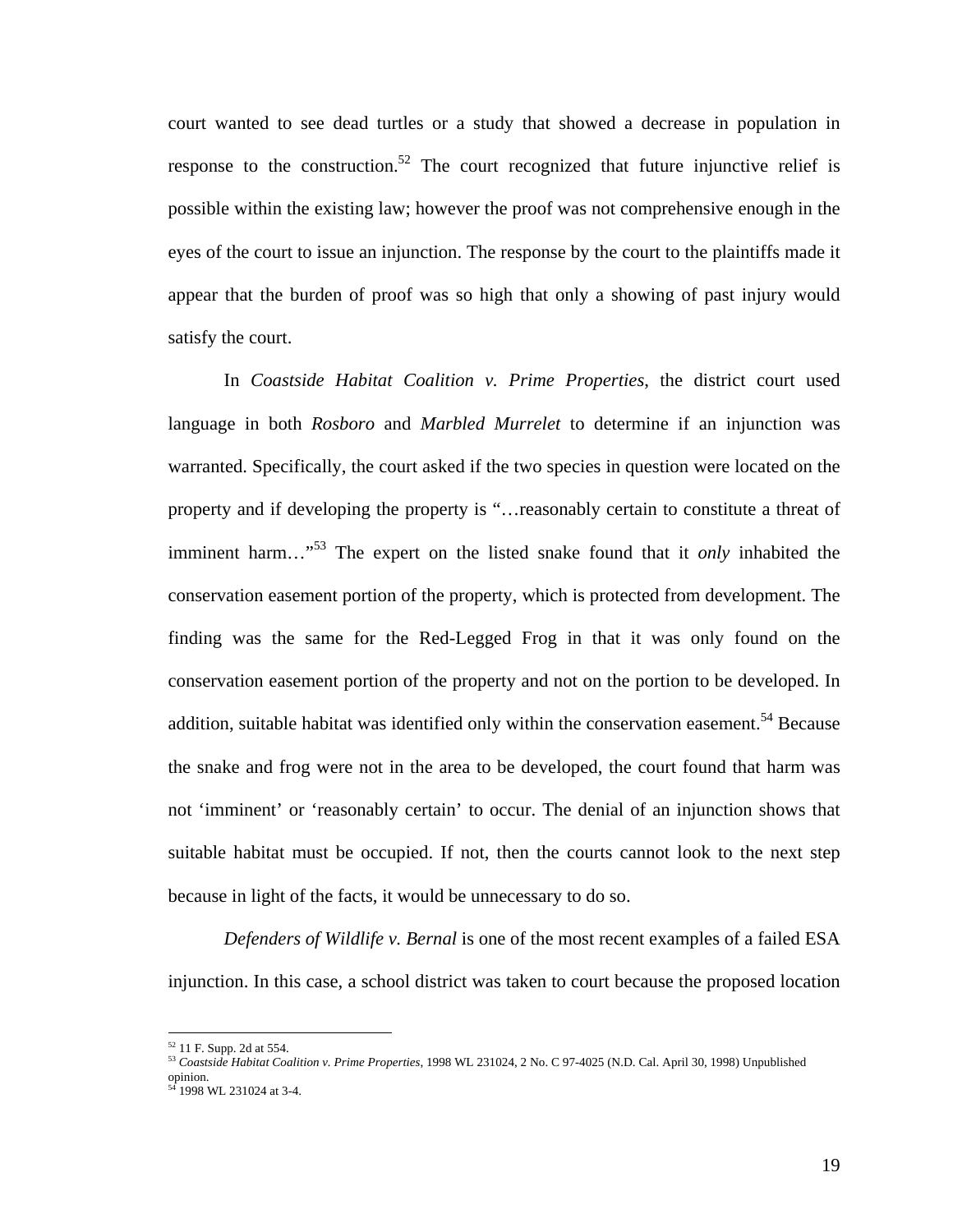<span id="page-26-0"></span>of a high school was to be built in an area designated as critical habitat for the cactus ferruginous pygmy-owl. The school was to only be built on 2/3 of the property with 1/3 remaining undeveloped, consisting primarily of arroyos.<sup>[55](#page-26-1)</sup>

In its analysis, the 9<sup>th</sup> Circuit reiterates that,

Harming a species may be indirect, in that the harm may be caused by habitat modification, but habitat modification does not constitute harm unless it 'actually kills or injures wildlife.'[56](#page-26-2)

The 9<sup>th</sup> Circuit uses *Sweet Home*, *Rosboro* and *Marbled Murrelet* to justify the use of injunctions against future action, if it can be proven that action will 'actually kill or injure wildlife.<sup>57</sup> The 9<sup>th</sup> Circuit upheld the district court ruling that pygmy-owls would not be 'taken' during school construction because they only occupy the arroyos in the undeveloped habitat. Also, increased human activity on the developed portion of the site will not cause harm to a degree that it warrants a 'take.'<sup>[58](#page-26-4)</sup>

This case has a holding similar to *Coastside Habitat Coalition* in that in order for there to be a case for harm, the species must occupy some portion of the potentially altered habitat. If not, then a case would be almost impossible to prove.

#### c) *Specific 'Harm' Cases for Fish*

The cases discussed above refer to a variety of species found in the US including birds, amphibians and mammals. To gain an understanding of how this may apply to irrigators, holdings from specific cases that deal with fish species will be analyzed in order to understand the similarities and differences between fish and non-fish cases due to the variation in habitat, and the nature of the habitat modification.

<span id="page-26-1"></span><sup>&</sup>lt;sup>55</sup> Defenders of Wildlife v. Bernal, 204 F. 3d 920, 924 (9<sup>th</sup> Cir. 2000).

<span id="page-26-2"></span><sup>56</sup> 204 F. 3d at 925.

<span id="page-26-3"></span> $57$  204 F. 3d at 925.

<span id="page-26-4"></span><sup>58</sup> 204 F. 3d at 925-926.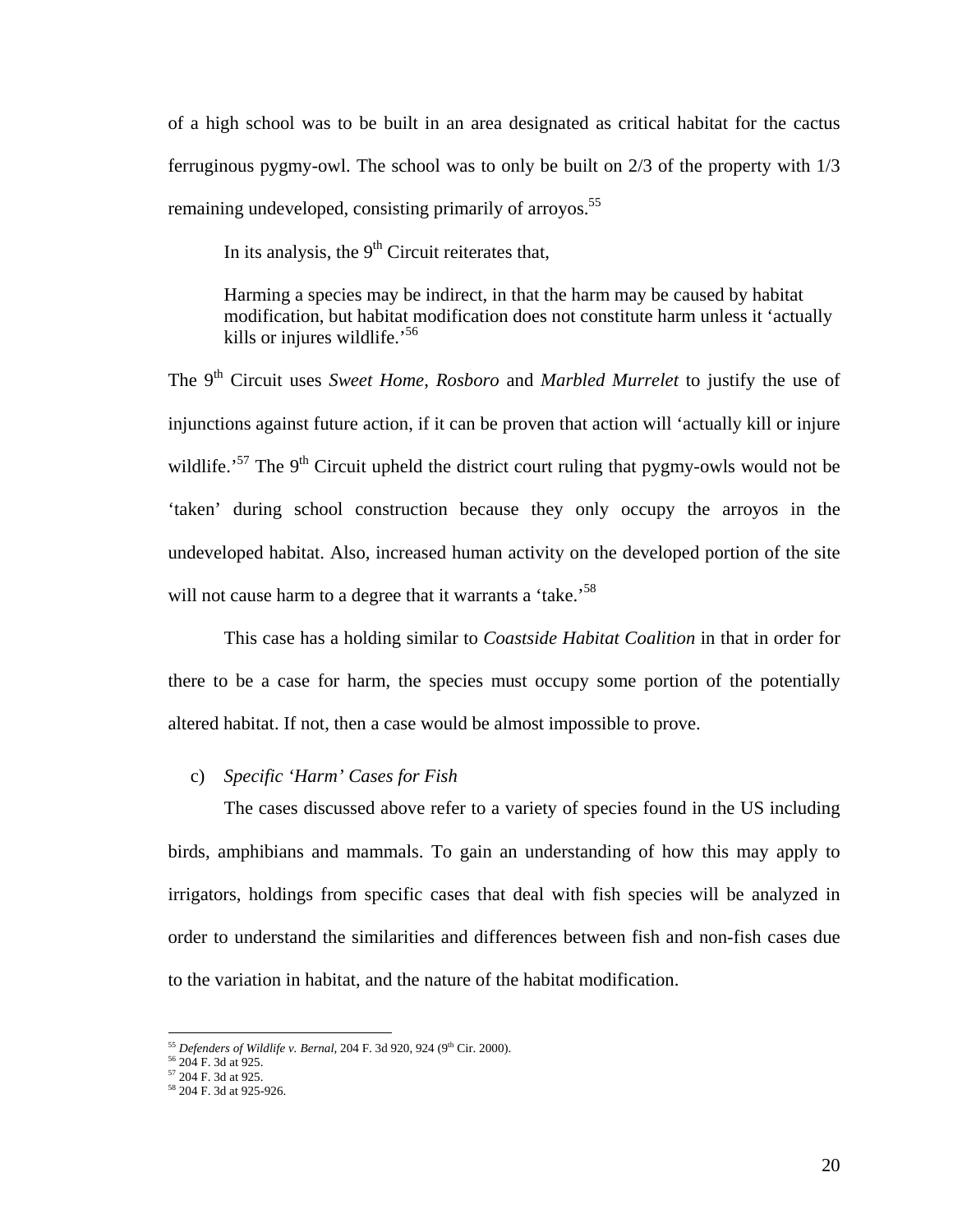Not many ESA cases involving fish and private irrigators have been tried. Most cases look at large federal irrigation projects operated primarily by the US Bureau of Reclamation, however some have holdings that can help in this analysis. *Pyramid Lake v. U.S. Navy* involves a federal action where the US Navy leased land to private citizens for irrigated agriculture. The US Navy holds the water right and delivers it to the local irrigation district. The irrigation district diverts this water from the Truckee River, which flows into Pyramid Lake and is the home to the endangered Cui-ui fish.<sup>59</sup> It is understood that flows into the lake are lower due to the diversion, which in turn reduces the volume of the lake and the amount of habitat available to the fish. The low flows and the low lake level also make it difficult for the fish to spawn. $60$ 

This case was decided before *Sweet Home* upheld the 'harm' definition, but is important because it had to answer whether a federal action amounts to 'jeopardy' under Section 7 or 'harm' under Section 9. The  $9<sup>th</sup>$  Circuit determined that in this case, both jeopardy and 'harm' were somewhat similar and in its affirmation of the district court opinion that the action did not cause 'jeopardy,' it also did not amount to 'harm' under Section 9.<sup>61</sup> The 9<sup>th</sup> Circuit recognized that the appellant (tribe) had their own diversion on the river and there was not enough proof that the Navy's diversion was at fault because other users of the river (including the tribe) were not distinguished from the Navy's use.<sup>62</sup>

*Pyramid Lake* is problematic because it shows that all users on a watercourse may have to be enjoined in a lawsuit in order to distinguish between each user who may be at

<span id="page-27-0"></span><sup>&</sup>lt;sup>59</sup> Pyramid Lake Paiute Tribe v. U.S. Dep't of the Navy, 898 F. 2d 1410, 1412-1413 (9<sup>th</sup> Cir. 1990).

<span id="page-27-1"></span><sup>60</sup> 898 F. 2d at 1413.

<span id="page-27-2"></span><sup>61</sup> 898 F. 2d at 1420.

<span id="page-27-3"></span> $62$  898 F. 2d at 1420.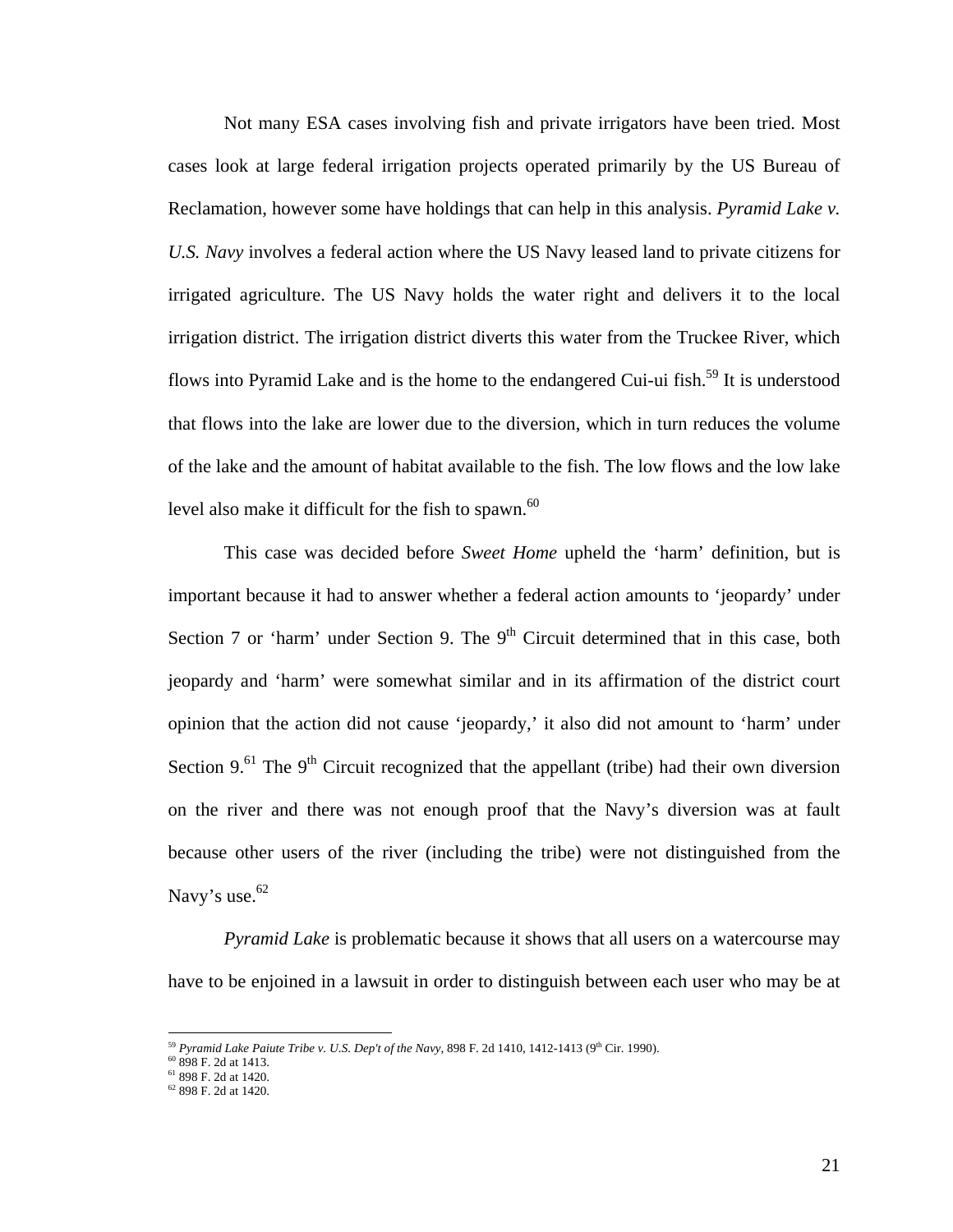fault. In essence, they all could be at fault, or would it be the one closest to where the river discharges to the lake? Could it also be the one who uses the most water from the river? To be consistent with prior appropriation, maybe the most junior users should be shut off to leave more water in-stream. 'Harm' may be difficult to prove due to the many users of the shared 'habitat' relied on by the fish.

 In *United States v. Glenn-Colusa Irrigation District*, a few important holdings address how the ESA can affect private irrigators.<sup>63</sup> In this case, an irrigation district was found to be 'taking' endangered salmon. An injunction was issued to stop the diversion during the time-period when the fish migrated downstream. The irrigation district challenged the authority of the federal 'take' language because California had a similar state ESA plan that had 'take' language. The district court found the state language was 'less protective' and therefore used the federal 'take' language in Section 9. The court also said that state water rights do not 'prevail' over the ESA. The ESA allows states to develop their own endangered species act, however it must be just as protective, or more protective as the federal ESA.

One of the more important holdings in this case has to do with the property interest in a water right. The court stated that complying with the ESA did not lead to confiscation of water rights, it only affects how the district 'exercises those rights.'<sup>64</sup> This statement attempts to deflect the question of whether an injunction to stop the irrigation district from irrigating amounts to a  $5<sup>th</sup>$  Amendment 'taking' of private property. Because the injunction only affects use of the rights for a specific time period, and the government is not claiming a water right, a property 'taking' claim would be unsuccessful.

<span id="page-28-1"></span>1

<span id="page-28-0"></span><sup>63</sup> *United States v. Glenn-Colusa Irrigation District*, 788 F. Supp. 1126 (E.D. Cal. Jan 9, 1992).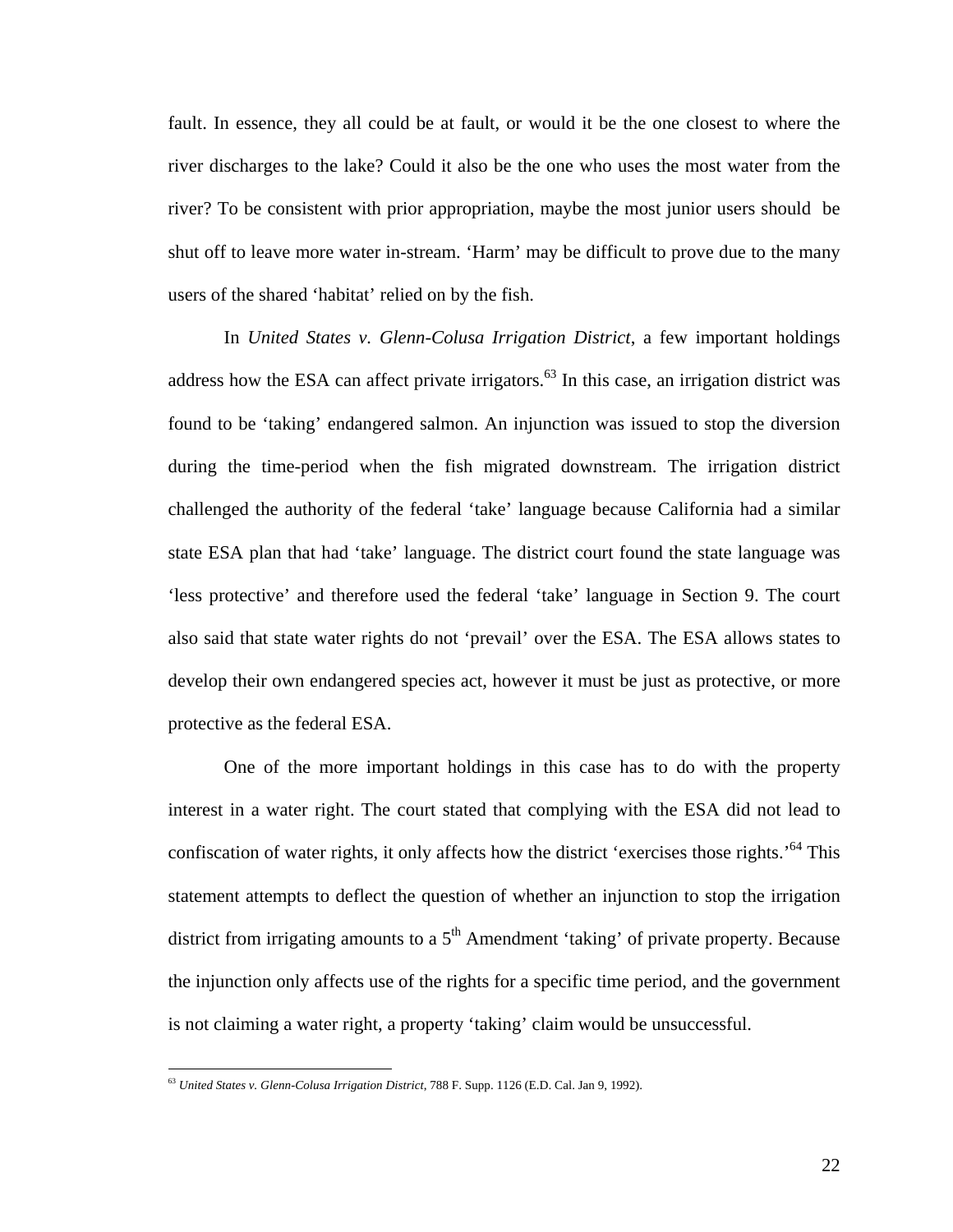The 2001 case of *Arizona Cattle Growers v. USFWS* helped clarify some of the harm regulation with actions that may impact endangered species. The case has to do specifically with land use activities that can impact both endangered fish and animals. The 9<sup>th</sup> Circuit found that the Biological Opinion issued by USFWS was arbitrary and capricious because for most of the species it tried to include, there was not enough data to show that the species actually resided within that area.<sup>65</sup> The main argument regarding Section 9 'take' was how USFWS was interpreting both Section 7 and Section 9. USFWS thought that Section 7 should allow a taking "…in which harm to a listed species was 'possible' or 'likely' in the future due to the proposed action."<sup>66</sup> The 9<sup>th</sup> Circuit re-iterated its previous holdings that a taking applied via Section 7 and Section 9 has the same meaning, and that the act causing 'harm' must 'actually kill or injure wildlife' and be 'significant.'<sup>67</sup> The  $9<sup>th</sup>$  Circuit basically told the USFWS that a vague interpretation through Section 7 would be inconsistent with the purposes of the ESA by ignoring Section 9. Although this case had nothing to do with using water directly from a stream for irrigation, *Arizona Cattle Growers* shows the Appellate courts have tried to remain consistent in their interpretation of Section 9 of the ESA.

A recent case that has the best example of 'harm' liability for private irrigators is *Idaho Watersheds Project (IWP) v. Jones*. This case looks specifically at how operating an irrigation diversion can constitute harm under Section 9. In *IWP v. Jones*, an environmental group successfully proved to the district court, "…that the Joneses'

 <sup>64 788</sup> F. Supp. at 1134.

<span id="page-29-0"></span><sup>&</sup>lt;sup>65</sup> Ariz. Cattle Growers' Ass'n v. U.S. Fish and Wildlife, 273 F. 3d 1229 (9<sup>th</sup> Cir. 2001).

<span id="page-29-1"></span><sup>66</sup> 273 F. 3d at 1237.

<span id="page-29-2"></span> $67$  273 F. 3d at 1238.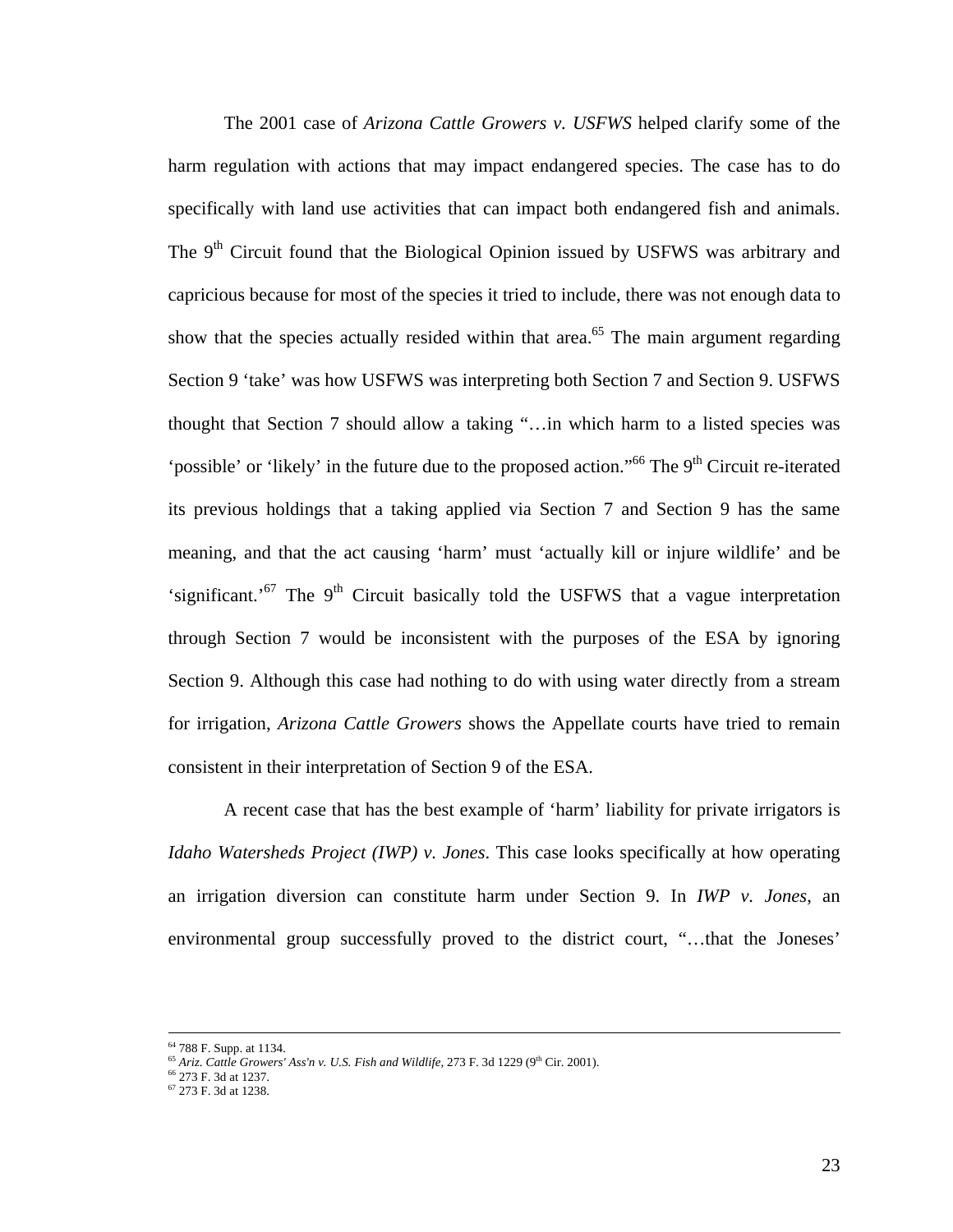diversion poses a reasonably certain threat of imminent harm to the bull trout."<sup>68</sup> The court gave IWP a permanent injunction against the Joneses' diversion, forcing them to ensure 1) that bull trout are not diverted into the ditch, and 2) that the bull trout can migrate past their diversion. $69$  The major factors that could lead to harm were outlined through expert testimony from a biologist, not refuted by the defendants. The expert found that "the diversion is a migration barrier that 'has the risk of reducing the population through the loss of future eggs."<sup>70</sup> In this case, the diversion can dewater the stream to a point where bull trout could not migrate to their spawning grounds. Also, fish are likely to be injured or killed because the diversion is not suitable habitat; it moves the bull trout to a different creek where they are hindered from migrating back to their native creek, and exposes the fish to a steep and rocky drop.<sup>[71](#page-30-3)</sup>

The district court used tests in the most recent holding by the 9<sup>th</sup> Circuit in *Bernal* to confirm that the threat is 'reasonably certain' and 'imminent.<sup>72</sup> In the irrigator's defense, they raised the issue that IWP did not have long-term stream flow data or population studies to determine the past and future status of the bull trout in response to the irrigation diversion. The court looked to *Marbled Murrelet* for guidance and determined that "Future harm to a species need not be shown with certainty before a permanent injunction may issue, but mere speculation will not suffice.["73](#page-30-5) The court determined that relatively recent evidence is enough to issue an injunction, understanding that it could take many years to fully understand the behavior of the bull trout, and that

1

<span id="page-30-0"></span><sup>68</sup> *Idaho Watersheds Project v. Jones*, Civ. No. 00-0730-E-BLW at 17 (D. Idaho Nov. 14, 2002).

<span id="page-30-1"></span>

<span id="page-30-3"></span>

<span id="page-30-5"></span><span id="page-30-4"></span>

<span id="page-30-2"></span><sup>&</sup>lt;sup>11</sup> *IWP v. Jones* at 18.<br><sup>71</sup> *IWP v. Jones* at 18.<br><sup>72</sup> *IWP v. Jones* at 19.<br><sup>72</sup> *IWP v. Jones* at 20. citing *Marbled Murrelet v. Pacific Lumber Company*, 880 F. Supp. 1343, 1367 (9<sup>th</sup> Cir. 1995), *aff*'d, 83 F. 3d  $1060$  (9<sup>th</sup> Cir. 1996).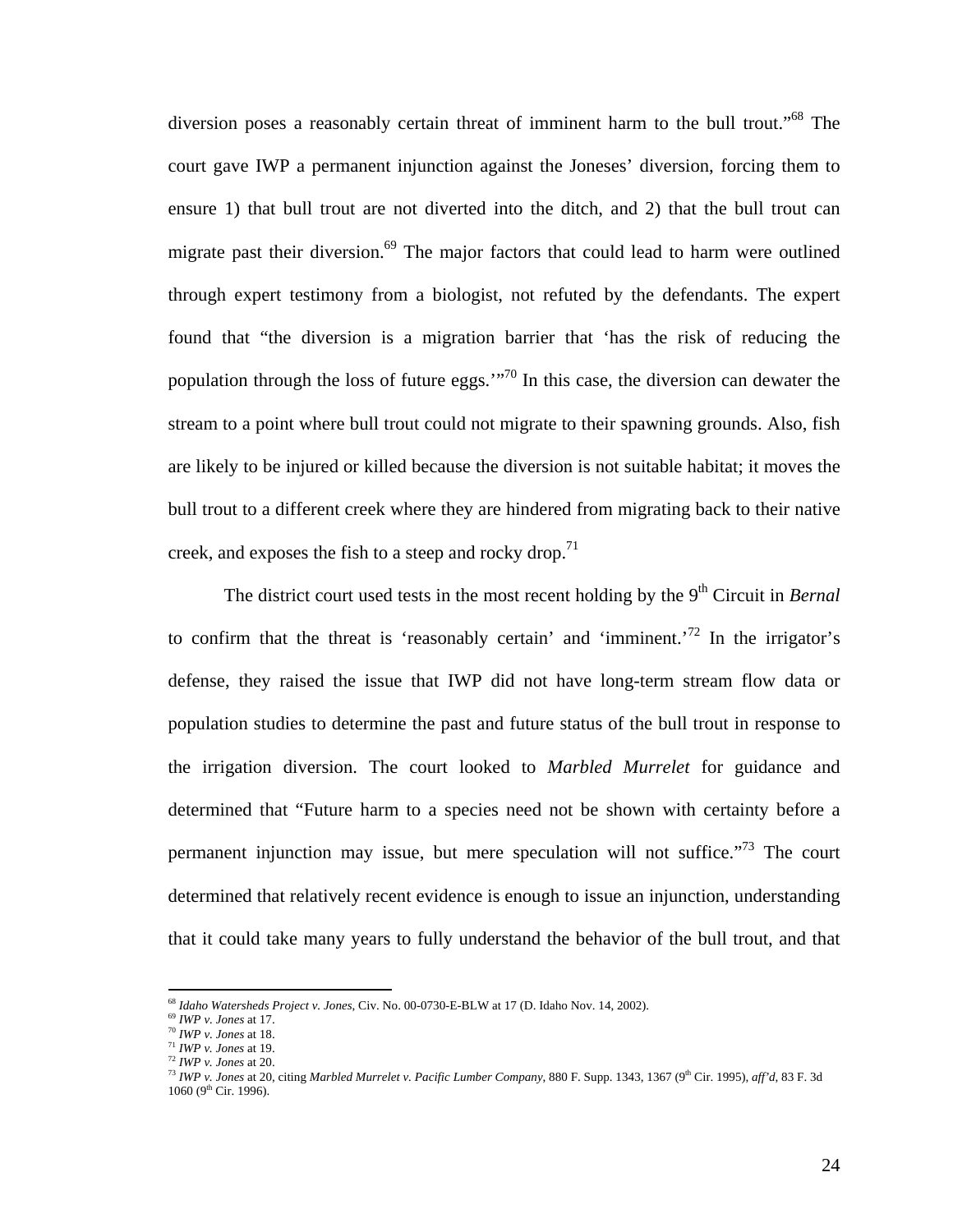the bull trout may be in serious jeopardy by the time a long-term study is completed. On the subject of speculation, expert testimony coupled with a biological assessment was enough for the court to determine that this action was not speculation but based on best available science. This conclusion of future 'harm' is consistent with the USFWS definition that the diversion must be a 'significant habitat modification' that will 'kill or injure wildlife by significantly impairing...breeding.<sup>[74](#page-31-0)</sup>

*IWP v. Jones* followed the federal courts affirmation that an 'imminent threat' of future harm must be shown in order to allow an injunction to prevent a *future* 'take' of fish. This applies to both irrigators involved with federal projects and those who are not. Successful challenges must pass the two tests used by the courts: The threat must be 'reasonably certain,' and 'imminent.' As was shown in *IWP v. Jones*, a comprehensive understanding of how fish use a stream is not necessary. An expert opinion using the best available science can assess 'at that moment' whether the irrigation diversion may cause a 'take.'

However, in a recent unpublished opinion, the  $9<sup>th</sup>$  Circuit reversed the district court's injunction and remanded the case to be re-heard by the district court.<sup>75</sup> What appears to be the strongest reason for the reversal was that the  $9<sup>th</sup>$  Circuit did not believe that there was a likelihood of future harm because there were no proven past harm. In the appellate opening brief, plaintiff-appellees' response brief, and appellants' response brief,

1

<span id="page-31-0"></span><sup>74 50</sup> C.F.R. § 17.3 (2002).

<span id="page-31-1"></span><sup>75</sup> *Idaho Watersheds Project v. Jones*, Civ. No. 03-35870, 2005 WL 900197 (9th Cir. 2005). Unpublished opinion. Available at: <http://www.westlaw.com/>[Accessed 12 May 2005].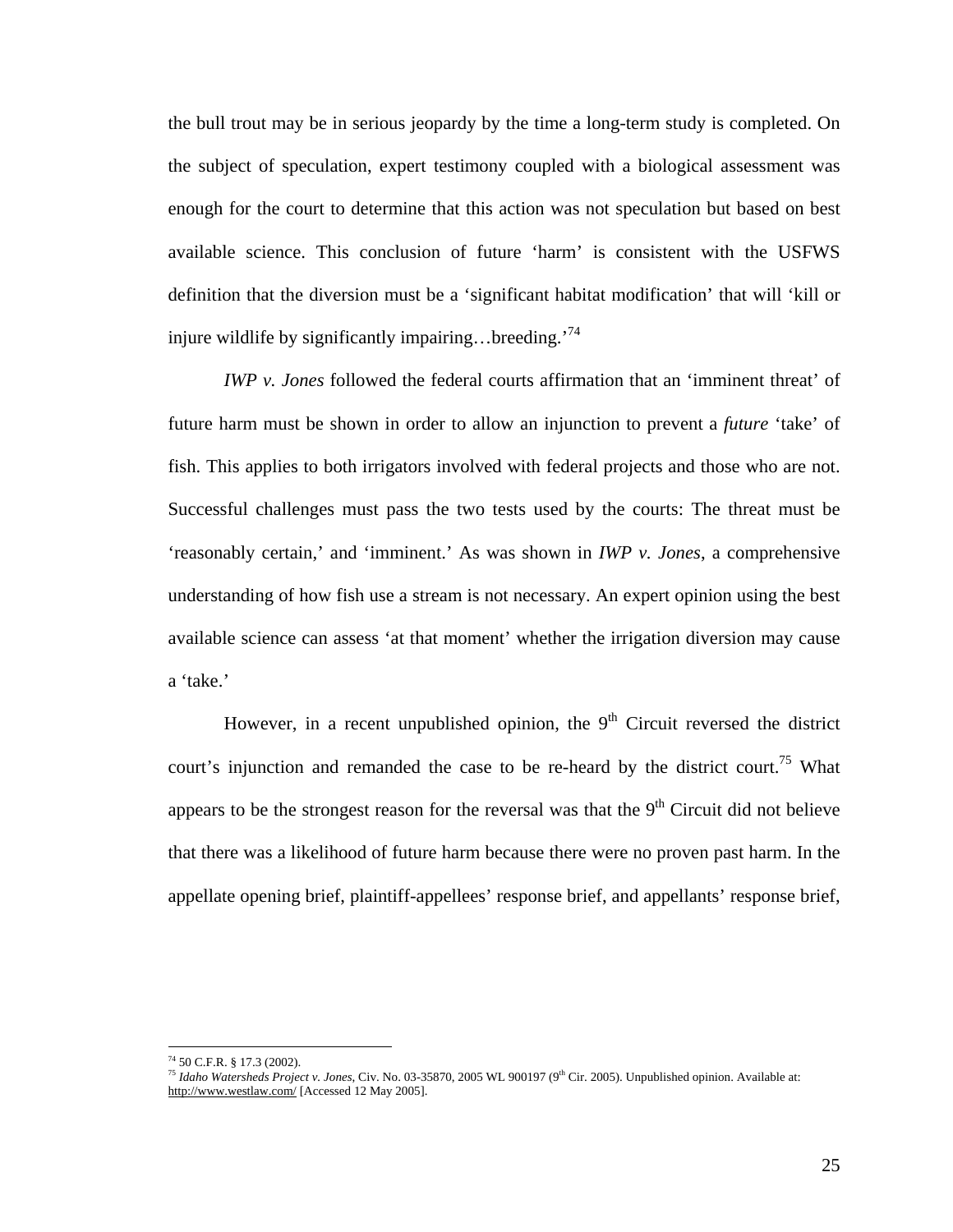<span id="page-32-0"></span>both parties essentially argued about the validity of the expert witnesses and the lack of scientific certainty about the population dynamics of the bull trout.<sup>[76](#page-32-1)</sup>

This case, although reversed by the  $9<sup>th</sup>$  Circuit, has the most potential for defining the relationship between private irrigators and listed fish species. Because the case was remanded to the district court for reconsideration, different conclusions may fall out that will hopefully clarify the standard of 'harm' and the amount of scientific evidence needed to determine what is a 'reasonably certain threat of imminent harm.<sup>[77](#page-32-2)</sup>

d) *Summary of Case Holdings* 

The holdings by the US District, Appellate and Supreme Courts with regards to the definition of 'harm' in the Endangered Species Act create a set of conditions that

must be met for a successful injunction. The conditions are as follows:

- 1) The species must be present on the property in question. This points to behavior that includes breeding, nesting and feeding to name a few. Because someone saw wildlife on the property does not automatically make that property suitable habitat.
- 2) If a species resides on the property in a portion that is *not* to be developed, the development can likely go forward, unless it can be proven that work on the portion adjacent to the occupied habitat can cause 'harm.'
- 3) Habitat modification must be *reasonably certain* to cause *imminent* harm. Another test is that the habitat modification is *sufficiently likely* to cause injury[.78](#page-32-3)
- 4) Scientific proof for 'harm' does not have to consist of many years of research, and can be based on short-term studies that can prove harm through the legal

<span id="page-32-1"></span><sup>1</sup> <sup>76</sup> Appellants' Opening Brief 2004 WL 1636294 (9<sup>th</sup> Cir.), Plaintiffs-Appellees' Response Brief 2004 WL 1948947 (9<sup>th</sup> Cir), and Appellants' Reply Brief 2004 WL 2085163 (9<sup>th</sup> Cir.). Available at: <http://www.westlaw.com/> [Accessed 12 May 2005]. In these briefs, the main arguments by the defendants-appellants was that there were sightings of the bull trout both above and below the diversion for over 40 years, the injunction should not cover an entire irrigation season because water flows can only be critically low for two months out of the year, and that harm to the species is not 'reasonably certain' due to what they consider was speculation by the plaintiffs expert witness.

<span id="page-32-2"></span><sup>77</sup> *Marbled Murrelet v. Babbitt*, 83 F. 3d at 1066.

<span id="page-32-3"></span><sup>&</sup>lt;sup>78</sup> Although courts often use language referring to 'actual harm' they are referring to a standard of proof or proximate causation based on reasonable certainty and imminent harm. Some ESA cases have had a plaintiff or defendant arguing that 'actual harm' leading to a 'take' requires a dead individual of a species. This interpretation has been repeatedly denied by the courts, as mentioned in the discussion about injunctions in Section 3.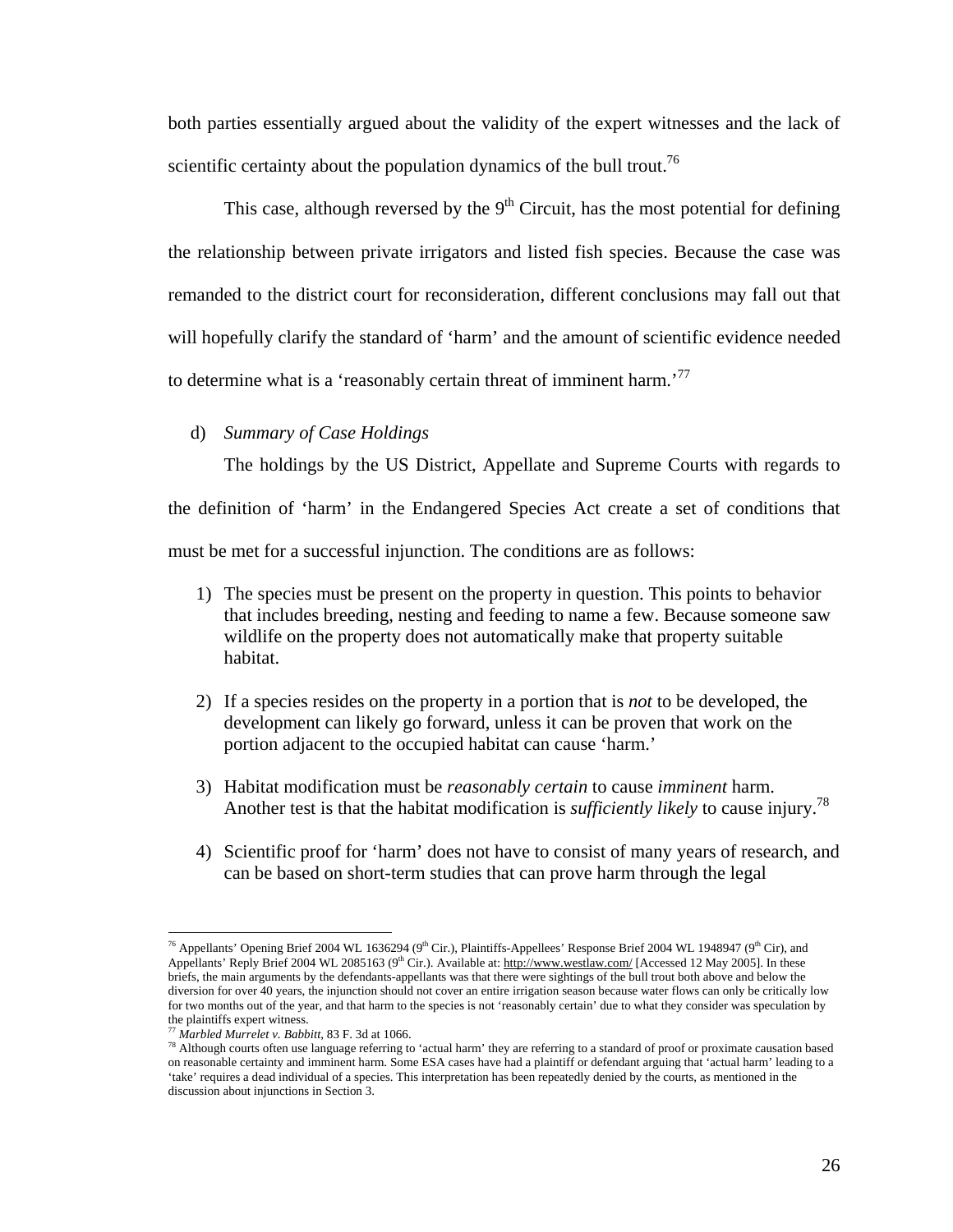<span id="page-33-0"></span>principles stated in 3 and 4. A scientific inference however, can not be speculative.

- 5) Significant habitat modification *can* mean an action that has a long term effect on a larger population rather than just a localized impact on a few individuals.
- 6) If there is potentially more than one party causing harm, it is up to the plaintiff to make the case for who should be held responsible by differentiating between those that are the most 'proximate' to the cause.

These conditions provide a summary of relevant case law developed to decipher the 'harm' regulation. The list represents *current* holdings from good case law that could be used to determine a private irrigator's ESA liability. However, some of these points may be overruled or become irrelevant as new cases arise, current decisions are appealed, or if Congress decides to modify the ESA.

## **IV. The Implication of ESA 'Harm' Case Law on Irrigators**

What do these federal court rulings mean for the relationship between endangered fish and private irrigators? How can it be shown that their diversion may cause enough 'harm' to be a 'take'? The answer to these questions starts with an understanding of the differences between land and water-based habitats, as it is these differences that have defined existing case law. A hypothetical example is then used to show the strengths and limitations in ESA case law when applied to private irrigators. Finally, the role of injunctions will be explored.

#### A. HABITAT AS FLOWING WATER

There are many differences between habitat for dry-land species and aquatic species such as fish. The habitat for fish is constantly flowing water within a channel, and the water must be of a sufficient quantity to allow fish to survive. Reduced flows within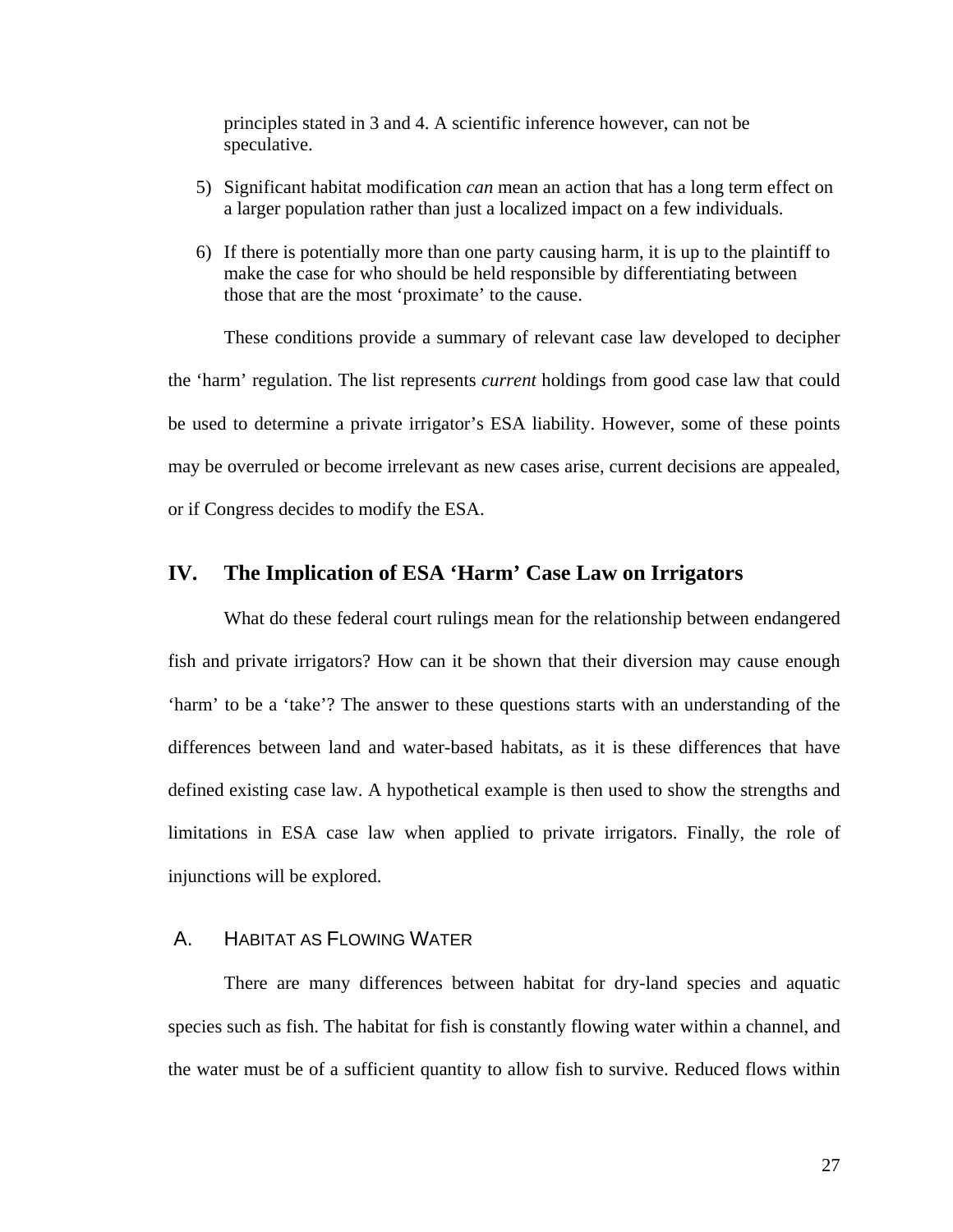<span id="page-34-0"></span>the channel decrease the volume of water, and sometimes quality, therefore resulting in a reduction or impairment of habitat. This occurs naturally due to seasonal and long-term climate variation; however, the use of water for irrigated agriculture that comes directly out of streams reduces flows even more than under natural conditions.

This difference between aquatic and terrestrial habitat has to do with both spatial and temporal components unique to that habitat. For a parcel of land, the habitat is relatively static, with changes occurring naturally over time due to competition between plants and climate change. For a stream, the habitat is always 'moving,' and covers considerably less area than habitat available for use by migratory birds. For example, the volume in a stream is in a constant state of flux with high flows occurring at certain times of the year and low flows during others. Land-based species survive by breathing oxygen while fish survive by utilizing oxygen through water. In cases where habitat is destroyed on land, the species may still be able to breathe even though its food sources and breeding areas have been destroyed. For fish, dewatering of a stream can also destroy both its food sources and breeding areas, and it has the added effect of potentially suffocating the fish because without water, the fish can not live. Lakes are also used by fish and changes to lake volume or water quality can have an impact on survival. These differences in what makes up habitat have been incorporated into our legal system, which further differentiates how land-based and aquatic habitats can be used.

### B. APPLYING 'HARM' CASE LAW TO A HYPOTHETICAL PRIVATE IRRIGATOR

To understand how Section 9 case law can be applied to an irrigator, one could look at the opinion in *IWP v. Jones*, despite the fact that the case is still evolving and could end up with a different holding. For this example, let's assume there is one irrigator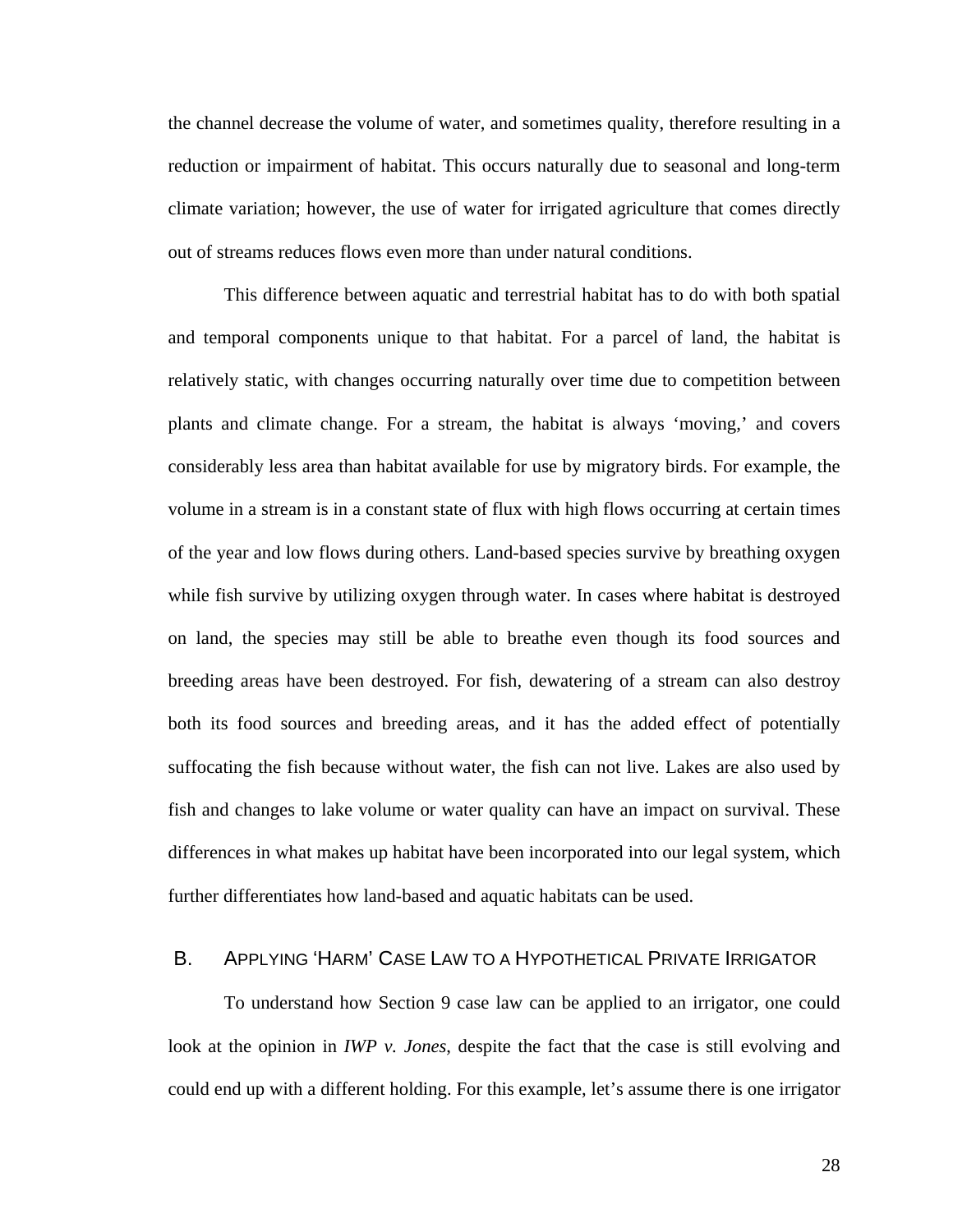<span id="page-35-0"></span>and no other man-made influences will impact the stream. The irrigator uses a simple gravity drained canal system to irrigate his fields. The head gate for his diversion is located on the main-stem of the stream adjacent to prime spawning grounds for an endangered fish. This creek typically receives large amounts of runoff from mountain snows through the spring and early summer, however summers are typically dry with little rainfall to augment these flows. For the past few years, mountain snowfall has been very low and runoff in the late summer/early fall has subsequently been low. The endangered fish uses gravel beds below the diversion for spawning in the early fall, and typically migrates downstream to larger portions of the river in the winter and spring months. A neighbor knows these fish are endangered and is concerned that the diversion may dewater the stream where the fish spawn. The neighbor (plaintiff) takes the irrigator to court to get an injunction against future action (diverting water) by the irrigator, because he believes the habitat modification will ultimately harm the fish, leading to a 'take.'

#### *1. Condition One – Is the Fish Present?*

In this case, what would the plaintiff need for a successful injunction? First, using the summary of case holdings in Section III. D., the plaintiff would need to prove the fish exists on the habitat in question. Now, in the case of private irrigators, there is no listed critical habitat in this area because the stream and diversion are on private property. Critical habitat can only be regulated when it is on federal land. In addition, a report by the listing agency says that irrigation diversions may be a factor in the species decline. Figure 1 will help outline the necessary conditions to determine if the fish is present.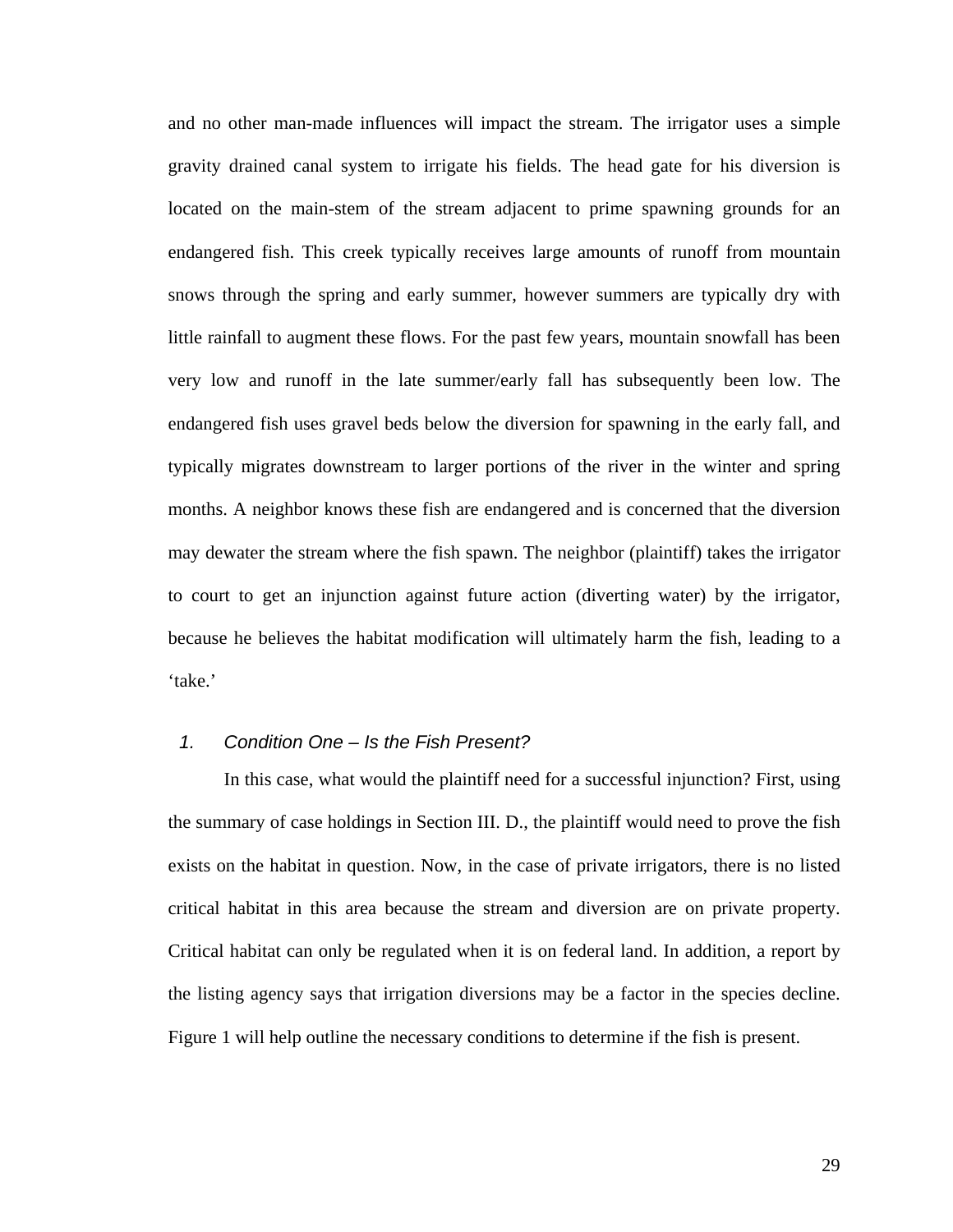

**Figure 1** – Hypothetical stream system with a single irrigation diversion located above a potential spawning bed.

To determine if the fish is present, there must be visual proof by an expert, namely a fish biologist that works for the federal government, or a consultant. If the expert can conclude that the fish does in fact breed adjacent to the irrigation diversion, then that helps the plaintiff's argument. The best argument would include some years of scientific studies that would show a decline in population, or physical evidence that the diversion is creating an impassable 'defecit.' As raised on appeal by the defendantsappellants in *IWP v. Jones*, the fact that the diversion was operating for 40 years, and that fish were seen both below and above the diversion shows that more scientific analysis should have been focused on the time period when flows are typically low and the bull trout starts migrating upstream to spawn. A good understanding of the river hydrology would also help because it becomes more difficult to prove that the diversion causes harm a significant distance above or below a stream due to the fact that the stream may be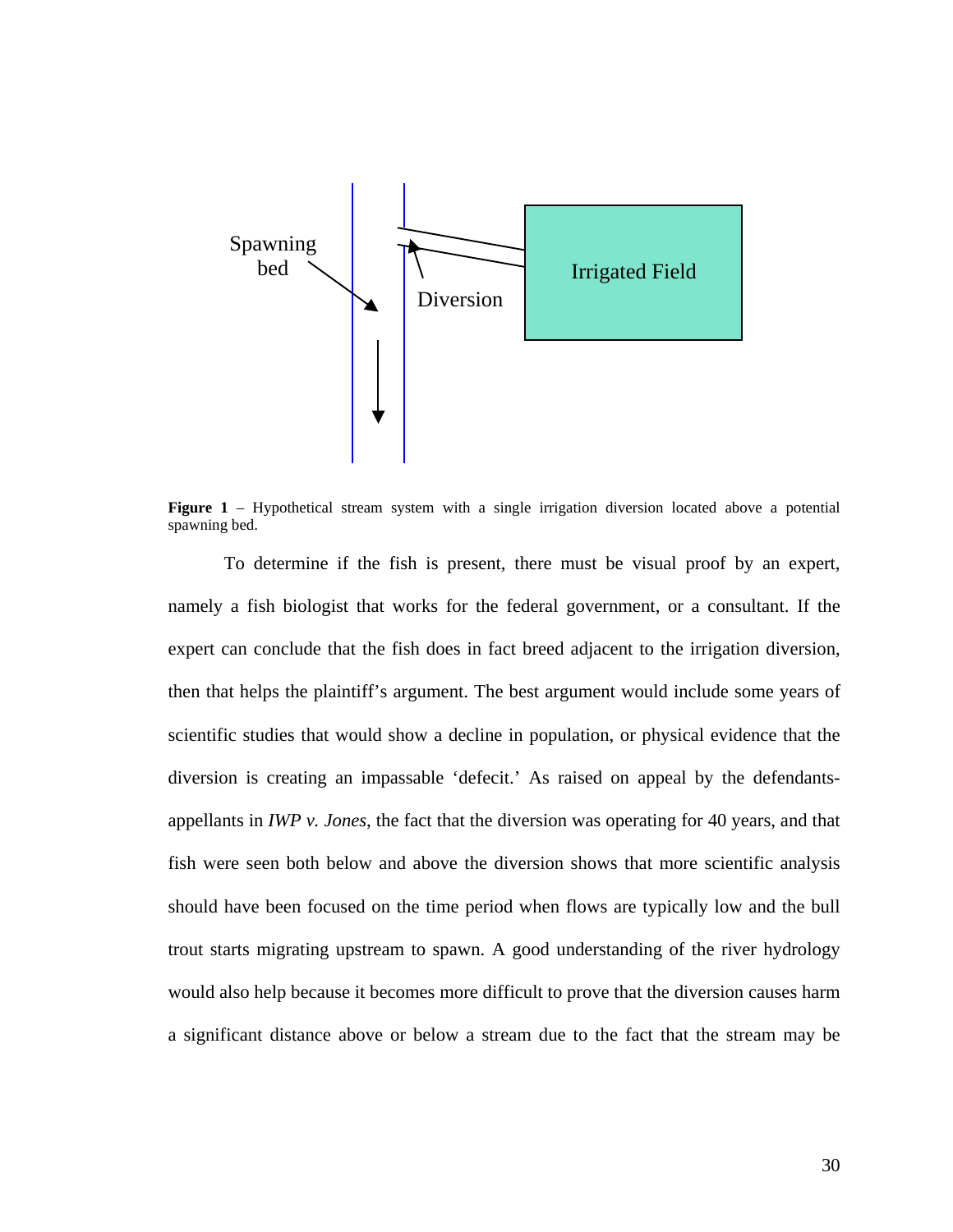either gaining in a certain reach, replacing water taken out by the irrigator, or losing, where the stream is naturally drying up.

#### *2. Condition Two – Is the Entire Habitat Used by the Species?*

<span id="page-37-1"></span><span id="page-37-0"></span>The second condition regarding modification on part of the habitat not used by an endangered species would have different standards for an aquatic species compared to a terrestrial species. As shown below in Figure 2, if the irrigator diverts 10 cubic feet per second (cfs), the diversion will have an impact on the habitat the fish needs for spawning. As discussed in *Coastside Habitat Coalition*, [79](#page-37-0) and *Bernal*, [80](#page-37-1) for real property, only developing a portion of land that is not considered habitat critical to the survival of the species would likely avoid any harm. In the case of a migrating fish, it is acceptable to divert some water up to the point where it does not impact the quantity of quality of water needed by the fish for survival. However, when a diversion takes enough water past that point that will actually injure or kill the fish, it should be enough to warrant an injunction. This would be legally sufficient only during those times when the fish is migrating, spawning or is found to inhabit that area. In this case, a longer injunction would be necessary until the fish moves to another portion of its habitat.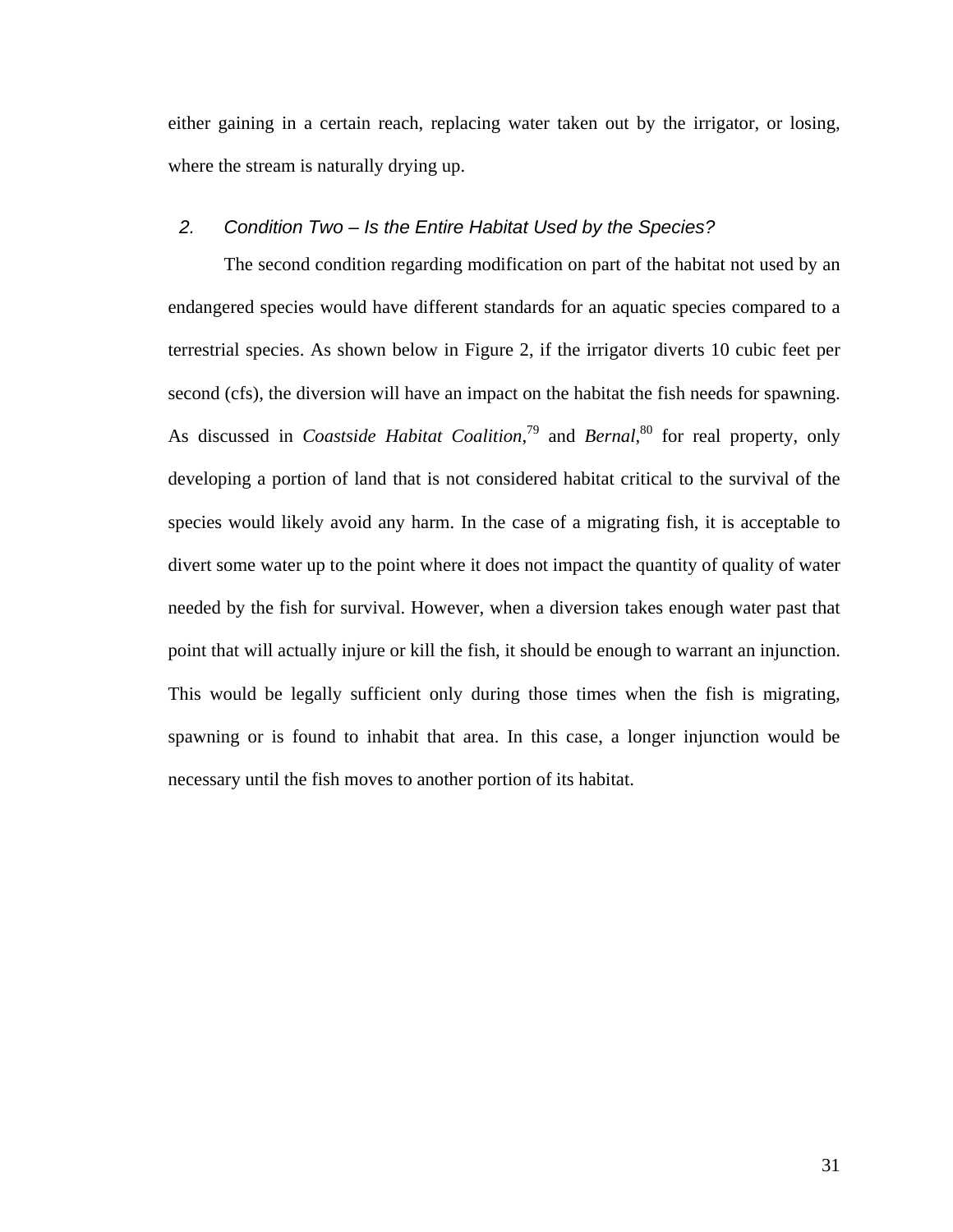

**Figure 2** – In this scenario, some water is diverted, but there is a deficit that can hinder successful spawning. (cfs – cubic feet per second).

#### *3. Condition Three – Will Habitat Modification Cause Imminent Harm?*

The third condition, whether an action must be 'reasonably certain to cause imminent harm,' or is 'sufficiently likely' to cause injury, is determined by an expert, most likely a fisheries biologist. This wording is likely to apply when it is obvious to the scientist, who then makes it obvious to the court, that unless the action is stopped 'right away,' the action will cause enough 'harm' to be a Section 9 'take.' In the hypothetical situation shown in Figure 2, this would apply if the fish were about to come up to the creek and the diversion was taking enough water to hinder spawning. This would have to be observable or highly likely if it is known that the diversion will dewater the stream. The action will likely not cause 'harm' if stream flows are sufficient (Figure 3), therefore an argument for an injunction during high flows would be an example of speculation. This example shows how climate can shape the argument; one year water flows are sufficient and the fish is not threatened, however the next year, the same amount of water

 <sup>79</sup> *Coastside Habitat Coalition v. Prime Properties*, 1998 WL 231024 No. C 97-4025 (N.D. Cal. April 30, 1998) Unpublished opinion.

 $^{80}$  *Defenders of Wildlife v. Bernal*, 204 F. 3d 920 (9<sup>th</sup> Cir. 2000).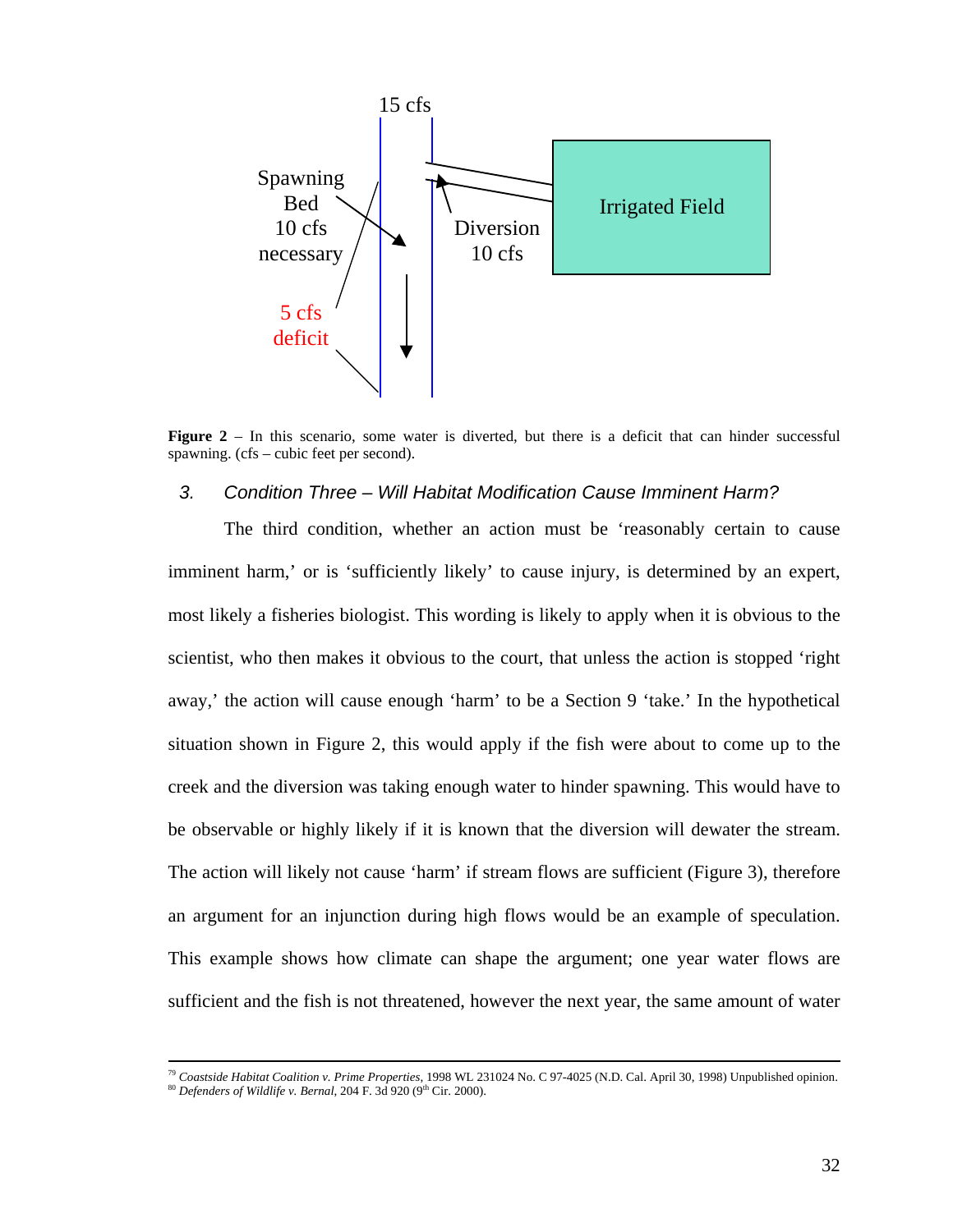used by the irrigator can cause harm. What determines 'reasonably certain to cause imminent harm,' or is 'sufficiently likely' to cause injury, would have to be looked at on a case by case basis with the plaintiff having the burden of proof to show the action will cause or is causing harm.



**Figure 3** – In this scenario, some water is diverted, but enough is available for the fish to successfully spawn. (cfs – cubic feet per second).

There is a fine line between having enough scientific evidence to determine if there is enough harm to give cause for an injunction, and whether that evidence is speculative and subsequently rejected by the court. It is only fair to the irrigator that the expert actually visit the site in question and make a determination based on that specific locale instead of basing their opinion on region-wide observations. As shown in *IWP v. Jones*, the plaintiff's expert may understand the general population dynamics better than small-scale interactions, however scientific certainty based on the diversion in question is the only way to find an 'imminent threat.'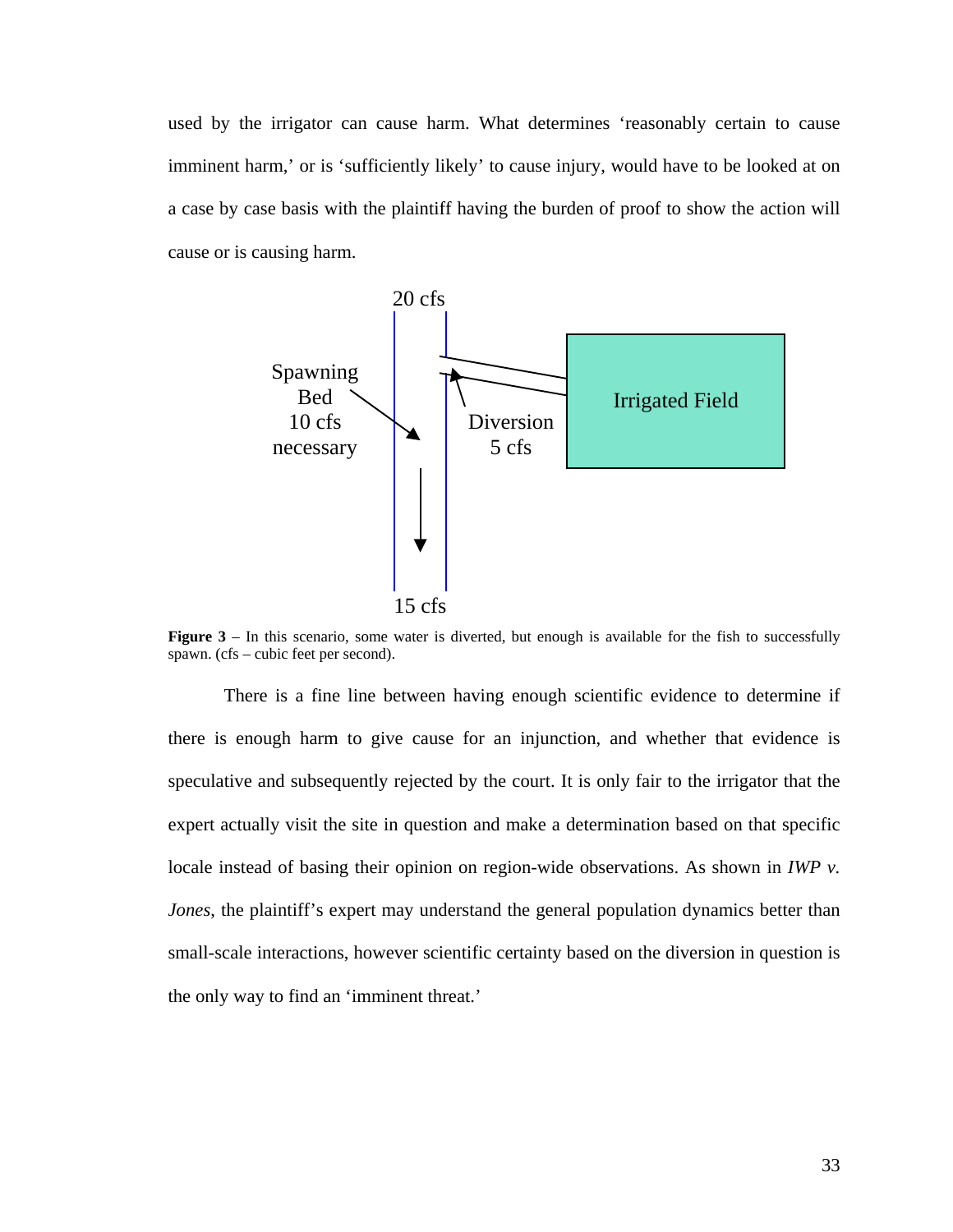## *4. Condition Four – Is the Science Speculative or Sound?*

*IWP v. Jones* shows that scientific proof does not have to be well established in order to issue an injunction;<sup>81</sup> however, it cannot be speculative. Part of the reason the 9<sup>th</sup> Circuit overturned the decision was due to scientific uncertainty. Although, if that much certainty and more time is needed to figure it out, the fish may potentially become extinct while being studied. The courts realize that type of outcome would be contrary to the purposes of the ESA, which is to sustain and recover endangered species. In the hypothetical situation, the plaintiff would need a fisheries biologist that understands the potential threats to breeding due to a lack of water. This research must be scientifically valid and be able to apply directly to the fish in question. This research could be based on how the same fish has fared in similar streams and conditions, or better yet, from a recent study in that specific location. If longer-term information is available, that would make an even greater case for the plaintiff.

# *5. Condition Five – Are Protections for an Individual Species or Population?*

The fifth condition looks at protecting both individuals and the greater population. An injunction against future action applies mainly to protecting future populations of the fish as the exact amount that could be taken due to stream dewatering is unknown. In addition, the 'harm' definition protects fish from actions that would hinder reproduction, which would in effect lower the total population. The influence of wildlife law on the ESA left its mark with those believing that a 'take' only applies to individuals of the

<span id="page-40-0"></span><sup>81</sup> *Idaho Watersheds Project v. Jones*, Civ. No. 00-0730-E-BLW at 17 (D. Idaho Nov. 14, 2002), citing *Marbled Murrelet v. Pacific Lumber Company*, 880 F. Supp. 1343, 1367 (9<sup>th</sup> Cir. 1995), *aff'd*, 83 F. 3d 1060 (9<sup>th</sup> Cir. 1996).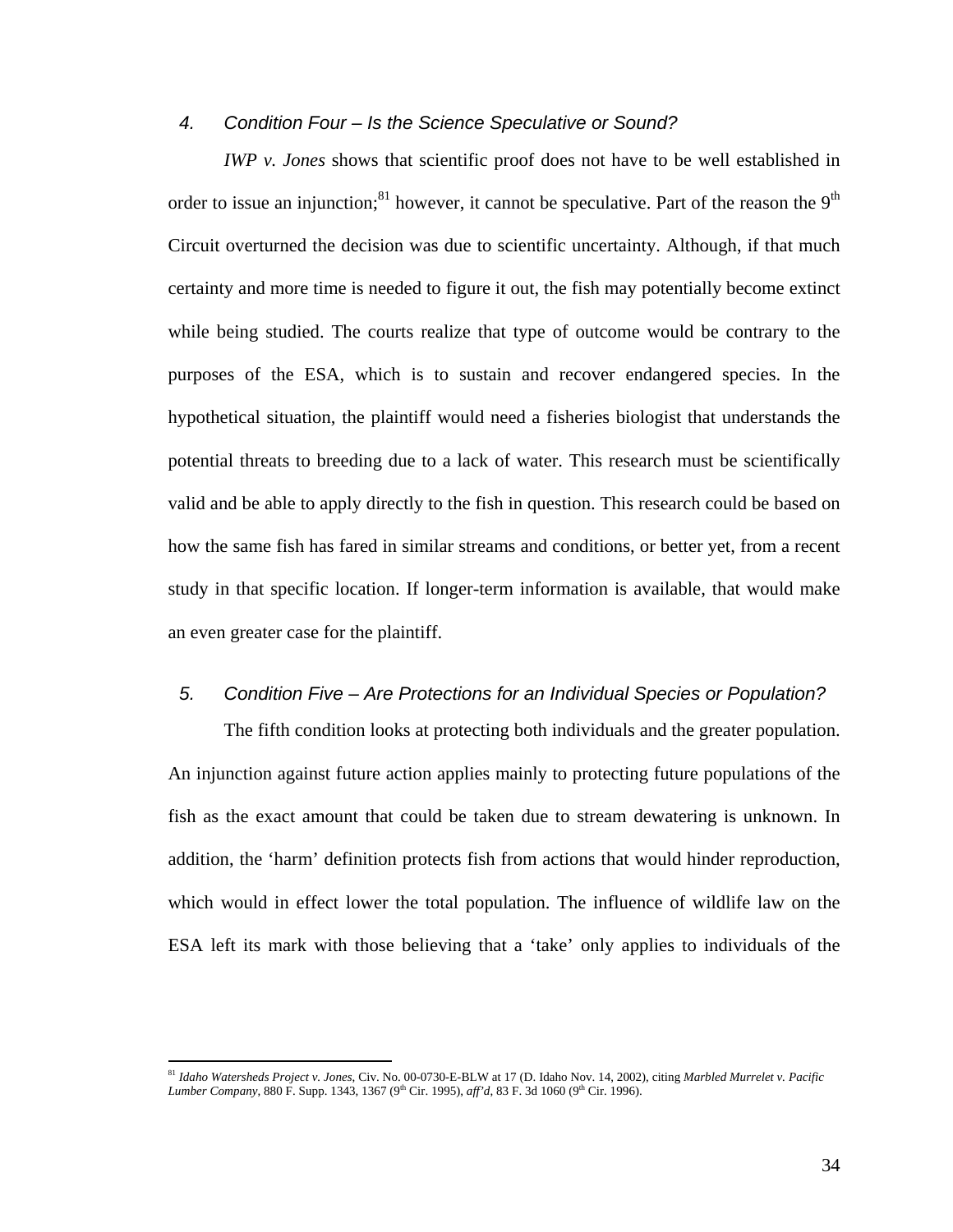species; $82$  however the ESA specifically states that it is to conserve threatened and endangered species and the ecosystems they depend on, $83$  with no mention of only protecting individuals. In *National Wildlife Federation v. Burlington Northern Railroad* it appears that the court interpreted significant habitat modification as an action that can have a long-term effect on population. This implies that dead fish would be necessary to prove a 'take' because an injunction for future harm would have to potentially injure a large number of individuals, therefore significantly reducing future populations. Looking at *IWP v. Jones*, there is no mention of either individuals or population, just the accusation that continued irrigation will harm the bull trout. In this case, biologic studies have identified that bull trout populations are declining due to 'migratory barriers'<sup>84</sup> such as irrigation diversions. The diversion in *IWP v. Jones* had the potential to be a migratory barrier and was seen as one piece of the puzzle causing population decline. However in order to protect the population, the individual species member must also be protected and the expert witness did not present a strong case that looked at individual bull trout.

With the hypothetical situation, the court may look at whether the alleged action that will cause a 'take' is one of the actions identified in the initial listing documents as causing a decline in population. That action may fall under 'significant habitat modification' because the action in general was identified as an original factor in leading to a threatened or endangered designation. What needs to be discussed by the expert and made clear to the court is that there is no distinction between populations and individuals in the eyes of the ESA. The reason is that many individuals make up the entire

<u>.</u>

<span id="page-41-0"></span><sup>&</sup>lt;sup>82</sup> See QUARLES AND LUNDQUIST, *supra* note 35 at 225. The authors go to great lengths to try and point out that 'harm' only applies to individuals and that actions that "reduce[ing] breeding success rate at the population level is not take."  $3 \text{ 16 U.S.C. }$  § 1531(b)(1).

<span id="page-41-2"></span><span id="page-41-1"></span><sup>84</sup> *Idaho Watersheds Project v. Jones*, Civ. No. 00-0730-E-BLW at 7 (D. Idaho Nov. 14, 2002).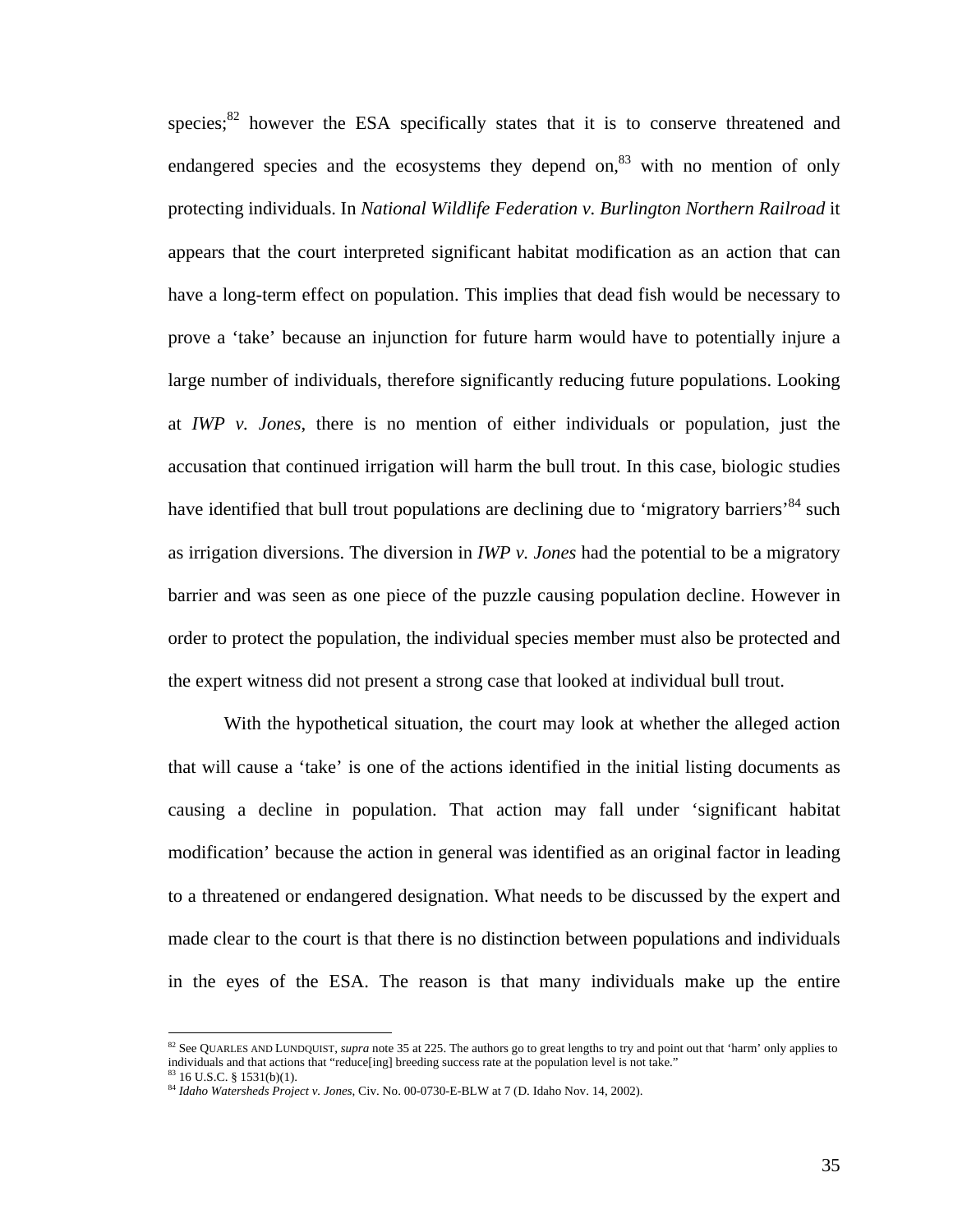'population' of that species. Any reduction of individuals reduces the population, and any reduction in the general population reduces the amount of individuals.

#### *6. Condition Six – How Many Parties are Potentially Involved?*

This analysis becomes much more difficult when there are many irrigators on a stream system (Figure 4). Many have argued about applying the notion of causation, which deals with proximity and alternative liability, $85$  and it is important to note that this idea is being explored as another way to assign liability in future ESA cases. Rasband (2003) devotes an entire paper on this subject and the appropriateness of using tort law concepts in concert with enforcement of the ESA.<sup>86</sup>

Another issue that complicates situations with multiple users occurs when the stream system has not been adjudicated. In this situation, it may be difficult to prove exactly which diversion is causing the harm. In an adjudication, the courts are left to determine the validity of water rights and the relationship of one right to another. To say one irrigator is responsible out of 50 on an un-adjudicated stream would pose serious problems to a potential plaintiff. The plaintiff may have to enjoin all fifty irrigators to make a strong case as it may focus attention between irrigators by trying to prove who is more 'proximate.' This action may also have the inadvertent effect of starting a general stream adjudication or end up charging all the irrigators if the one whose diversion has caused the most harm cannot be found. This is an example of the appropriateness of using tort law to try and apportion liability between irrigators.

<span id="page-42-1"></span><span id="page-42-0"></span><sup>85</sup> See generally Rasband, James R., *Priority, Probability, and Proximate Cause: Lessons from Tort Law About Imposing ESA Responsibility for Wildlife Harm on Water Users and Other Joint Habitat Modifiers*. 33 ENVTL. L. 595 (2003), Glen, Alan M., and Craig M. Douglas, *Taking Species: Difficult Questions of Proximity and Degree*. 16 FALL NAT. RESOURCES & ENV'T 65 (2001), and Bricker, Jennie L., and David E. Filippi, *Endangered Species Act Enforcement and Western Water Law*. 30 ENVTL. L. 735 (2000). 86 See generally RASBAND, *supra* note 85.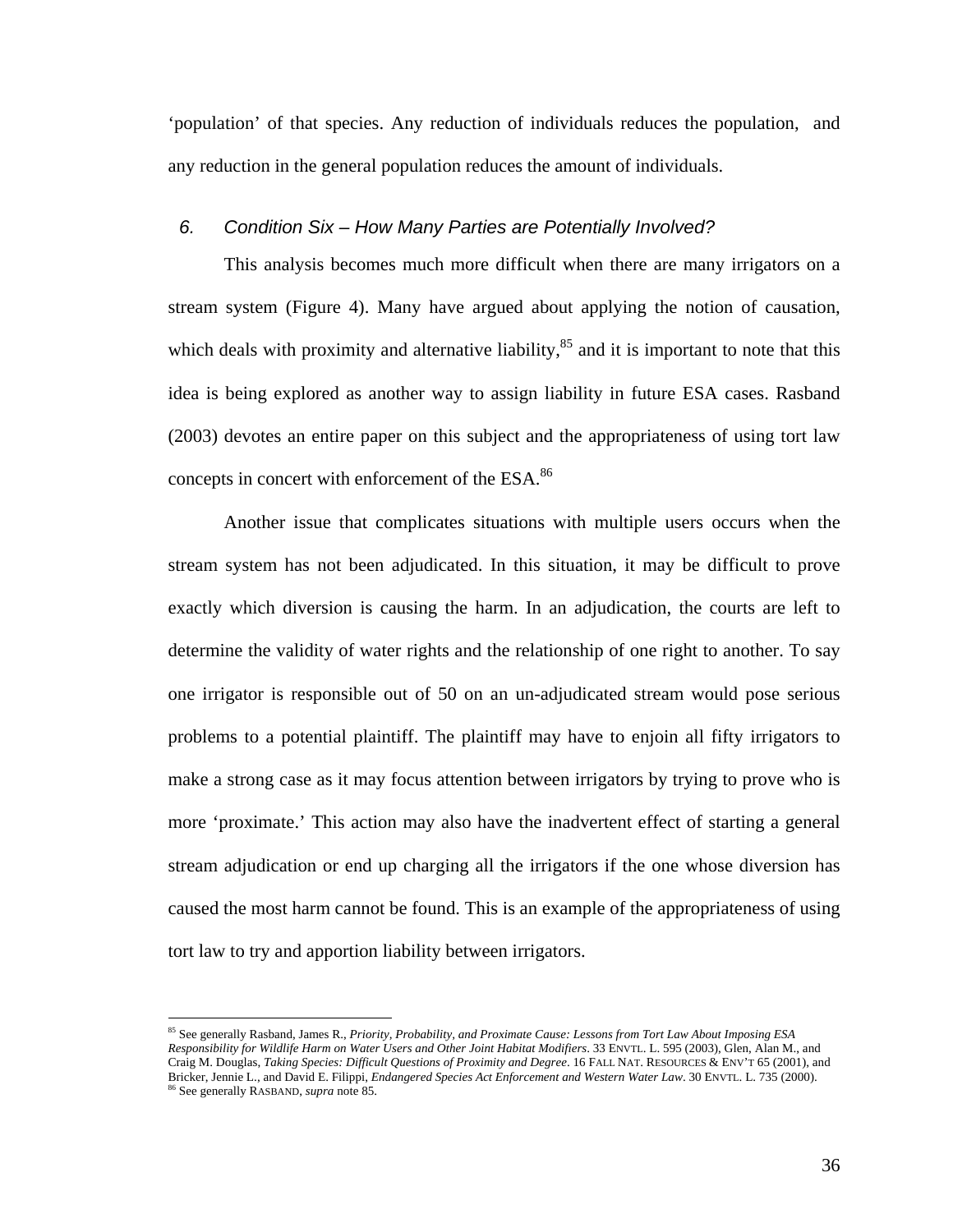One way to address the causation issue is to look at the language of the ESA where it 'mandates' cooperation between the listing agencies and the states. $87$  This implies cooperation with an individual state's water right apportionment system. In the West, it would be the prior appropriation doctrine. During times of shortage, the senior water users are satisfied first, then junior users. Imposing a 'regulatory' drought to keep water in-stream for ESA listed fish species can follow a similar path where senior irrigators are satisfied first, then juniors if any water is left. This idea would fall within congressional intent. However, this would become more complicated if only one junior user on the stream entered into a Section 10 HCP. That user would expect to receive water because they were proactive in reducing their liability by leaving more water instream. It would be a disincentive to punish the irrigator that took steps to leave more water in-stream through a priority call when a senior irrigator did nothing to mitigate their water diversion.





Figure 4 shows a hypothetical stream system with three irrigators that have different priority dates. The senior irrigator takes the most water and is located upstream

<span id="page-43-0"></span> $87$  16 U.S.C. § 1531(b)(2).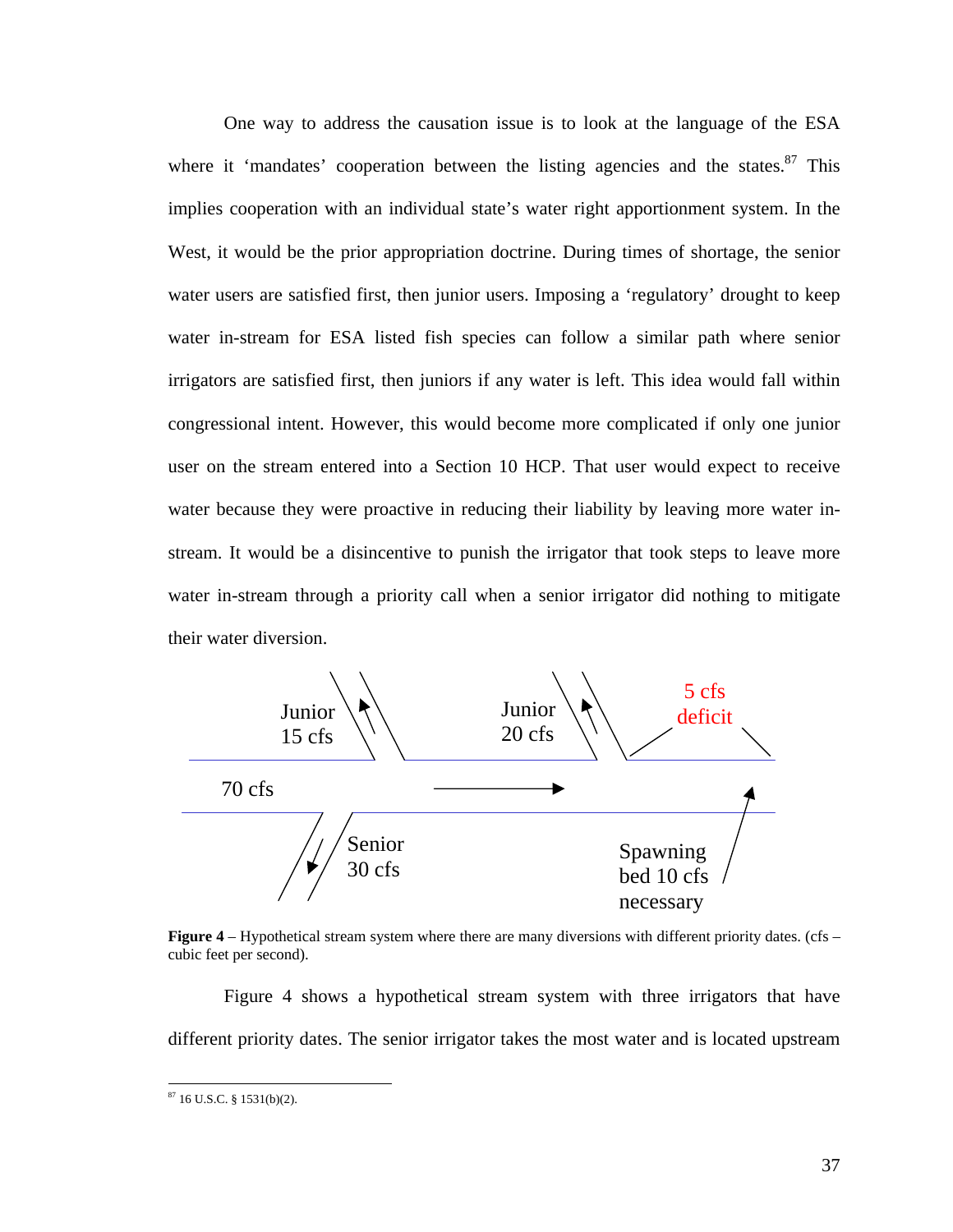of the two junior irrigators. The scenario shows that all three irrigators have the potential to dewater the stream to a point where 'harm' may occur to a fish because there is not enough water for it to successfully spawn. The question then becomes, who should be shut off to leave water in-stream? Should it be the junior irrigator closest to the spawning bed because he is the most 'proximate'? This would fall in line with prior appropriation because the senior user should be satisfied first during times of drought. Application of a 'regulatory' drought could do the same thing. This argument would become more complicated if the senior irrigator was the closest to the spawning bed. Should prior appropriation still be followed by cutting off the junior users until there is enough water in the stream? Or, should the senior user be held responsible because her diversion is the most 'proximate' to the spawning bed. These questions make determining fault and apportioning liability a difficult task. The policy of the listing agencies (USFWS and NOAA Fisheries) is for proportionate reductions, as discussed by Bricker and Filippi (2000).<sup>88</sup> This method would ignore applying 'regulatory' droughts that would follow prior appropriation, and instead group all water users together and ask or enforce a proportionate reduction among all users regardless of proximity or seniority.

# C. INJUNCTIONS AGAINST FUTURE ACTION

 $\overline{a}$ 

The issuance of an injunction is an acknowledgement that a 'take' will more likely than not occur due to the proposed action. This tool carries significant weight as it has the power to stop an action for an indefinite amount of time until that action is mitigated. The correct mitigation as articulated by the Supreme Court in *Sweet Home*

<span id="page-44-0"></span><sup>&</sup>lt;sup>88</sup> See BRICKER AND FILIPPI, *supra* note 85 at 756, referencing 15 C.F.R. § 904.107 (1999) and 64 F.R. 60,727, 60,730 (November 8, 1999).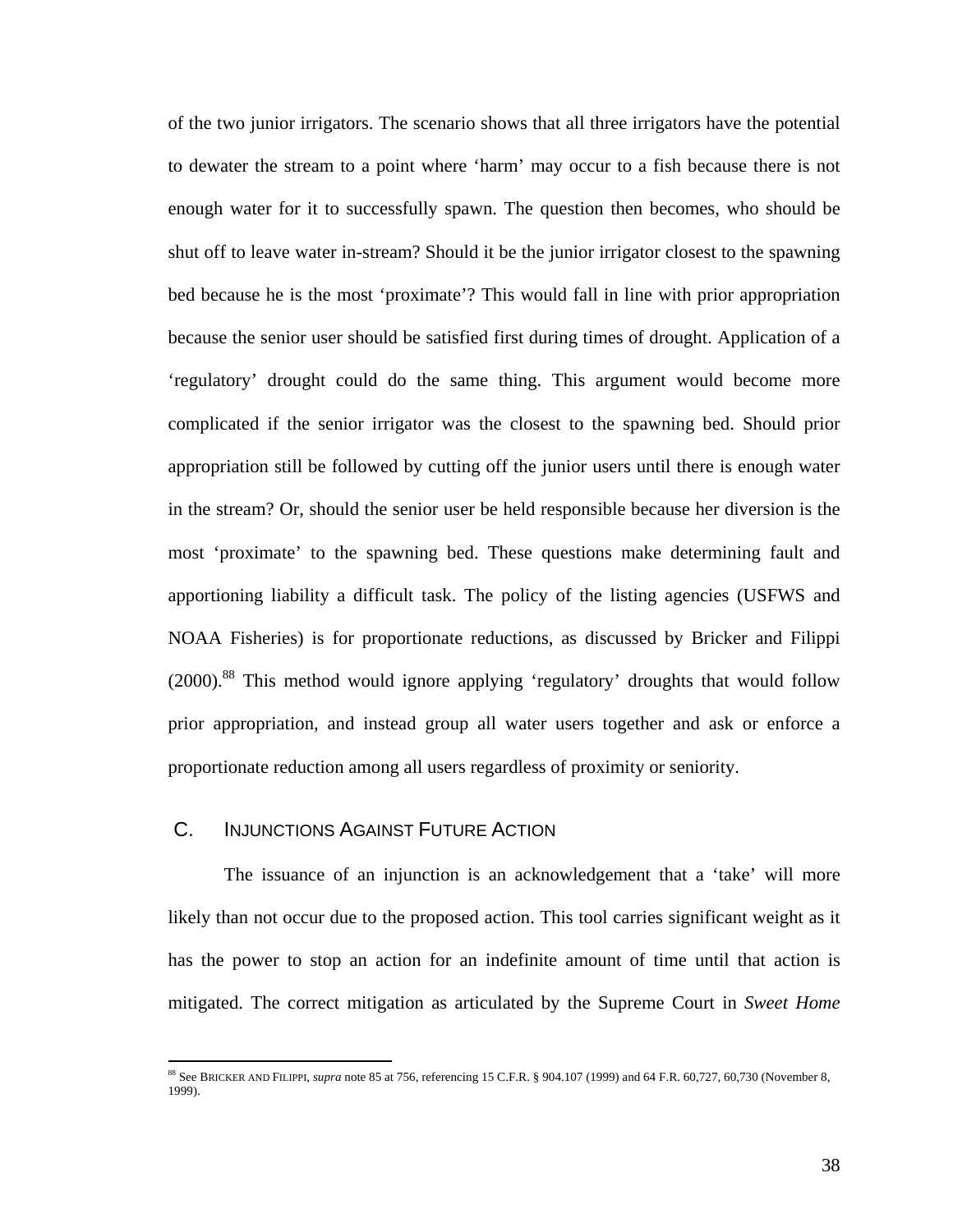would entail entering into a Section 10 Habitat Conservation Plan.<sup>89</sup> An injunction does not carry the significant penalties under Section 11 for civil and criminal violations,  $90$ however its reach can impact seemingly lawful activities that result in habitat modification and can be seen as a preliminary step that acts as a 'warning' to the habitat modifier; if these actions continue, the habitat modifier can face monetary fines and/or incarceration.

An added dimension that may eventually be used by lower courts are concepts of tort law in the context of a Section 9 'take,' whether the result is an injunction against future action, or assessment of a civil penalty when it can be shown that habitat modification had already killed or injured a fish. In *Babbitt v. Sweet Home*, Justice O'Connor stated "...private parties should be held liable under  $\S$  1540(a)(1) [civil penalties] only if their habitat-modifying actions proximately cause death or injury to protected animals,"<sup>91</sup> and that this task should be decided by lower courts.<sup>92</sup> As stated by the Supreme Court, there is a place for causation for activities that have occurred after the fact, since a civil penalty can only be assessed when a 'take' has already occurred. Relevant case law is not entirely clear on how to obtain a successful injunction through the 'reasonably certain to cause imminent harm' standard developed by the courts to prevent *future* action, and especially in situations where there are many irrigators on a

<span id="page-45-0"></span><sup>89</sup> The Supreme Court states "The Secretary...submits that the § 9 prohibition on takings, which Congress defined to include 'harm,' places on respondents a duty to avoid harm that habitat alteration will cause the birds unless respondents first obtain a permit pursuant to § 10. The text of this act provides three reasons for concluding that the Secretary's interpretation is reasonable." *Babbitt v. Sweet Home*, 515 U.S. at 697 (1995). Later, the court refers directly to Section 10 and HCPs. "The permit process requires the applicant to prepare a 'conservation plan' that specifies how he intends to 'minimize and mitigate' the 'impact of his activity on endangered and threatened species, 16 U.S.C. § 1539(a)(2)(A), making it clear that Congress had in mind *foreseeable* rather than merely accidental effects on listed species." Emphasis added. *Sweet Home* at 700. These statements by the Supreme Court allude to the fact that any action by a private party that has the potential to impact a listed species must 'avoid harm' through the Section 10 HCP process. This parallels the Section 7 'no jeopardy' clause that is mandatory for government projects, however only encouraged in the private sphere as a 'duty to avoid harm.' 90 16 U.S.C. § 1540.

<span id="page-45-1"></span>

<span id="page-45-2"></span><sup>&</sup>lt;sup>91</sup> Babbitt v. Sweet Home, 515 U.S. 687, 712 (1995). Referring to Section 11 of the ESA.

<span id="page-45-3"></span><sup>92</sup> *Id*. at 713.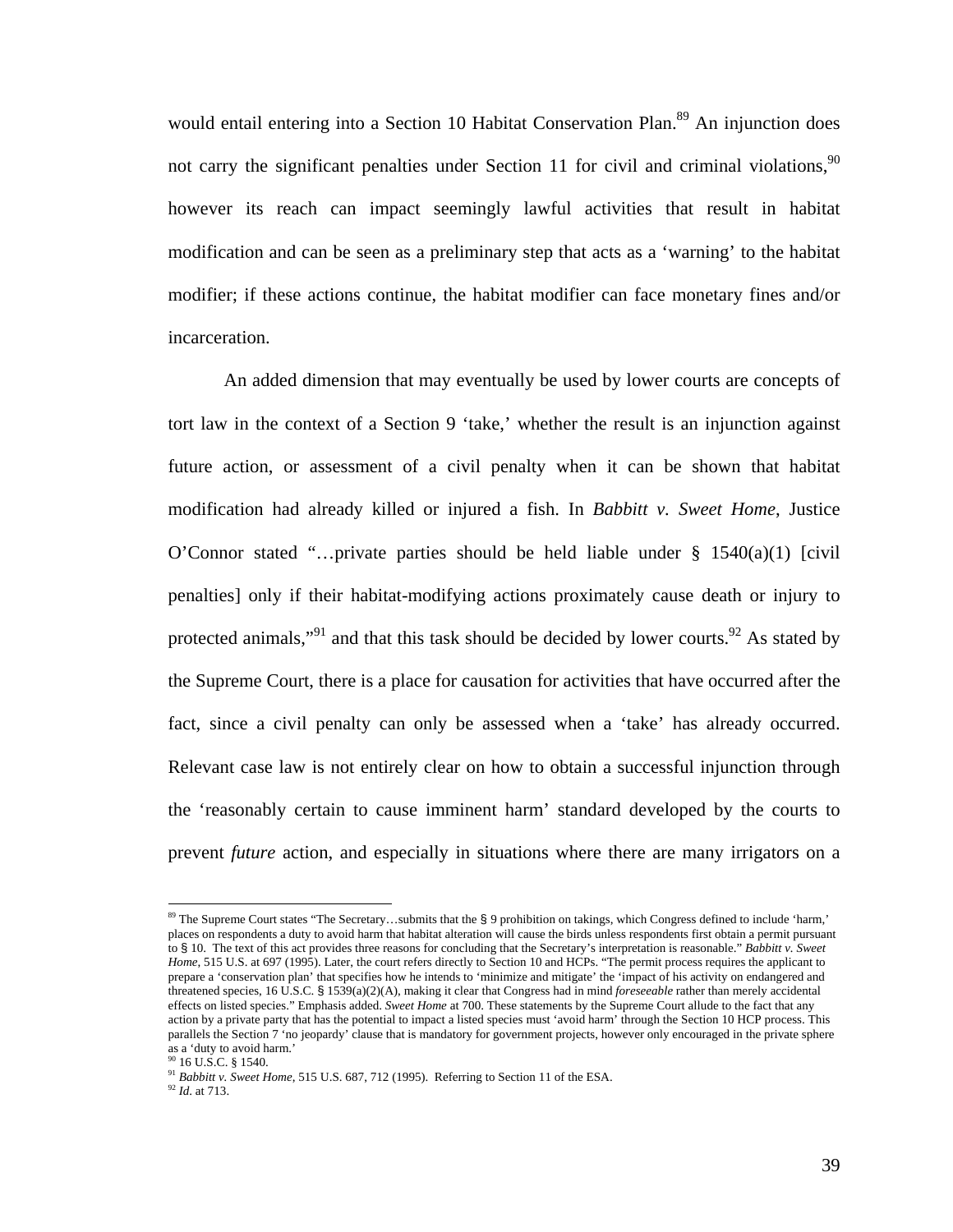stream system rather than the one irrigator in *IWP v. Jones*. [93](#page-46-0) More than likely, the standard of proof for future injunctions will be developed on a case-by-case basis. Hopefully future decisions will create more certainty about what is 'reasonably certain to cause imminent harm.'

Despite the lack of specific case law for private irrigators, existing case law for other ESA cases surrounding 'harm' can potentially be applied to private irrigators for habitat modification that violates the Section 9 'take' prohibitions. The above example was simplistic, however it lays the foundation for a successful argument against private irrigators whose habitat modification can amount to enough 'harm' to equal a 'take.' The Court in *Sweet Home* emphasized the use of Section 10 to reduce the liability for private irrigators. I propose that New Mexico irrigators should use this tool to help reduce their federal ESA liability. This option gives private irrigators the opportunity to help improve habitat for listed fish species. As the above examples and hypothetical situation point out, an educated citizen can force a private irrigator to stop their diversion. In New Mexico, the water code does not have protections for listed fish species as in-stream flows are relatively non-existent. In addition, the state does not have programs in place to try and get more water in stream to help listed fish species. This lack of state support will only force irrigators to look for federal relief under Section 10 or fend for themselves against potential citizen suits that can threaten their state-issued water right.

<span id="page-46-0"></span><sup>&</sup>lt;sup>93</sup> In *IWP v. Jones*, only one irrigator was involved in activities that could rise to the level of a future take. It was obvious that only one diversion could cause harm making a causation analysis pointless. If there were other diversions by many irrigators, the court would have had to take a closer look at which diversion might cause the harm and determine fault among the multiple 'tortfeasors.'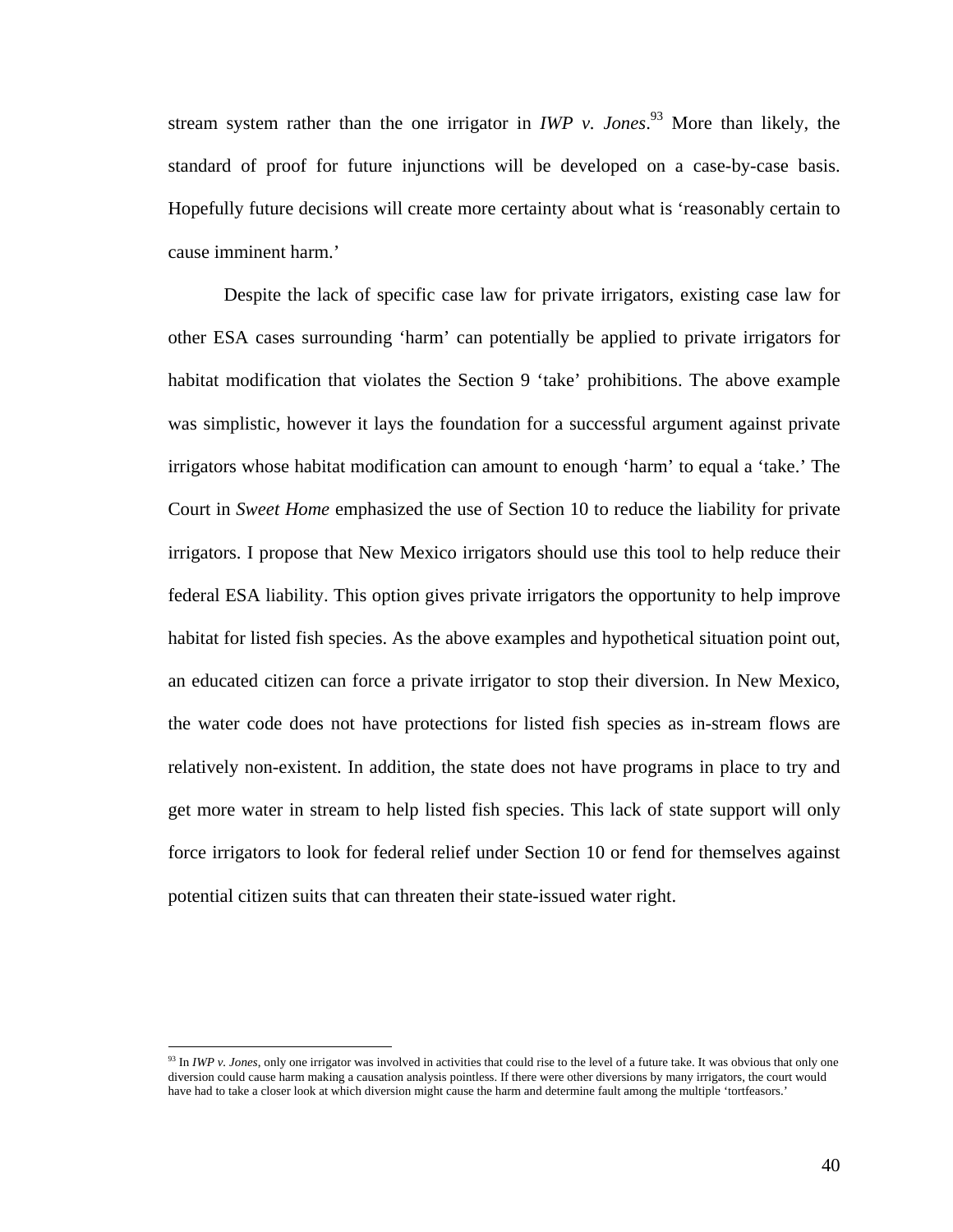# **V. Reducing Irrigator's ESA Liability through Section 10**

Just as federal actions are mitigated to prevent jeopardy to a listed species through a Section 7 consultation, Section 10 provides a similar vehicle for habitat modifications not tied to federal actions. As a Section 7 consultation and mitigation is mandatory for federal actions, Section 10 mitigation by a private irrigator is optional and carried out at their own expense. This raises a question of risk vs. cost for the irrigator. If there is a gray area surrounding an action that may or may not cause a 'take,' how should an irrigator proceed?<sup>94</sup>

With regards to irrigators, the gray area is substantial because their actions are more likely to cause a Section 9 'take' under the 'harm' definitions due to the nature of irrigation diversions. These diversions do not necessarily kill instantaneously but can indirectly kill fish by significantly altering the aquatic habitat, which can impair breeding, lead to mortality, and reduce fish populations. Case law developed before and after *Sweet Home* allows for an injunction against future action by irrigators if there is sufficient proof to show that the diversion will cause harm.

In New Mexico, many streams support fish that can survive on very low flows common to arid and semi-arid rivers. However when people put that water to use, there is a greater likelihood a diversion will adversely impact fish habitat than a diversion in the Pacific Northwest where water is relatively abundant, therefore allowing for more irrigation before adversely affecting fish. Case law and the not-so perennial nature of New Mexico streams should give irrigators a clear picture that their actions will likely

<span id="page-47-0"></span><sup>94</sup> Ruhl, J. B., *How to Kill Endangered Species, Legally: The Nuts and Bolts of Endangered Species Act "HCP" Permits for Real Estate Development*. 5 ENVTL. L. 345, 357 (1999). Ruhl states "…when the effects of a project are not clearly a 'take' or 'no-take' situation: should an HCP permit be sought, thus gaining the certainty of legal authorization of take at the price of regulatory entanglements, or does the benefit of not having to undertake the permit process justify the risk of going forward without a permit?"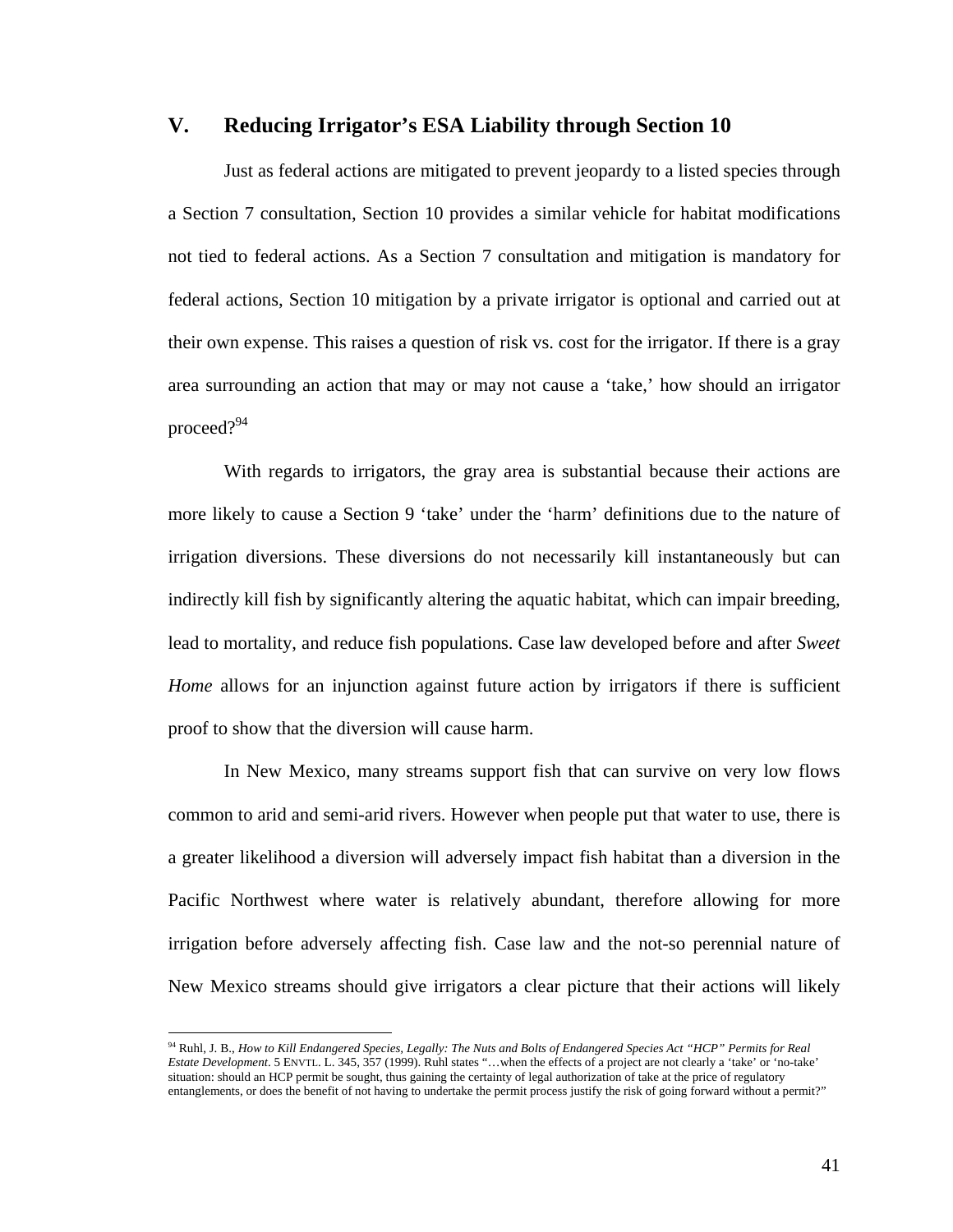amount to a Section 9 'take.' To reduce their future liability, New Mexico irrigators should apply for a Section 10 HCP.

# A. SECTION 10, GENERALLY

Section 10 has an incidental take provision similar to the federal Section 7 version. It was added in 1982 to codify a process for non-federal habitat modifiers that work to protect listed species.<sup>95</sup> A handbook was developed to assist those seeking a legal remedy for their habitat modifying activities.<sup>96</sup> The authorized 'take' can only be incidental in nature, stemming from an otherwise lawful activity,  $97$  which is similar to what the federal government follows in Section 7. A necessary provision before approving a HCP is that the applicant must show that the project will be funded.<sup>98</sup> The public also gets a chance to comment on the HCP prior to its final issuance.<sup>99</sup> Because approval of a HCP is a federal 'green light' to commence habitat modification, a section 7 consultation is mandatory.<sup>100</sup> Depending on the size of the project, it may require an environmental assessment (EA) or a more comprehensive Environmental Impact Statement  $(EIS)$ ,<sup>101</sup> which would likely be paid for by the applicant. This appears to get complicated and more expensive depending on the proposed habitat modification. However, this is one of a few options available to irrigators that want to continue to

<span id="page-48-0"></span><sup>95</sup> Kalen, Sam, *An Overview of Section 10 in* ENDANGERED SPECIES ACT: LAW, POLICY, AND PERSPECTIVES 287 (Donald C. Baur and William Robert Irvin, eds. 2002).<br><sup>96</sup> US Fish and Wildlife Service and National Marine Fisheries Service. HABITAT CONSERVATION PLANNING AND INCIDENTAL TAKE

<span id="page-48-1"></span>PERMIT PROCESSING HANDBOOK (Nov. 1996) 61 F.R. 63,854 (1996); 64 F.R. 11,485 (March 9, 1999). [Hereinafter, HCP HANDBOOK].

<span id="page-48-2"></span><sup>97</sup> *Id*. at 1-2.

<span id="page-48-3"></span><sup>98</sup> *Id*. at 7-3.

<span id="page-48-4"></span><sup>99</sup> *Id*. at 6-20.

<span id="page-48-5"></span> $\frac{100}{100}$  *Id.* at 3-15.

<span id="page-48-6"></span> $\frac{101}{1}$  *Id.* at 5-1.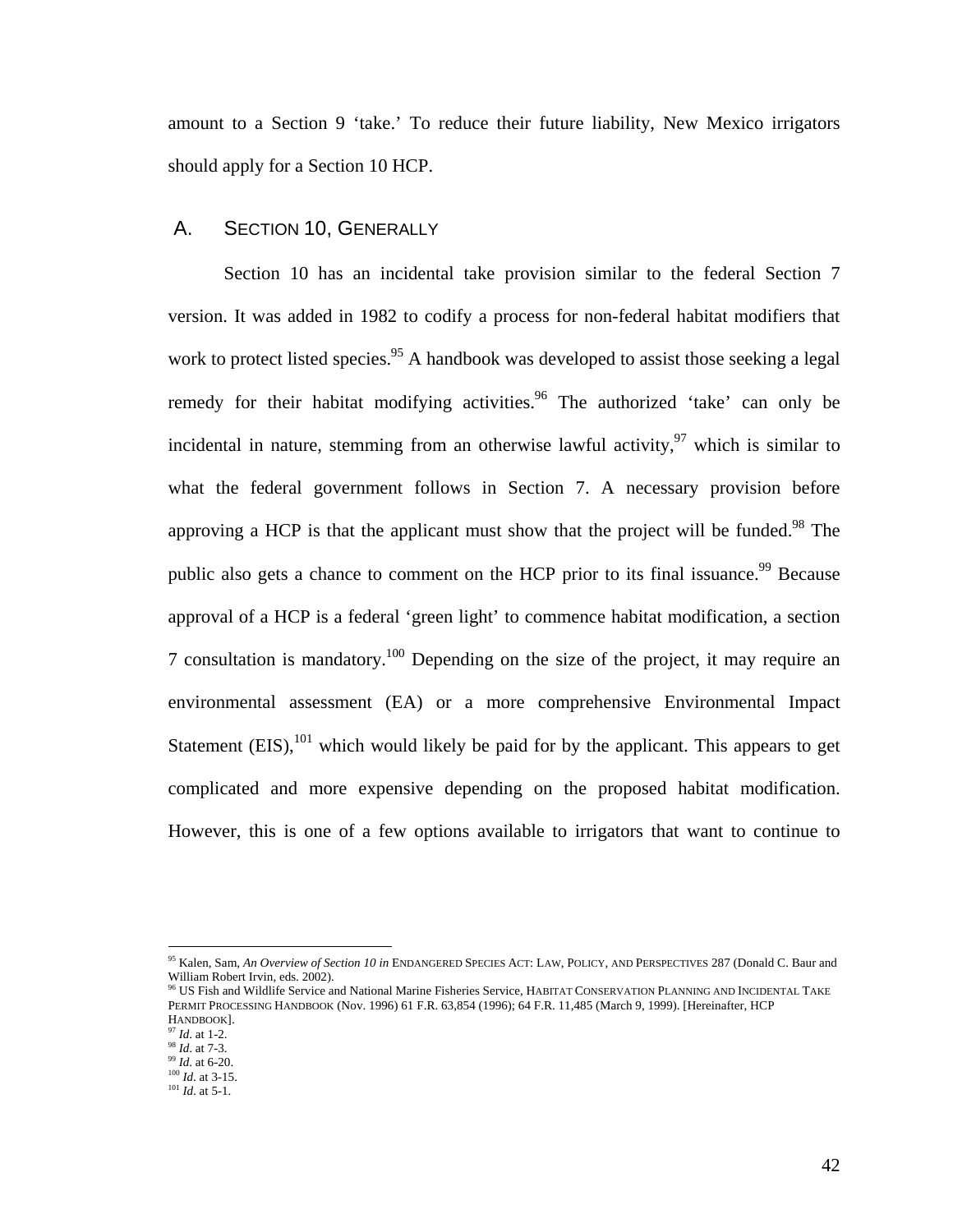<span id="page-49-3"></span>irrigate and reduce their ESA liability. As an incentive for voluntary cooperation, besides covering the species in question, the HCP may cover species not yet listed.<sup>102</sup>

The HCP must predict how many of the listed species will be incidentally taken as a result of these actions. This can be done by calculating it in terms of "numbers of animals 'killed, harmed, or harassed'" or by "habitat acres or other appropriate habitat units (e.g., acre-feet of water) to be affected generally or…where the specific number of individuals is unknown or indeterminable."<sup>103</sup> A HCP can also be tailored to protect habitat or mitigate for its loss.<sup>104</sup> This condition shows that both individuals or the greater population that they belong to can be looked at in a HCP.

# B. HOW CAN SECTION 10 APPLY TO WATER USERS?

In the realm of an irrigation diversion, the HCP process can be used by an individual irrigator or an irrigation district to make sure their continued actions will only incidentally 'take' fish. The best way to get water in-stream for fish without buying out irrigators would be a reduction of water used to irrigate crops by encouraging more efficient irrigation or enforcing against wasteful practices. As waste is a term that typically compares other similar irrigation practices to the one in question, unless all adjacent irrigators are already efficient, it is highly unlikely to call that use a 'waste' of water.<sup>105</sup> Also, it may not be possible to get irrigators to comply because a state system

<span id="page-49-0"></span><sup>&</sup>lt;sup>102</sup> *Id.* at 4-3. If the HCP does not include other species that may eventually be listed, the permittee will be liable if a 'take' occurs even though protections for that first species, such as an improved fish screen will benefit the 'eventually' listed fish. <sup>103</sup> *Id.* at 3-14.

<span id="page-49-2"></span><span id="page-49-1"></span><sup>104</sup> *Id*. at 3-21.

<sup>105</sup> Neuman, Janet C., *Beneficial Use, Waste, and Forfeiture: The Inefficient Search for Efficiency in Western Water Use*. 28 ENVTL. L. 919, 975-976 (1998). Professor Neuman's analysis of beneficial use tied to waste sheds light on the fact states do not enforce prior appropriation and beneficial use does not promote conservation. "…because the concept of waste is so generous and poorly defined, and because forfeiture is not aggressively enforced, the doctrine [beneficial use] does not even begin to maximize the number of users who could be supported by a given amount of water." Also, "the beneficial use doctrine encourages maximum consumptive use of water by any given water user, but does not necessarily maximize the number of water users." And finally, "Reliance on a legal standard that endorses custom will not encourage the desired conservation behavior. Custom does not evolve fast enough to cope with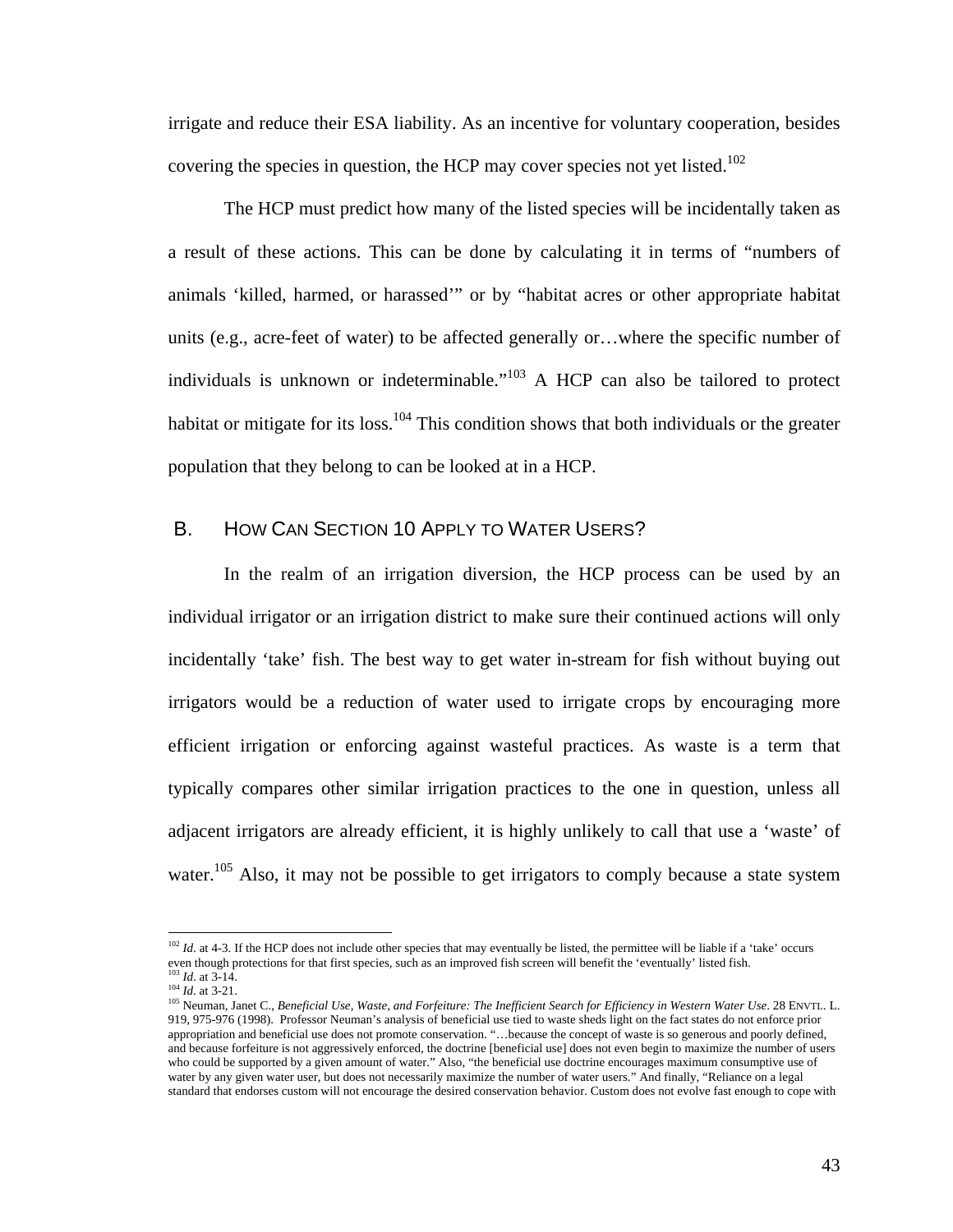that encourages conservation and efficiency might not be in place. The state may have to step in, or be forced to step in if irrigators do not pursue a HCP.

Because water rights are given out and administered by a state agency, it has been suggested that the state can be held liable since the permit effectively promotes habitat modification by the use of water.<sup>106</sup> A few federal court cases have dealt with this issue and have consistently found that the state or local agency should consider the ESA when issuing permits to a third party because actions authorized by the state may 'take' a listed species.<sup>107</sup> In New Mexico, this would only apply when a water right is changed or transferred because all surface water has been appropriated. If the water right change may impact a listed species, and the issuing agency believes its approval may make it the target of an ESA lawsuit, the agency may be able to hold up that change until the permittee completes a HCP.<sup>108</sup> This is an example of what is termed 'vicarious' liability. If future cases hold states liable under the ESA due to permitting decisions that result in a taking, then the states will have to revamp their water codes to ensure that listed fish are not brought to extinction via the prior appropriation system. Irrigators and even state government would prefer the federal government not get involved in what they deem a state matter in the issuance of water right permits. Unless states provide incentives for irrigators to conserve, this issue will continue to play out in the courts with the potential for states losing some of their discretionary power over water rights administration.

severe overappropriation, critical instream demands, increasing competition among diverse demands, and population growth across the West."

<span id="page-50-0"></span><sup>106</sup> See RUHL, *supra* note 94 at 373-375.

<span id="page-50-2"></span><span id="page-50-1"></span><sup>107</sup> *Id*. The author refers to *Strahan v. Coxe*, 939 F. Supp. 963 (D. Mass. 1996), *United States v. Town of Plymouth*, 6 F. Supp. 2d 81 (D. Mass. 1998), *Loggerhead Turtle v. County Council of Volusia County (Loggerhead I)*, 896 F. Supp. 1170 (M.D. Fla. 1995), and *Loggerhead II*, 148 F. 3d 1231 (11<sup>th</sup> Cir. 1998). These cases all discuss the discretionary role that state and local agencies hold when issuing permits for activities that can 'take' a listed species. It is interesting to note that although these cases are relatively few in number, "no court has rejected the principle that state and local governments can be held accountable for issuing discretionary approvals under state and local law if such approvals enable third parties to engage in activities that cause take." *Id*. at 374. <sup>108</sup> *Id*. at 375.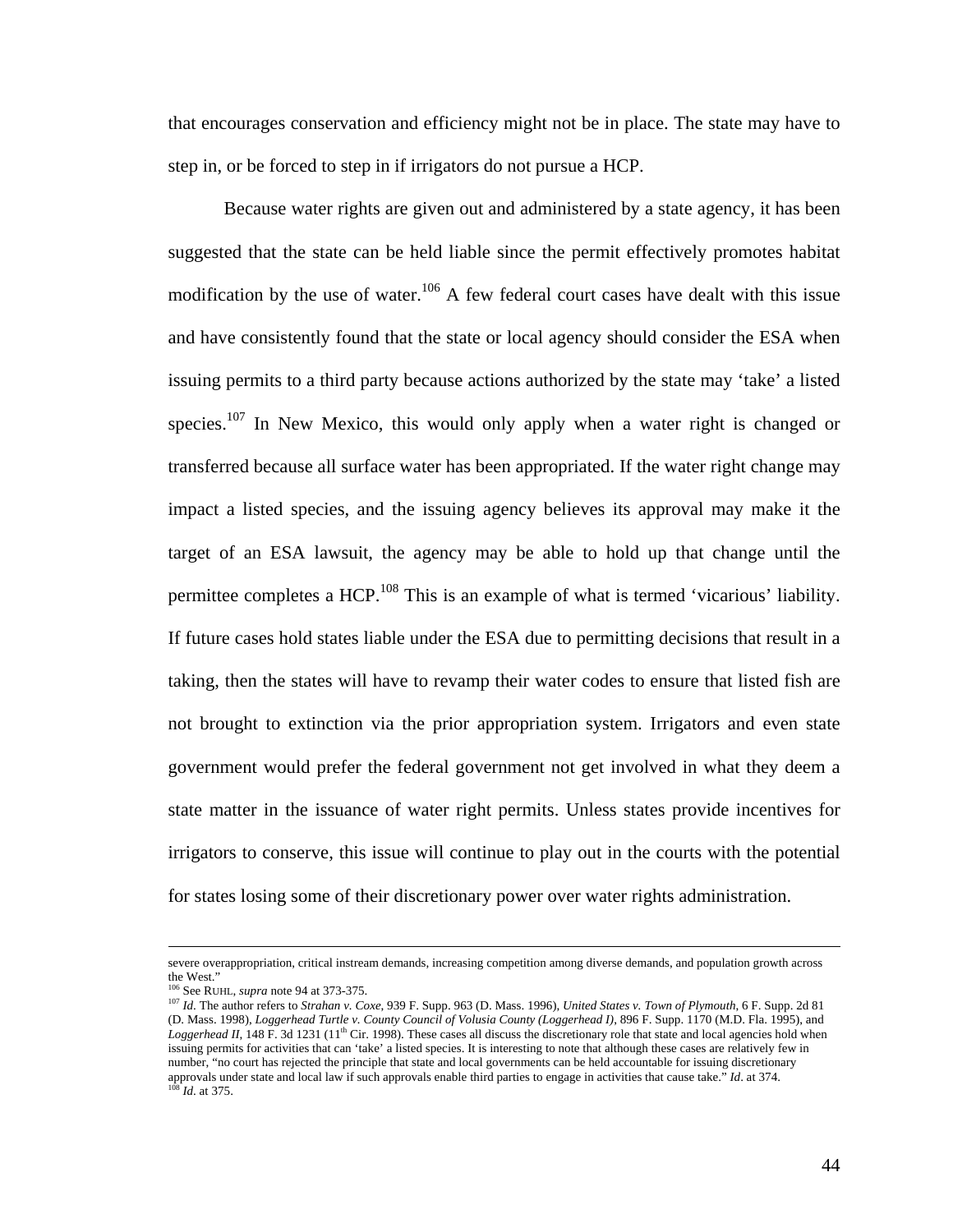Some states have stepped up with programs that try to get water in-stream by offering incentives to conserve. States have also created water banks and lease programs that are used for in-stream flows. These programs were not just initiated with an eye for ESA compliance but rather reflect the views held by citizens to keep riverine habitats as functioning ecosystems rather than conduits that only deliver water to irrigators.

# *1. Oregon*

# a) *Conserved Water Program*

In 1987, the state of Oregon initiated the Conserved Water Program (CWP) that provides an incentive for irrigators to conserve water. Essentially, if an irrigator decides to become more efficient, they are able to keep 75% of the *conserved* water with the remaining 25% going to the state in a water bank that leaves the water in-stream.<sup>109</sup> The irrigator then has the option to leave more than 25% in-stream. Currently, the state has recognized the CWP is underutilized, $110$  and in 2002, only 0.6 cfs (cubic feet per second) was realized under the CWP.<sup>111</sup> Leases and transfers of water in-stream amounted to just over 360 cfs in the same year.<sup>112</sup> The Oregon Water Resources Department (OWRD) recently conducted a survey to identify water right holders eligible to participate in the program but did not explain why the participation rate was so low as compared to the amount of water left in-stream for leasing. Since the program started in 1987, the water resources department has only received 36 applications with all of them between 1995

<span id="page-51-0"></span><sup>&</sup>lt;sup>109</sup> ORS § 690-018-0012.

<span id="page-51-1"></span><sup>110</sup> Oregon Watershed Enhancement Board (2003) *2001-2003 Oregon Plan Biennial Report* 38. Salem, Oregon. Available at: [http://www.oweb.state.or.us/OWEB/docs/pubs/OR\\_Plan\\_Report01-03.pdf](http://www.oweb.state.or.us/OWEB/docs/pubs/OR_Plan_Report01-03.pdf) [Accessed 23 May 2005].

<span id="page-51-2"></span> $111$  *Id.* at 40.

<span id="page-51-3"></span><sup>112</sup> *Id*.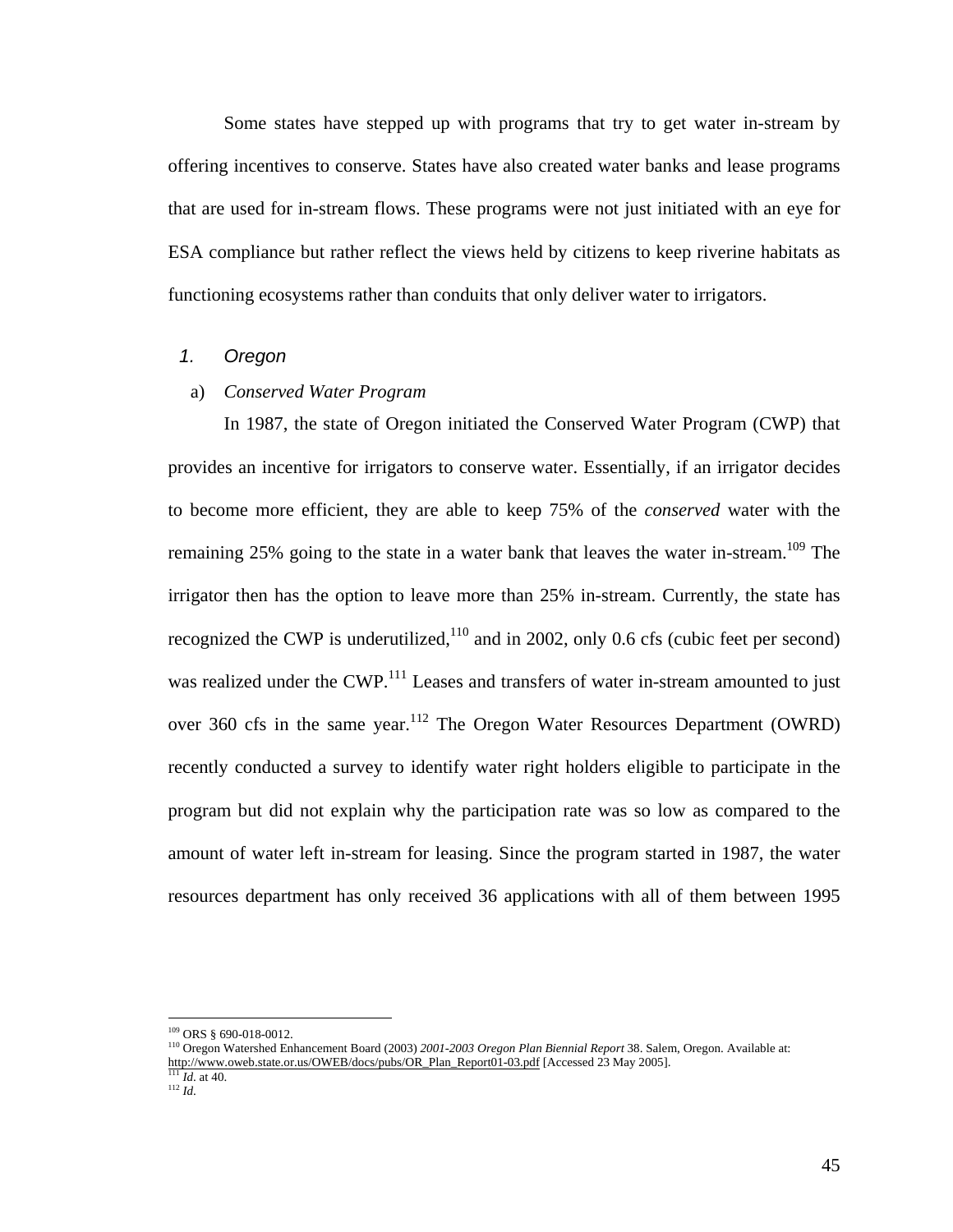and 2004.<sup>113</sup> The State of Oregon has access to grant funding through the Oregon Watershed Enhancement Board and this money can be used to assist irrigators participating in the CWP. $^{114}$  $^{114}$  $^{114}$ 

There may be many reasons for lack of participation, and it has been suggested that "unless the potential value of the saved water to the user (either for use or sale) is significant, there really is not much incentive for water users to pursue conservation measures."<sup>115</sup> And also, the program is voluntary, and Oregon does not actively enforce against waste. If the incentive is not backed up with a good regulatory 'stick,' irrigators will just continue with their customary irrigation practices.<sup>116</sup> However, if these irrigators are in areas with endangered fish, just the threat of their diversion is enough to show their actions can cause future 'harm' that could amount to a 'take.' By using this program, irrigators could be essentially self-permitting by conducting an action that may prevent the 'take' of fish or even enhance habitat.<sup>117</sup> But to be in full compliance, a Section 10 HCP is necessary.

In addition, by offering this program, the state may in fact deflect the notion of 'vicarious' liability. If the state's issuance of a water right was in fact challenged, a court may find that existence of this program is enough to show the state is attempting to comply with the ESA by offering incentives and acting in a collaborative manner. However, as is the case in Oregon, not enforcing against waste may be something the

<span id="page-52-0"></span><sup>&</sup>lt;sup>113</sup> According to Bob Rice of the Oregon Water Resources Department, "Since the program's inception in 1987, the [Oregon Water Resources Department] has received 36 applications for allocations of [Conserved Water], with all of these occurring in the past 9 years." E-mail correspondence received on 26 August 2004.<br><sup>114</sup> According to Bob Rice of the Oregon Water Resources Department, "The OWEB has funded some allocations of conserved

<span id="page-52-1"></span>water." E-mail correspondence received on 12 December 2004.<br>
<sup>115</sup> See NEUMAN, *supra* note 105 at 286. Referring to Oregon's Conserved Water Program (CWP).

<span id="page-52-2"></span>

<span id="page-52-3"></span><sup>&</sup>lt;sup>116</sup> *Id*. It is also suggested that because water use patterns are not well known, it would be difficult for the state to determine how much water savings would result.

<span id="page-52-4"></span><sup>&</sup>lt;sup>117</sup> See RUHL *supra*, note 94 at 363. This action may give an irrigator peace of mind, but it doesn't give them the necessary Section 10 HCP immunity for an incidental take.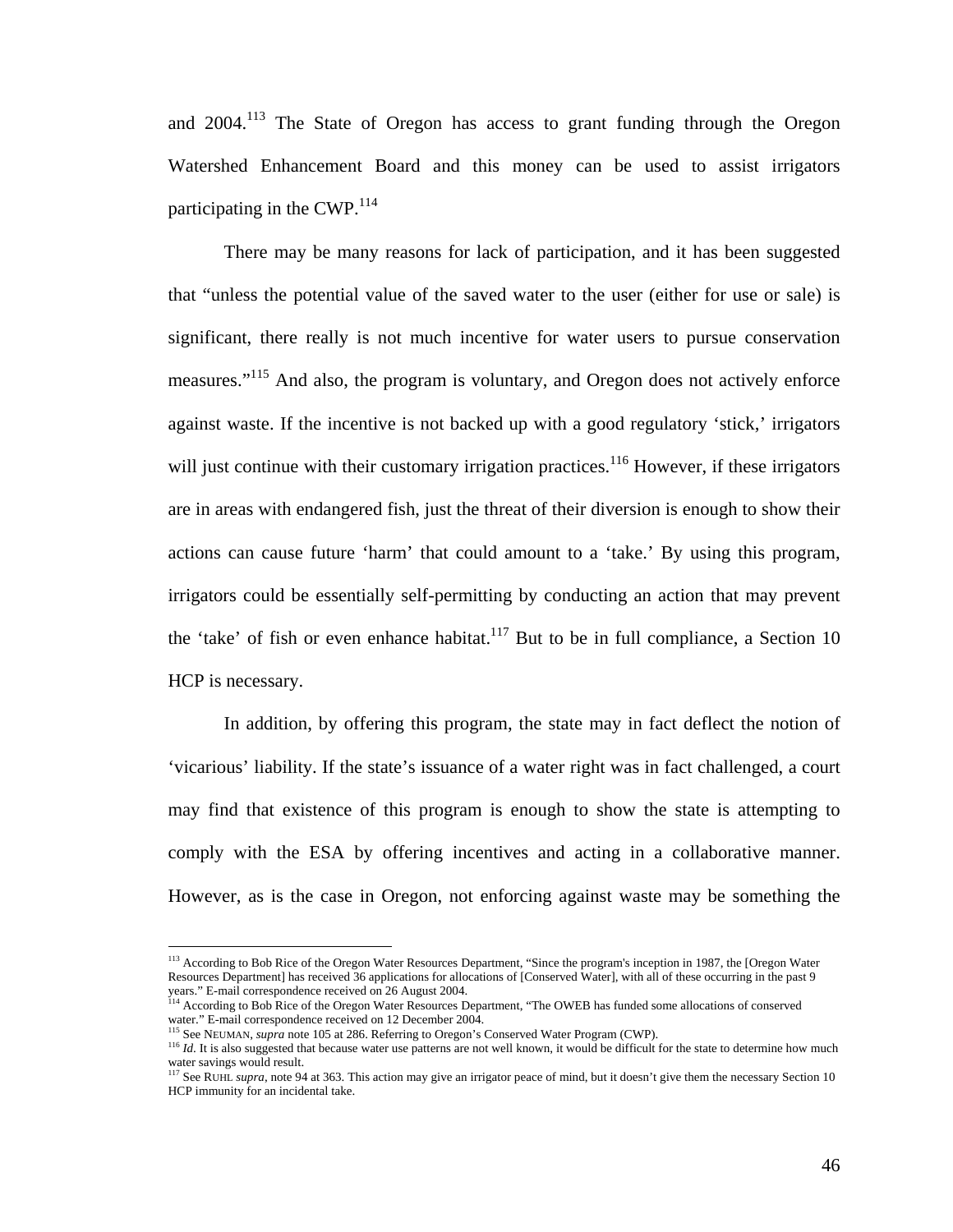court would find inexcusable and insist that the state uphold its own laws or be potentially liable under the ESA. In any case, the program is still emerging and could be an example for other states to use, including New Mexico. It gets water in-stream for fish, it gives irrigators more water when they conserve, and it potentially deflects ESA liability since both the state and irrigators are acting to get more water in-stream.

#### b) *Water Leasing and Banking*

Oregon created the Deschutes Water Exchange Annual Water Leasing Program in 2001 to augment river flows in the upper Deschutes Basin.<sup>118</sup> It allows water users to lease water to be placed in-stream.<sup>119</sup> The program is only three years old but initial results are promising. In 2003, 3,400 of 160,000 acres (2%) in the upper Deschutes Basin were leased for in-stream flows.<sup>[120](#page-53-2)</sup>

The Walla Walla Lease Bank was created for the Walla Walla Basin to ensure flows are high enough to protect endangered fish. The OWRD administers this program with Oregon Water Trust, a private organization that helps facilitate transfers of water instream.<sup>121</sup> This is similar to the Deschutes program and only places water in-stream on a temporary basis.<sup>122</sup> What prompted this program was a Section 9 'take' of bull trout in the Walla Walla River during the 1998 and 1999 irrigation seasons. USFWS threatened to assess civil penalties of up to \$25,000 per fish unless the irrigation district changed

<span id="page-53-0"></span><sup>118</sup> Washington State Department of Ecology and WestWater Research, 2004. *Analysis of Water Banks in the Western States*, Pub. No. 04-11-011 at 100. 156p. Available at:<http://www.ecy.wa.gov/programs/wr/instream-flows/wtrbank.html> [Accessed 23 May 2005]. [Hereinafter, WATER BANKS]. 119 *Id*. The program is set up to ensure compliance with state law. "An annual lease counts as one year of beneficial use and puts the

<span id="page-53-1"></span>holder of the water right in compliance with the State's requirement to exercise a water right once every 5 years. The water is left instream and protected according to its priority date." Also, "The term of lease contracts are for the full irrigation season typically running from April 1 to November 1." *Id*. at 101.

<span id="page-53-2"></span> $120$  *Id.* at 101. <sup>121</sup> *Id*. at 102-103.

<span id="page-53-4"></span><span id="page-53-3"></span><sup>&</sup>lt;sup>122</sup> *Id*. This program is for those within the Walla Walla Irrigation District and non-district landowners in the area. Most leases are for one year and run from March through October. The program primarily leases senior water rights.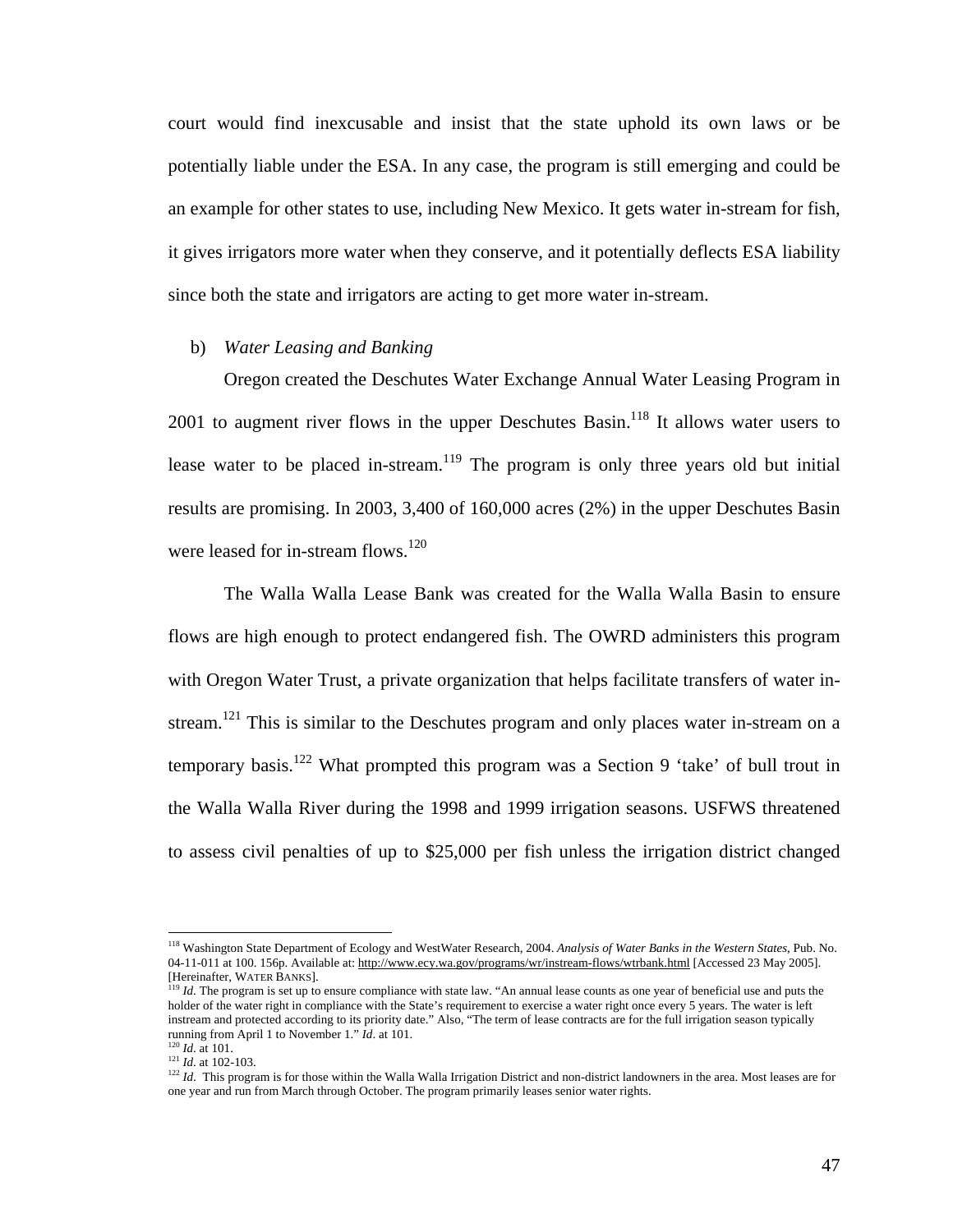their irrigation management practices.<sup>123</sup> What is more interesting is that senior water right holders were targeted, which is contrary to what Bricker and Filippi (2000) argue as the listing agencies preferred policy of proportionate reductions.<sup>124</sup> The irrigation district came up with an interim agreement to get water in-stream and was able to gain consensus with the local tribes and environmental groups.<sup>125</sup> This agreement was successful at restoring flows in the Walla Walla basin and early estimates suggested that fish populations were stable and improving[.126](#page-54-3) However, a Section 10 HCP needs to be completed to allow for an incidental take in order to reduce the irrigator's Section 9 liability.<sup>127</sup> This process was done collaboratively and without the use of lawsuits, showing that results can be achieved when groups with different interests work together.

### *2. Washington Water Acquisition Program*

The State of Washington has a trust water rights program that is set up to enhance and restore flows in critical portions of streams and rivers where salmon migrate and spawn.<sup>128</sup> Water can be sold to the state to be held in-stream, leased to the state on a splitseason or dry-year basis, or donated to the state.<sup>129</sup> As of December 2003, the state has recorded over 80 transactions with most occurring in 2003. It is important to note that all but nine transactions were leases.<sup>130</sup> In 2004, the state had 5.5 million dollars to fund this program. [131](#page-54-8) 

<span id="page-54-0"></span><sup>123</sup> See BRICKER AND FILIPPI, *supra* note 85 at 761-762.

<span id="page-54-1"></span><sup>&</sup>lt;sup>124</sup> *Id.* at 756, referencing 15 C.F.R. § 904.107 (1999) and 64 F.R. 60,727, 60,730 (November 8, 1999).

<span id="page-54-2"></span> $\frac{125}{126}$  *Id.* at 763.

<span id="page-54-5"></span><span id="page-54-4"></span><span id="page-54-3"></span>

<sup>&</sup>lt;sup>127</sup> *Id.* 127 *Id.* 128 *Id.* 128 CODE § 90.42. See also, Policy Consensus Center, 2004. *Of Water and Trust: A Review of the Washington Water Acquisition Program 2.* 33p. [Hereinafter, OF WATER AND TRUST]

<span id="page-54-6"></span> $A^{129}$  *Id.* at 3. Split-season allows a portion of the water right to be used early in the irrigation season, but returns to the river when needed by fish. A Dry-year lease allows a farmer to irrigate except in dry years, when water is not withdrawn. <sup>130</sup> *Id*. at 6.

<span id="page-54-8"></span><span id="page-54-7"></span><sup>131</sup> *Id*. at 1.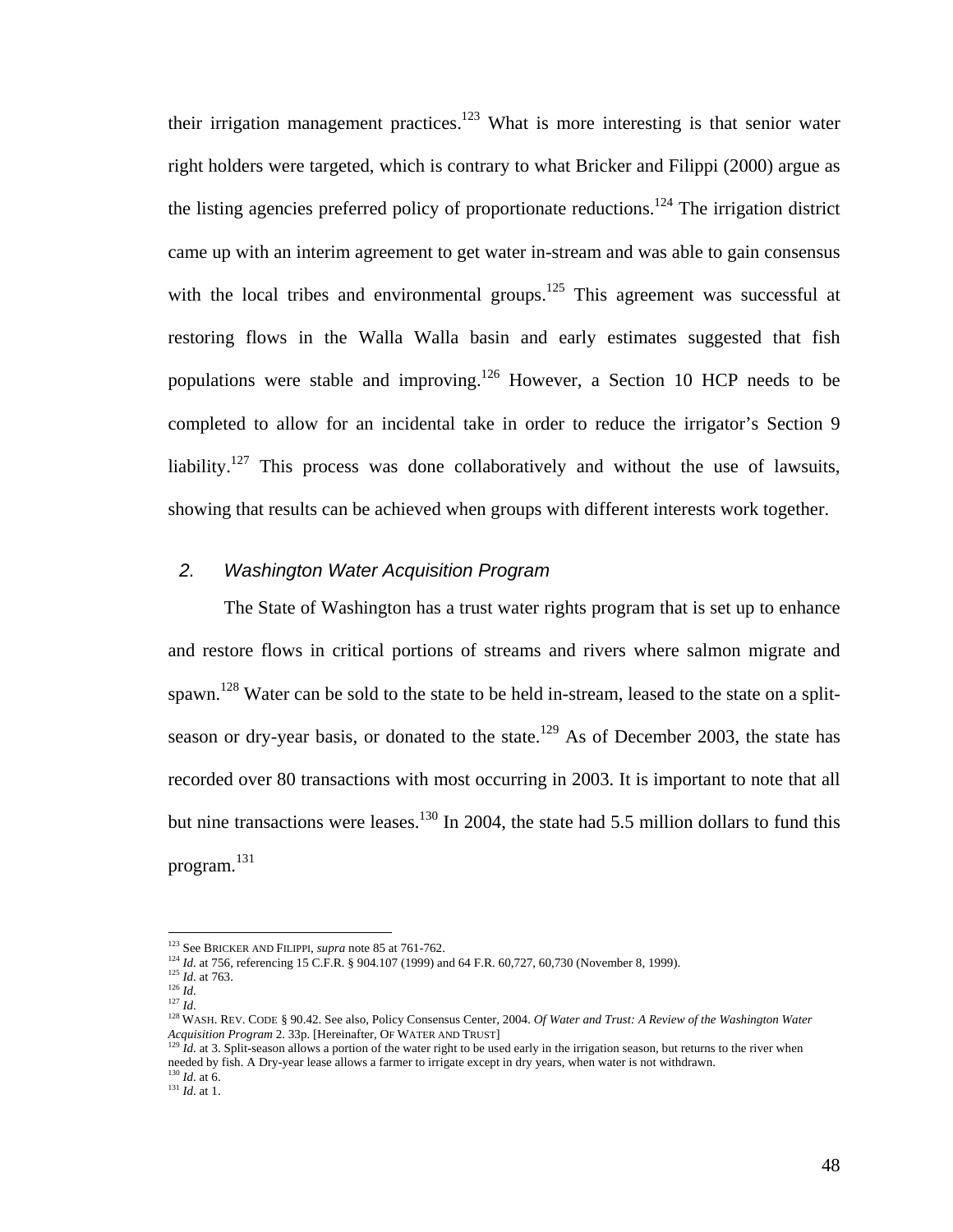Washington has also created an Irrigation Efficiencies Grants Program (IEGP) that works with conservation/irrigation districts to help with on-farm efficiencies and conveyance systems.[132](#page-55-0) The ultimate goal is to give money and technical assistance to farmers to help aid in irrigation efficiency. The conserved water is then placed in-stream through the Water Acquisition Program. It is not clear if the conserved water goes instream through a lease or a purchase. Four projects were finished in 2003 in targeted areas saving 4.1 cfs and 979.7 acre-feet per year. So far, the program has received 7.8 million dollars in appropriations.<sup>133</sup> This system is similar to the Oregon plan in that it tries to promote efficient use of water through incentives and gets water in-stream. It has only been in place since 2001 and it remains to be seen if the program will be effective. Preliminary reviews suggest that Washington irrigators prefer the Irrigation Efficiencies Program to the Water Acquisition Program because it offers more certainty in their use of the water right and may increase their land value.<sup>134</sup> One question that remains for the long-term is whether the in-stream right would be owned by the irrigator and just leased to the state, or would the state attempt to purchase some of that conserved water to remain in-stream.

These state-based incentives have the potential to get water in-stream and allow continued irrigation. The IEGP appears more flexible than the Oregon CWP due to the lease options and the possibility more grant money is available as an incentive to irrigators. As most applicants have chosen to lease their water, the gains to endangered fish may only be temporary if the land eventually returns to irrigation. If the state were to

<u>.</u>

<span id="page-55-0"></span><sup>&</sup>lt;sup>132</sup> Available at<http://www.scc.wa.gov/programs/irrigation/> [Accessed 1 December 2004].

<span id="page-55-2"></span><span id="page-55-1"></span><sup>&</sup>lt;sup>133</sup> See WATER BANKS *supra*, note 118 at 7. "Through a cost-share mechanism, the farmer or landowner receives an improved irrigation system at reduced cost and in turn places a portion of the saved water in the state's trust water program for the life of the system."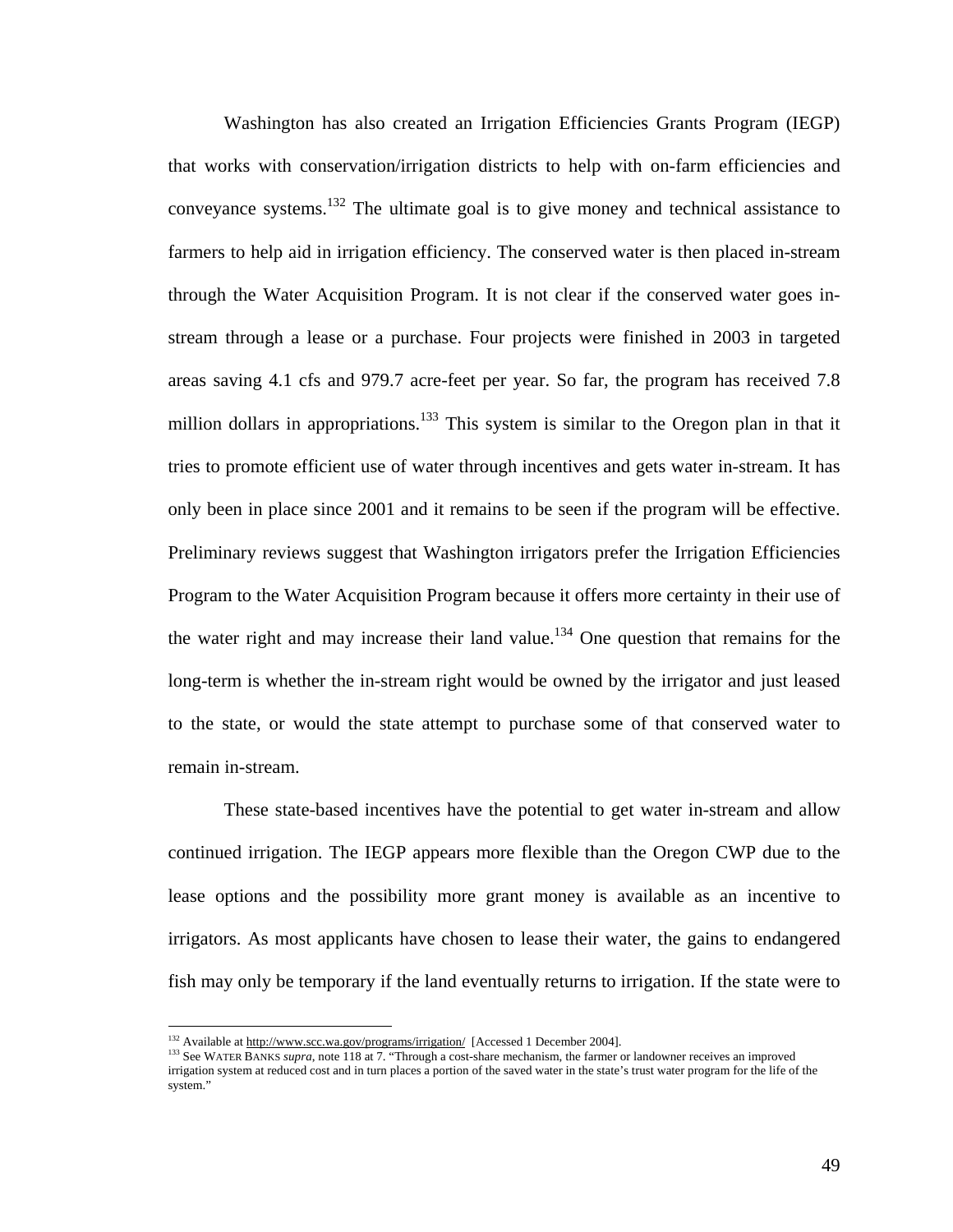purchase water, more could be left in-stream permanently. Nonetheless, irrigators that use these options (especially those in Oregon that are under the CWP) should also incorporate a HCP that would give them even more assurance that their actions will only amount to an incidental take and also have the effect of increasing available in-stream habitat. Again, the presence of a state-based program may deflect 'vicarious' liability lawsuits over whether the state permitting process violates the ESA, however it means that the irrigator would be the focus of any potential citizen suit if not protected under a Section 10 HCP.

## *3. Idaho's 'Rental Pools' for Endangered Fish*

In Idaho, water banks are called 'rental pools.' The Lemhi River Rental Pool created in 2001 has a specific purpose of getting water in-stream for salmon.<sup>135</sup> The bank is set up by the state to allow the US Bureau of Reclamation (USBR) to lease water from irrigators when flows are low. If flows dip below the critical flow level set by NOAA Fisheries, then it triggers federal regulatory action. This rental pool is meant to keep flows above a critical flow level.<sup>136</sup> Because Idaho created the legal mechanism to allow water leasing for in-stream purposes, this should help circumvent any ESA action that NOAA Fisheries would take because the program will keep flows above a critical level. Even though this was completed via a Section 7 consultation due to federal involvement by the USBR, it provides an example of federal and state cooperation to help irrigators. In this case, irrigation efficiency was addressed and it was NOAA Fisheries opinion that part of the mitigation for fish would actually increase conveyance and irrigation

 <sup>134</sup> *Id*. at 17.

<span id="page-56-0"></span><sup>135</sup> *Id*. at 85.

<span id="page-56-1"></span><sup>136</sup> *Id*.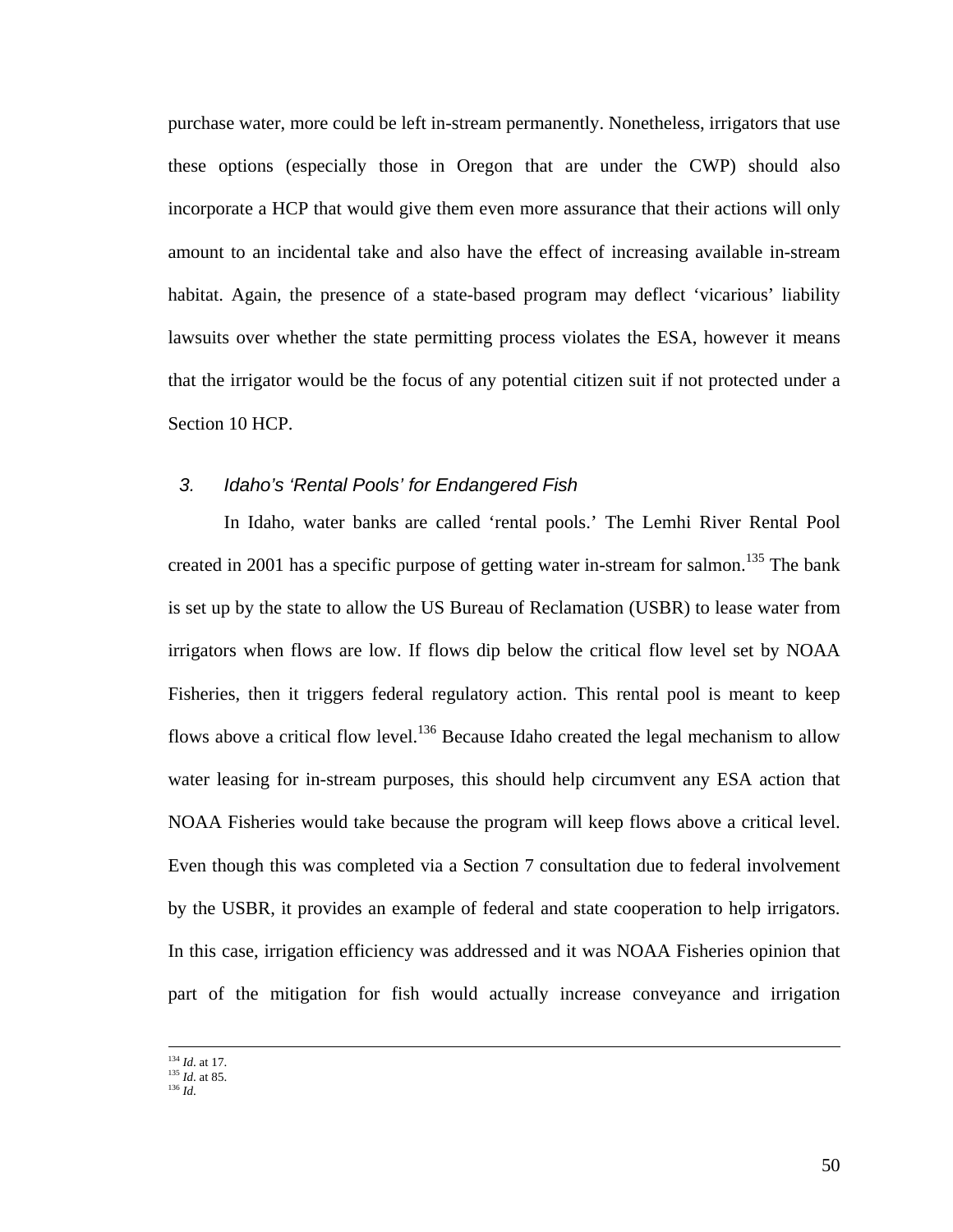efficiencies. However, there is no mention that this water could be left in-stream and there is concern that irrigators would use the conserved water and increase depletions, thereby decreasing in-stream flows.<sup>137</sup> This is obviously something the USBR and NOAA Fisheries want to avoid because if irrigators used more water it would defeat the purpose of the leasing program.

This is another example of a state working with irrigators to ensure survival of endangered fish. Action by the state provides an incentive for irrigators to leave water instream through a short-term lease and ensures there is no Section 9 'take.' This helps reduce liability for the irrigators and the state.

# **VI. Section 10 and Efficient Irrigation in New Mexico**

How can the examples shown above be applied to water users in New Mexico? As it appears in Idaho, Oregon and Washington, leasing is a short-term option very popular with irrigators as there are only a few examples of irrigators selling or giving a portion of their conserved water to the state. However, because leasing is short-term, it does not provide a constant water source that endangered fish need for recovery. Leasing will eventually be more expensive than buying the water right since some yearly lease programs will end up leasing the same water more than once. Also, the increased demand for water by cities will give the states competition when looking to leave water in-stream. If a municipality offers more for the water be it a lease or purchase, the water may go to that municipality rather than in-stream.

<span id="page-57-0"></span><sup>137</sup> National Marine Fisheries Service, ENDANGERED SPECIES ACT AND ESSENTIAL FISH HABITAT CONSULTATIONS: BIOLOGICAL ASSESSMENT FOR THE L6-TO-S14 WATER TRANSFER PROJECT, LEMHI RIVER AND SALMON RIVER IDAHO (2002) at 15.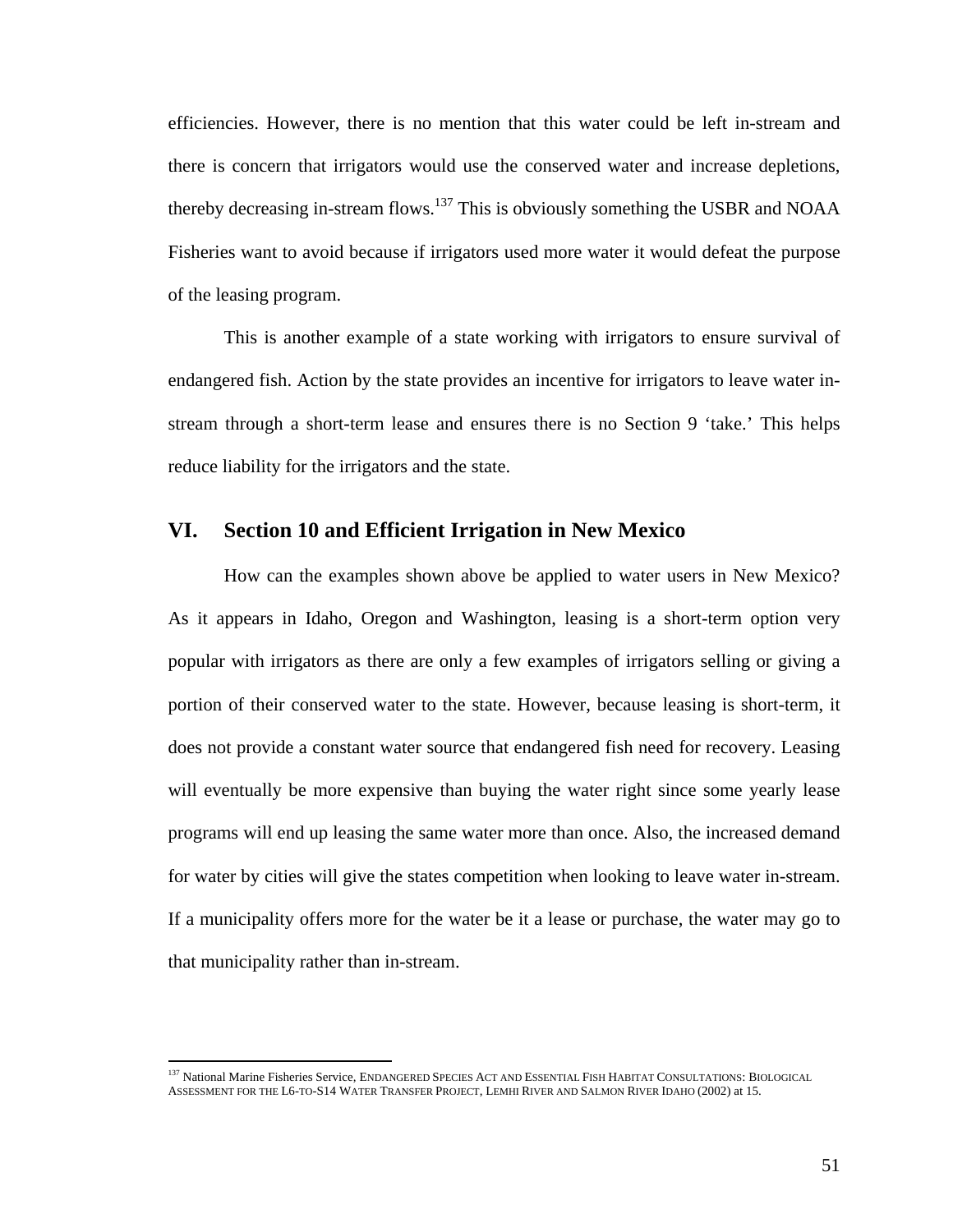It appears that leasing programs are the first step in developing relationships with irrigators. As irrigators lease water for a period, they may decide to eventually sell their water right. The leasing process also builds trust with the state. If irrigators see that the state wants to be flexible and not just condemn or relinquish their water right, they may be more inclined to work with state irrigation efficiency programs, especially if money is available. The few state-based programs that attempt to get irrigators to conserve and leave some water in-stream are not as popular for reasons such as fear that property values will decline if there is less water available, and concern that scrutiny of their water right will lead to partial relinquishment.<sup>138</sup>

# A. WATER LEASING AND BANKING

New Mexico has started using a state water bank program to meet compact deliveries to Texas via the Pecos River. Initially, the Interstate Stream Commission (ISC) leased water from irrigators to meet compact requirements. The program then progressed into a water bank where the state purchases water rights to leave them in-stream.<sup>139</sup> This program is relatively new and secondary benefits to fish populations remain to be seen. There is a proposal to try and lease water in-stream for the threatened Pecos bluntnose shiner, and the State Engineer authorized an emergency water transfer in-stream during 2003.<sup>140</sup> The proposal involves the USBR since they are in charge of irrigation delivery.

<u>.</u>

<span id="page-58-0"></span><sup>138</sup> See OF WATER AND TRUST *supra*, note 128 at 14-16.

<span id="page-58-1"></span><sup>&</sup>lt;sup>139</sup> See WATER BANKS, supra note 118 at 88. This essentially creates an in-stream flow that may benefit fish although environmental enhancement is not the purpose of compact deliveries.

<span id="page-58-2"></span><sup>140</sup> See WATER BANKS, *supra* note 118 at 94-95.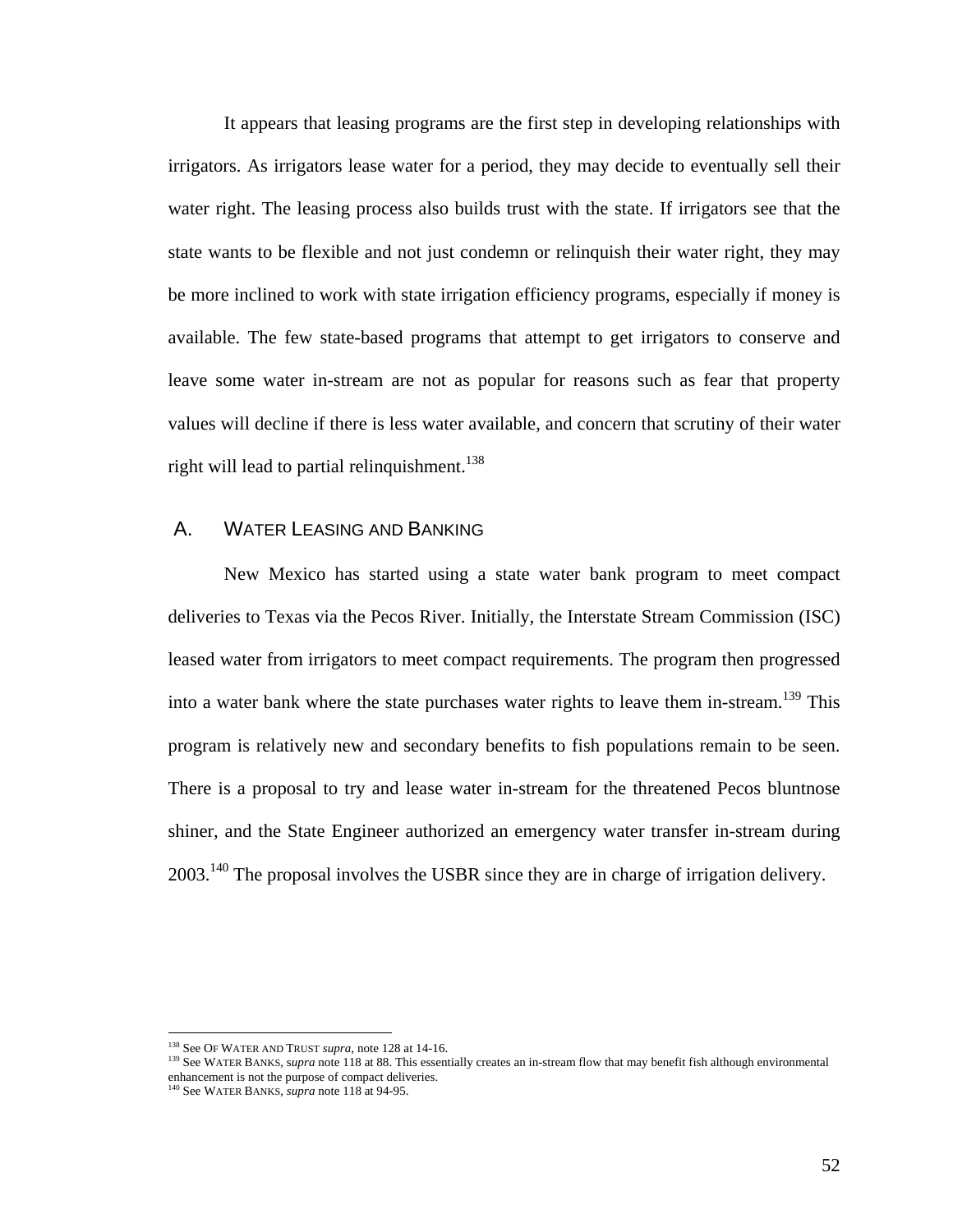New Mexico also allows water leasing between 'individuals.' The statute was created to allow irrigators in the Elephant Butte irrigation district the opportunity to lease water to the city of Las Cruces for a period of 40 years.<sup>141</sup>

The main problem facing New Mexico with respect to endangered fish is the absence of statutory provisions allowing for in-stream flows. Statutes could be amended, but many attempts have failed. Listed fish on rivers under compact administration may benefit from state efforts to get water in-stream, however it is unknown if the state will go further and establish explicit in-stream flow laws. Absent any state action, there are two New Mexico attorney general opinions that say it is possible for the state to change an existing water right to an in-stream right with conditions.<sup>142</sup> There are no specific laws or constitutional provisions that disallow it, however this has not been tried on a noticeable scale and a future court case may answer the question once and for all if New Mexico can legally administer in-stream water rights.

# B. IN-STREAM FLOWS IN NEW MEXICO?

Even if irrigators decide to leave water in-stream for fish, there is no mechanism to ensure that water would be left in-stream. That water would likely be used by a junior appropriator. New Mexico is one of the last states in the West that does not give statutory recognition to in-stream flows, $143$  and is still stuck on the idea that a man-made diversion is required to establish a water right.<sup>144</sup> Plus, beneficial use is not narrowly defined in statute as it is in many other western states, leaving the courts to interpret what

<span id="page-59-0"></span><sup>&</sup>lt;sup>141</sup> N.M. STAT. ANN § 72-6-3.

<span id="page-59-1"></span><sup>142</sup> See Attorney General Opinions, *supra* note 2.

<span id="page-59-2"></span><sup>&</sup>lt;sup>143</sup> Boyd, Jesse A., Student Writing – *Hip Deep: A Survey of State Instream Flow Law from the Rocky Mountains to the Pacific Ocean.* 43 NAT. RESOURCES J. 1151, 1202 (2003).

<span id="page-59-3"></span><sup>144</sup> *State ex rel. Reynolds v. Miranda*, 493 P. 2d 409, 411 (N.M. 1972).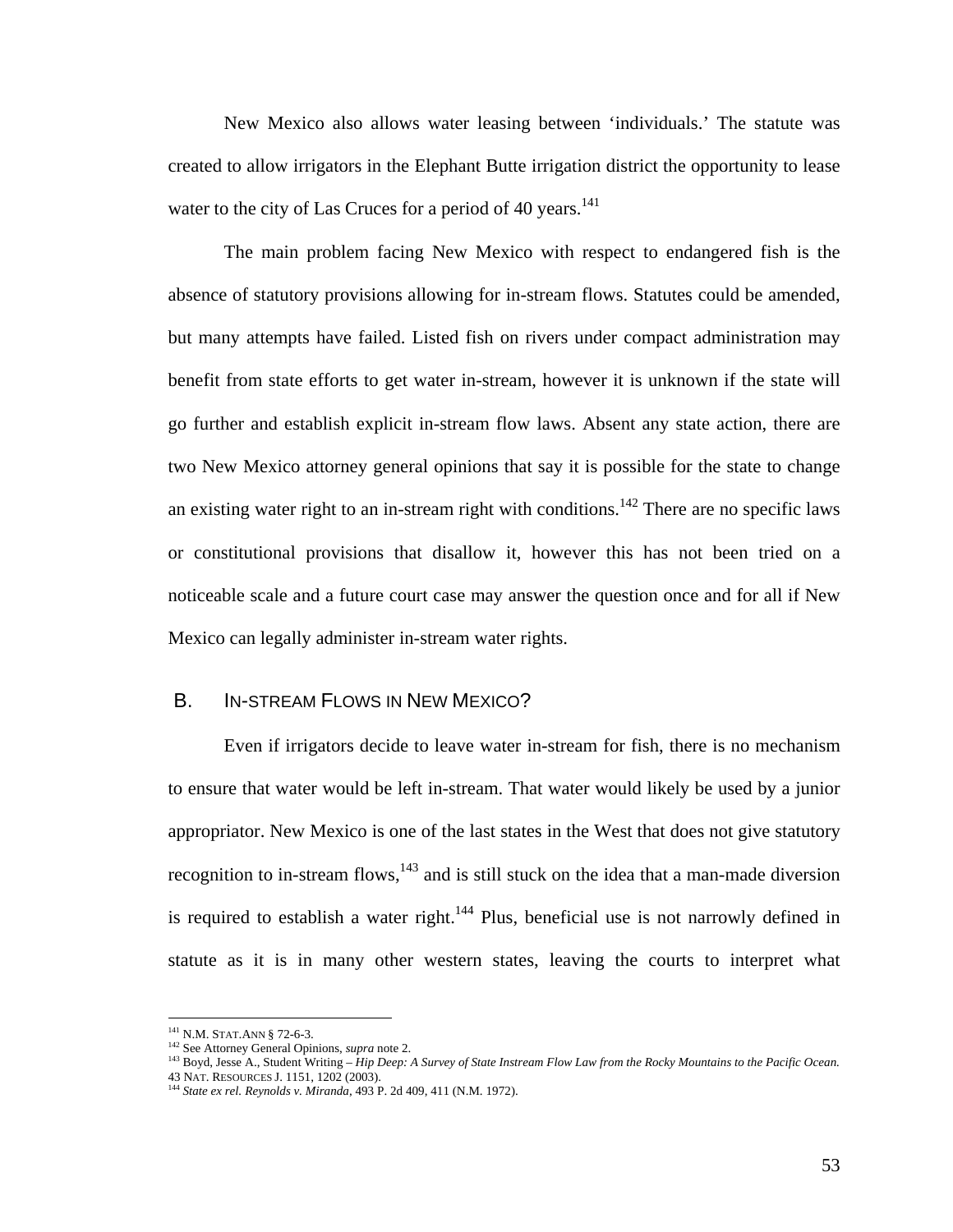constitutes a beneficial use.<sup>145</sup> Despite repeated attempts to set in-stream flow legislation, no laws have passed, however there have been a few water right transfers that changed 'use' to in-stream flow.<sup>[146](#page-60-1)</sup>

If an irrigator were to enter into a HCP on a river absent a state system for recognizing in-stream flows, it may still have enough benefit for USFWS approval. For example, if an irrigator conserved water due to greater efficiency and applied for a HCP that recognized his water savings, the water not used might go downstream to satisfy another junior user. USFWS should recognize that individual's contribution instead of denying them a HCP just because the downstream junior irrigator may end up dewatering the stream through their diversion.

The junior irrigator may see this action by the upstream irrigator as increasing the junior's liability since the upstream irrigator is now shielded from a Section 9 'take.' This may then force them to become more efficient and leave water in-stream. The more irrigators who follow suit, the greater the liability may be for those who choose not to act. In any case, the threat of Section 9 action against an irrigator will likely increase if more species become listed. If the Office of the State Engineer decides to help out, the State Engineer will have to come up with a plan that will assist irrigators and at the same time recognize the values of water left in-stream for ecological purposes, not just compact deliveries.

The irrigator attached to the HCP may have a transferable water right in the conserved water. Since the State Engineer has allowed a few transfers of water from

<span id="page-60-0"></span><sup>&</sup>lt;sup>145</sup> N.M. STAT.ANN § 72-1-2. Beneficial use is the basis, measure and limit of the right to use water.

<span id="page-60-1"></span><sup>146</sup> See HIP DEEP, *supra* note 143 at 1204.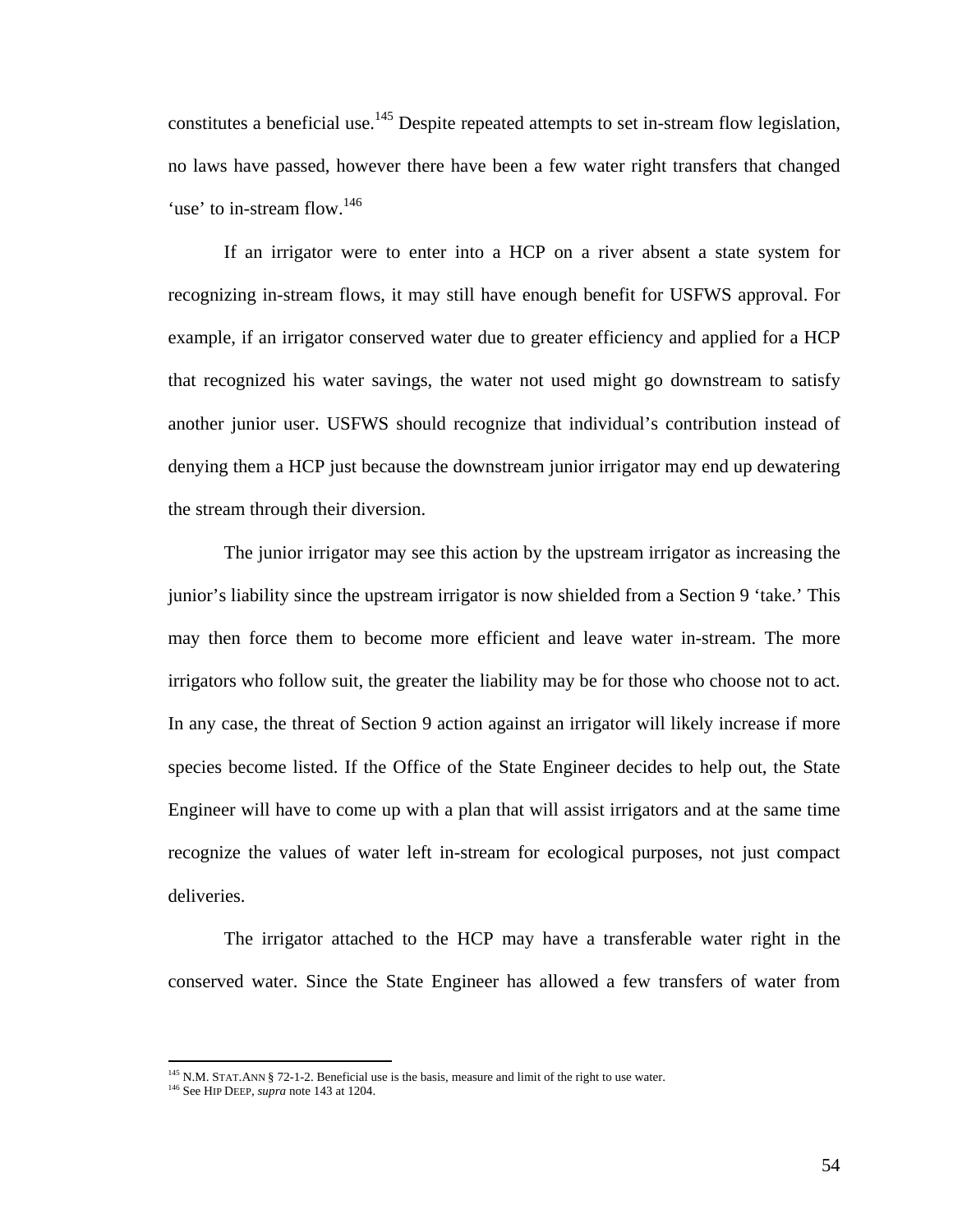<span id="page-61-2"></span>existing uses to in-stream 'use,'<sup>147</sup> there may be value for that conserved water if it is left in-stream and there is a willing buyer. Environmental groups may take advantage of this and find landowners willing to conserve and leave some water in-stream. This idea has merit if similar lawsuits like *IWP v. Jones* are won on behalf of fish, and the State Engineer decides not to explicitly amend the water code to allow for in-stream flow for fish and wildlife purposes.

#### C. IRRIGATION EFFICIENCY

There are many directives within the New Mexico water code that speak to 'efficient use,' 'conservation of water,' and 'good agricultural practices.' The State Engineer even went so far to heavily regulate waste by ground water users in artesian basins due to flooding problems and to keep artesian pressure high enough so irrigators would not have to pump.<sup>[148](#page-61-1)</sup>

# *1. Water Project Finance Act*

An important statute that attempts to promote voluntary conservation through incentives is the Water Project Finance Act, Article 4A. It was created in 2001 and recently amended in 2003. The Act recognizes the scarcity of water in New Mexico and the need for efficient use and conservation so that all can benefit from its use.<sup>149</sup> Wording

<span id="page-61-0"></span> $147$   $Id.$ 

<span id="page-61-1"></span><sup>&</sup>lt;sup>148</sup> N.M. STAT.ANN § 72-13-6. Waste is defined as "...causing, suffering or permitting any artesian water to reach any previous stratum above the artesian strata before coming to the surface of the earth, or causing, suffering or permitting any artesian well to discharge unnecessarily upon the surface of the ground, unless said waters are to be placed to a beneficial use under the constant supervision of the person using such water, or his employee, and through a constructed irrigation system." N.M. STAT.ANN § 72-13-8. The owner of any artesian well which is being beneficially used or which under existing water rights may be beneficially used, who causes, suffers or permits the waters therefrom after coming to the surface of the earth to waste as herein defined, shall be guilty of a misdemeanor. Such waste is also hereby declared to be a public nuisance. N.M. STAT.ANN § 72-13-9. To clamp down on transmission loss the State declared it unlawful if more than 20% of water is lost between the well and the point of appropriation.<br><sup>149</sup> N.M. STAT ANN <sup>8</sup> 72, 44, 2, 4 TH, *ANN* 1971 AND 1971 AND 1972 AND 1971 AND 1971 AND 1972 AND 19

<sup>149</sup> N.M. STAT.ANN § 72-4A-2. A. The legislature finds that: (1) New Mexico is a desert where water is a scarce resource; (2) the economy depends on reasonable and fair allocation of water for all purposes: (3) the public welfare depends on efficient use and conservation of water; (4) New Mexico must comply with its delivery obligations under interstate compacts; and (5) public confidence and support for water use efficiency and conservation is based on a reasonable balance of investments in water infrastructure and management. B. The purpose of the Water Project Finance Act [Chapter 72, Article 4A NMSA 1978] is to provide for water use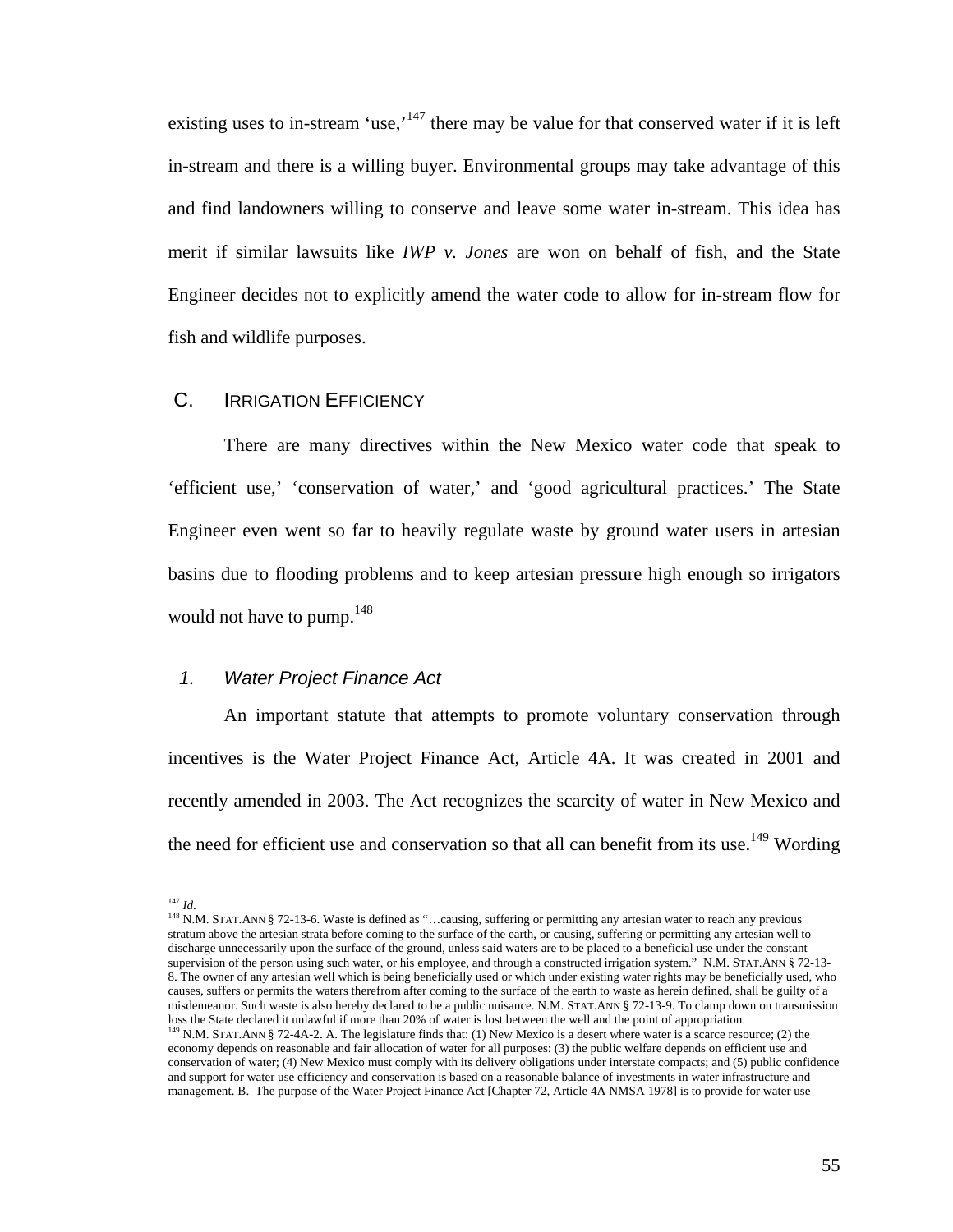such as "the public welfare depends on efficient use and conservation of water…," shows the importance of recognizing the public nature of water and implies the public is better off when water is conserved and used efficiently. The public welfare may eventually be interpreted to where some water should be left in-stream for fish and wildlife purposes. The political subdivisions that this Act speaks to include municipalities, counties, irrigation districts, conservancy districts, and acequias to name just a few. [150 P](#page-62-0)riority for projects comes from the 2003 State Water Plan.<sup>[151](#page-62-1)</sup>

#### *2. New Mexico State Water Plan*

One of the common priorities, goals and objectives of the recent 2003 State Water Plan is "promoting conservation and the efficient use of water."<sup>152</sup> The Plan recognizes future population growth in New Mexico is inevitable and that "…conservation and efficient use of water will be increasingly necessary to meet the State's present and future needs for water."<sup>153</sup> Water markets are identified as a way to temporarily or permanently transfer water to other uses. If an irrigator uses water in a more efficient manner, the water market can act as a "temporary fallowing agreement(s) for conservation or efficiency purposes."<sup>154</sup> To make the transfer process more attractive to irrigators, the Plan emphasizes voluntary conservation and financial incentives, supposedly relaxing forfeiture and abandonment to allow farmers the option to sell or lease the conserved water. Nowhere does it mention use of strict statutory mandates to force conservation and irrigation efficiency. A telling statement in the water plan mentions, "water saved through

efficiency, resource conservation and protection and fair distribution and allocation of New Mexico's scarce water resources for beneficial purposes of use within the state.

<span id="page-62-0"></span><sup>150</sup> N.M. STAT.ANN § 72-4-3.

<span id="page-62-4"></span><span id="page-62-1"></span><sup>151</sup> N.M. STAT.ANN § 72-4A-5.1.

<span id="page-62-2"></span><sup>152</sup> *Id*. at 5.

<span id="page-62-3"></span><sup>153</sup> *Id*. at 8.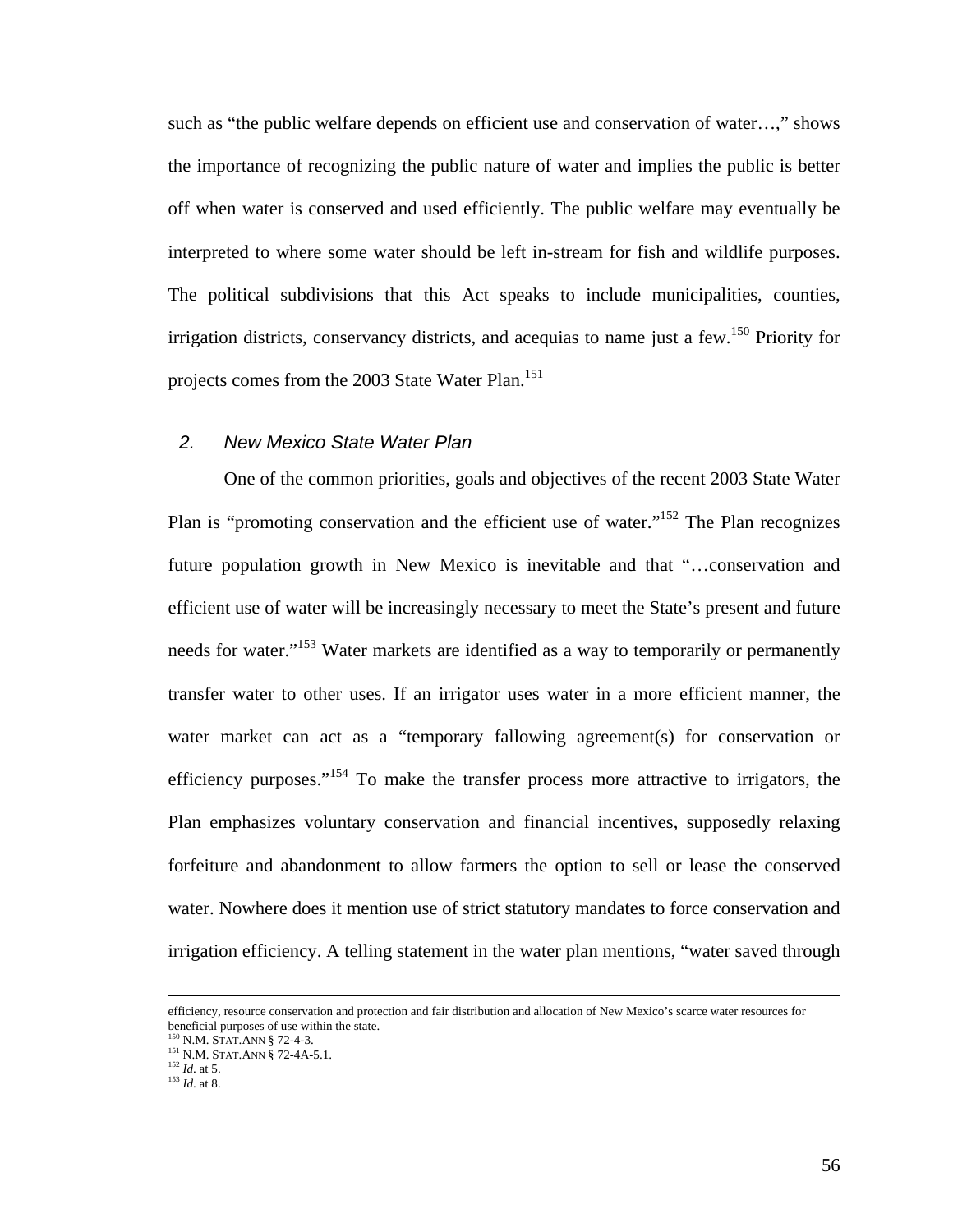efficient use, conservation, and reuse may be the only practical new source of water" due to the limited water supply in the State.<sup>[155](#page-63-0)</sup>

If the reality is that conservation of existing uses provides the only new source of water, voluntary measures are not going to necessarily result in water for growing municipalities. Unless the State Water Plan eventually leads to new policy or laws that can proactively address increased irrigation efficiency, supply might not keep up with demand. This will pit growing municipalities and advocates for protecting endangered species against each other with the municipalities winning because they may be willing to pay more money for water. Also, the fact the statutes are silent on in-stream flows does not help.

#### *3. New Mexico Statutes*

#### a) *Existing Statutes*

New Mexico legislators amended a law during the 2003 legislative session that may make it easier for irrigators to conserve water:

In the issuance of permits to appropriate water for irrigation or in the adjudication of the rights to the use of water for that purpose, the amount allowed shall be based upon beneficial use and in accordance with *good agricultural practices* and the amount allowed shall not exceed such amount. The state engineer shall permit the amount allowed to be diverted at a rate consistent with good agricultural practices and that will result in the most effective use of available water in order to prevent waste. *Improved irrigation methods resulting in the conservation of water shall not affect an owner's water rights*. [156 \(](#page-63-1)Emphasis added).

This statute applies to New Mexico irrigators saying that if they apply for a new water

right or change in water right, it will be scrutinized to ensure the use does not amount to

waste. The most important part is the last sentence, implying that if an irrigator does

<sup>&</sup>lt;sup>154</sup> *Id.* at 16.<br><sup>155</sup> *Id.* 

<span id="page-63-0"></span>

<span id="page-63-1"></span><sup>156</sup> **N.M. STAT.ANN** § 72-5-18.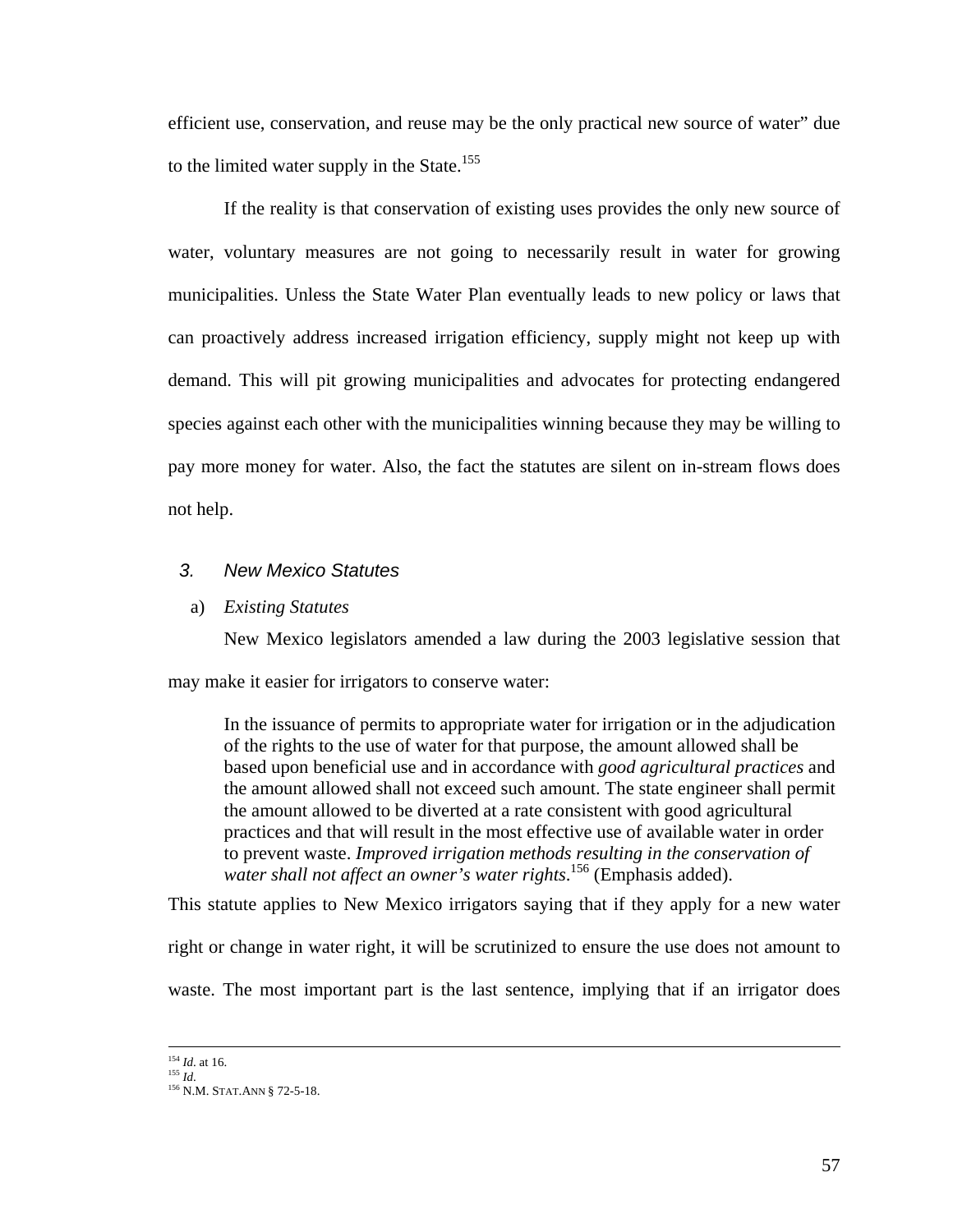<span id="page-64-0"></span>conserve water through more efficient irrigation, the state cannot take the right through forfeiture. This wording was added in 2003 and looking at the Fiscal Impact Report for House Bill 977, the State Engineer did not have a policy to forfeit conserved water and wanted wording to 'codify this practice.'<sup>157</sup> The significant issues are as follows:

OSE has not exercised the forfeiture clause on any reduced water use resulting from conservation efforts. This bill would codify this practice. While the State Engineer supports conservation efforts, the agency is concerned (sic) taking any water being saved due to improvements in irrigation, and then put to additional beneficial use, will increase depletions of water in the system. The goal needs to be to keep the system in balance by increasing return flows to the river and not developing new uses.<sup>[158](#page-64-1)</sup>

The justification for this law is somewhat confusing since the purpose is to allow conservation, yet it implies that the water user must transfer the water, or just not use it once it is conserved. The State Engineer is either concerned that applying new conserved water to other fields may change the timing of return flows to the river, or is concerned that transferring water out of the stream system once conserved will result in lower return flows since less water is being applied. These are valid concerns, yet it is no different than what the state must do when reviewing a change in place or purpose of use. Oregon allows this 'spreading' to occur when water is conserved, but only after a comprehensive review to ensure that there is no harm to other water users. The amount of water left instream may offset the return flow issue. If the State Engineer is that concerned about return flows to the river due to water conservation but will not pass in-stream flow legislation, the conserved water should then be purchased and left in-stream for compact deliveries. This may have the desired effect of intermittently creating in-stream flows for fish while satisfying compact obligations. However, it does not answer the question of

<span id="page-64-1"></span><sup>&</sup>lt;sup>157</sup> HB 977 Fiscal Impact Report 2/22/03. Available at [http://legis.state.nm.us/Sessions/03%20Regular/firs/hb0977.html](http://legis.state.nm.us/Sessions/03 Regular/firs/hb0977.html) [Accessed 9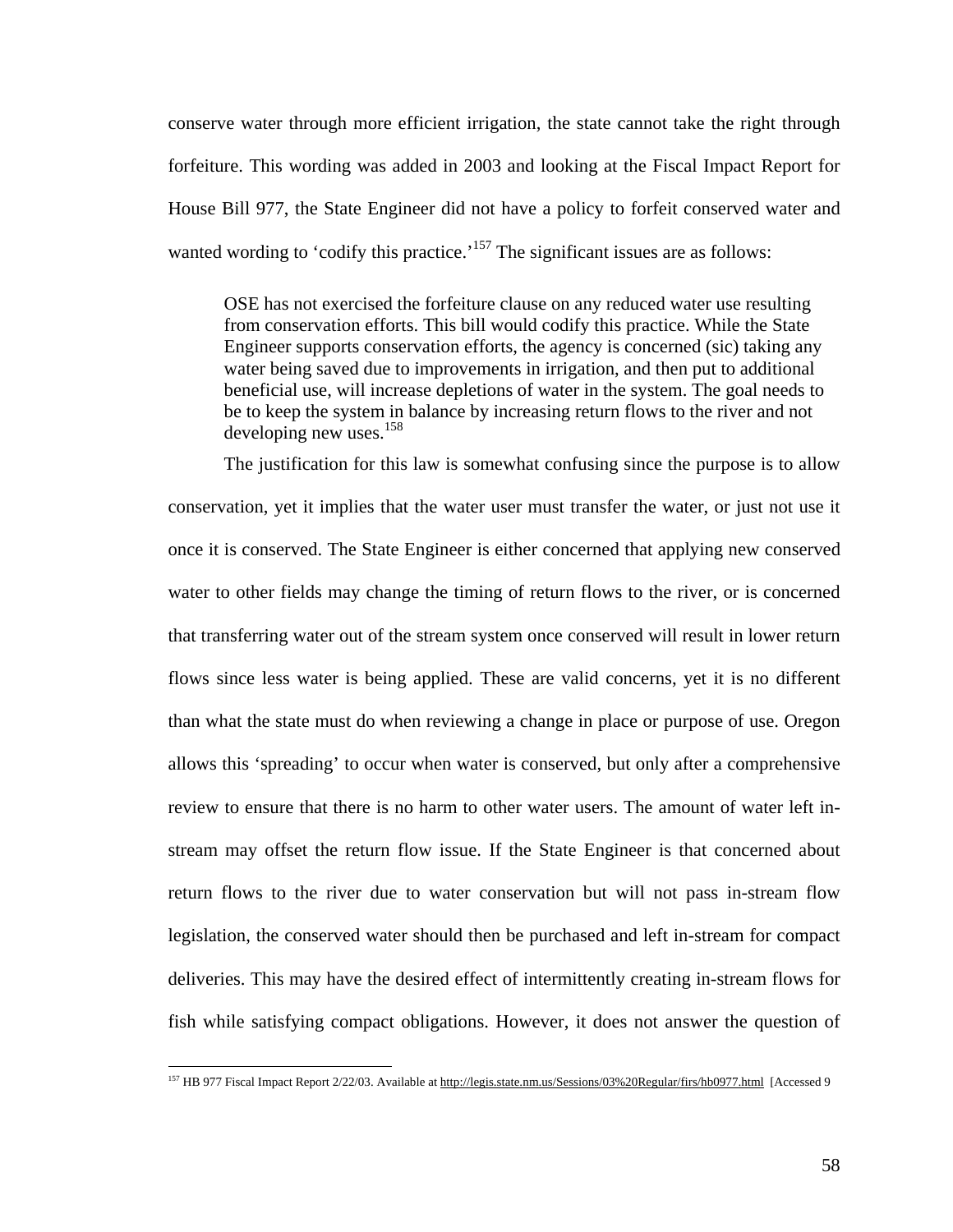how this will help individual irrigators reduce their ESA liability. The water code must be developed further to come up with a successful program that will encourage irrigators to leave water in-stream.

If and when an irrigator does apply for a HCP, it is not known if USFWS will accept the state program to leave water in-stream for compact deliveries as providing secondary, albeit necessary benefits to listed fish. A better program would actually allow for in-stream flows. It is unknown if the few water right changes to allow in-stream flow will continue and if they will even be held as valid if challenged.

#### b) *New Administrative Laws*

A few promising statements regarding administration of surface waters were introduced and passed as rules in 2005. First, beneficial use is expanded to include fish and wildlife purposes.<sup>159</sup> Also, irrigation efficiency is defined as "The portion of the duty of water, expressed as a percentage, consumed to meet the crop irrigation requirement."<sup>160</sup> It is clear that the state is making efforts to recognize the value of water that is used by fish and wildlife, and that efficient irrigation is important enough to be defined so future laws and rules refer to a specific definition, not many definitions.

Despite the uncertainties over the status of in-stream flows, New Mexico is at least moving in the right direction by encouraging conservation and providing irrigators the funds to become more efficient. Hopefully these efforts will be combined with instream flows to give New Mexico irrigators the incentive to become more efficient and leave some of their conserved water in-stream. As examples from other states have

<span id="page-65-1"></span>December 2004].

<span id="page-65-0"></span>

<sup>&</sup>lt;sup>158</sup> *Id.* 2014. 159 MMAC § 19.26.2.7(F). "Beneficial use." "The direct use or storage and use of water for a beneficial purpose including, but not limited to, agricultural, municipal, commercial, industrial, domestic, *fish and wildlife*, and recreational uses…" Emphasis added.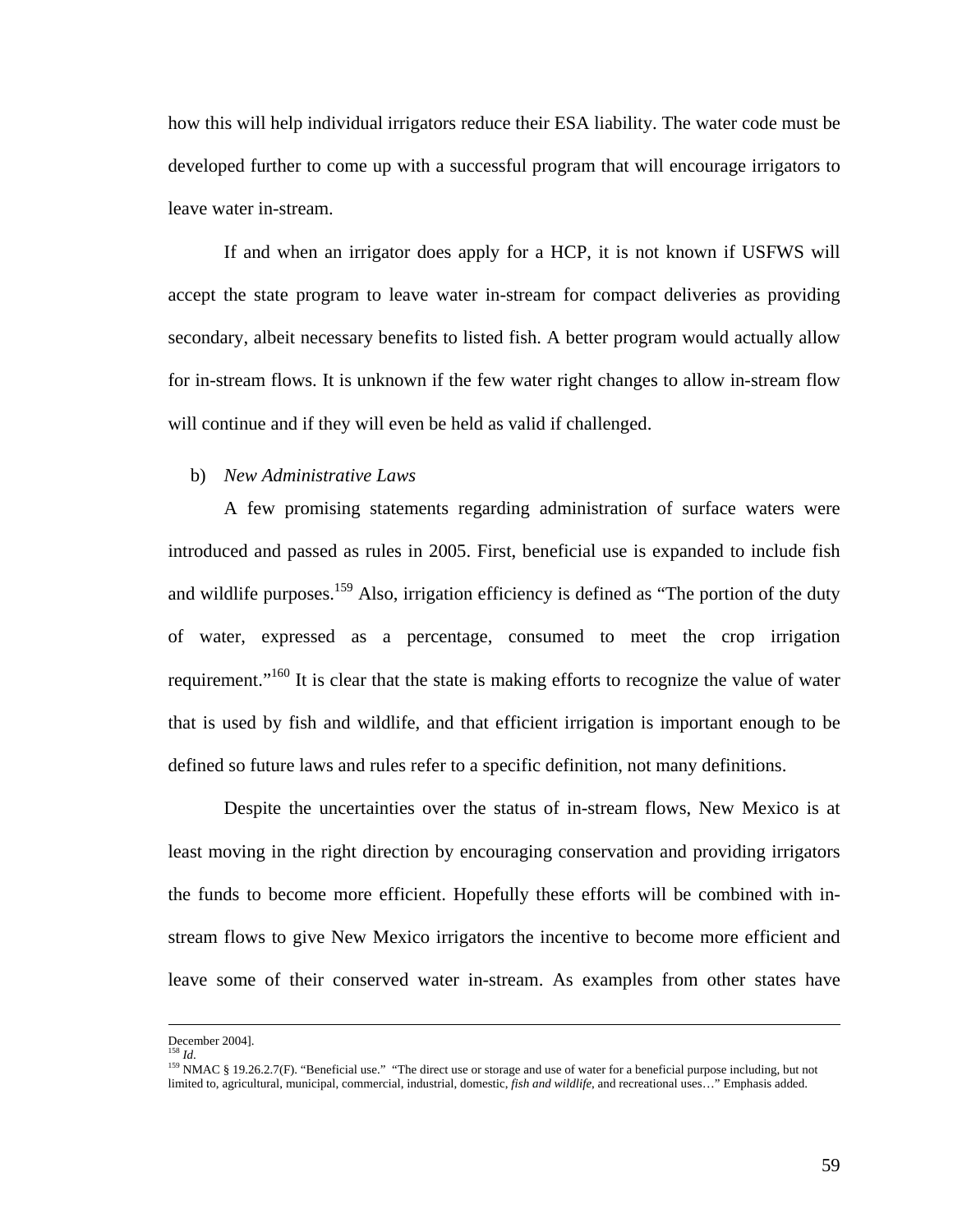shown, just having the system in place does not mean irrigators will line up and voluntarily leave water in-stream. The irrigators must be able to trust the State Engineer and in turn, there must be a combination of financial incentives and statutory changes, such as certainty the State Engineer will not relinquish their water right when it is reviewed.

#### D. SAFE HARBOR AGREEMENTS

A recent review of HCPs in the southwestern region administered by the USFWS shows that no HCPs have been issued in New Mexico.<sup>161</sup> It did show however that the Pueblo of Santa Ana has entered into a safe harbor agreement with the USFWS for the Rio Grande silvery minnow and the Southwestern willow flycatcher. This agreement was completed in July 2004 for a period of 25 years. These types of agreements allow a landowner to participate in restoration activities on their own land in exchange for an 'enhancement of survival' permit that allows some incidental take.<sup>162</sup> Safe harbor provides benefits for habitat enhancement whereas a Section 10 HCP attempts to mitigate habitat destruction. The condition for safe harbor is that the listed species does not currently reside on that property, but if they do take refuge as a result of habitat enhancement, the landowner is covered under an ITS. However, "Safe harbor agreements

<sup>&</sup>lt;sup>160</sup> NMAC § 19.26.2.7(T).

<span id="page-66-0"></span><sup>&</sup>lt;sup>161</sup> Habitat Conservation Plans by Region. Available at:

<span id="page-66-1"></span>[http://ecos.fws.gov/conserv\\_plans/servlet/gov.doi.hcp.servlets.PlanReportSelect?region=2&type=HCP](http://ecos.fws.gov/conserv_plans/servlet/gov.doi.hcp.servlets.PlanReportSelect?region=2&type=HCP) [Accessed 22 June 2005]. <sup>2</sup> Ryan, Patrick, Galen Schuler and Jennifer Bell, *ESA Compliance Options: Section 10 and Other Tools in* ENDANGERED SPECIES ACT: LAW, POLICY, AND PERSPECTIVES 312. (Donald C. Baur and William Robert Irvin, eds. 2002). See also, AN OVERVIEW OF SECTION 10, *supra* note 94 at 286.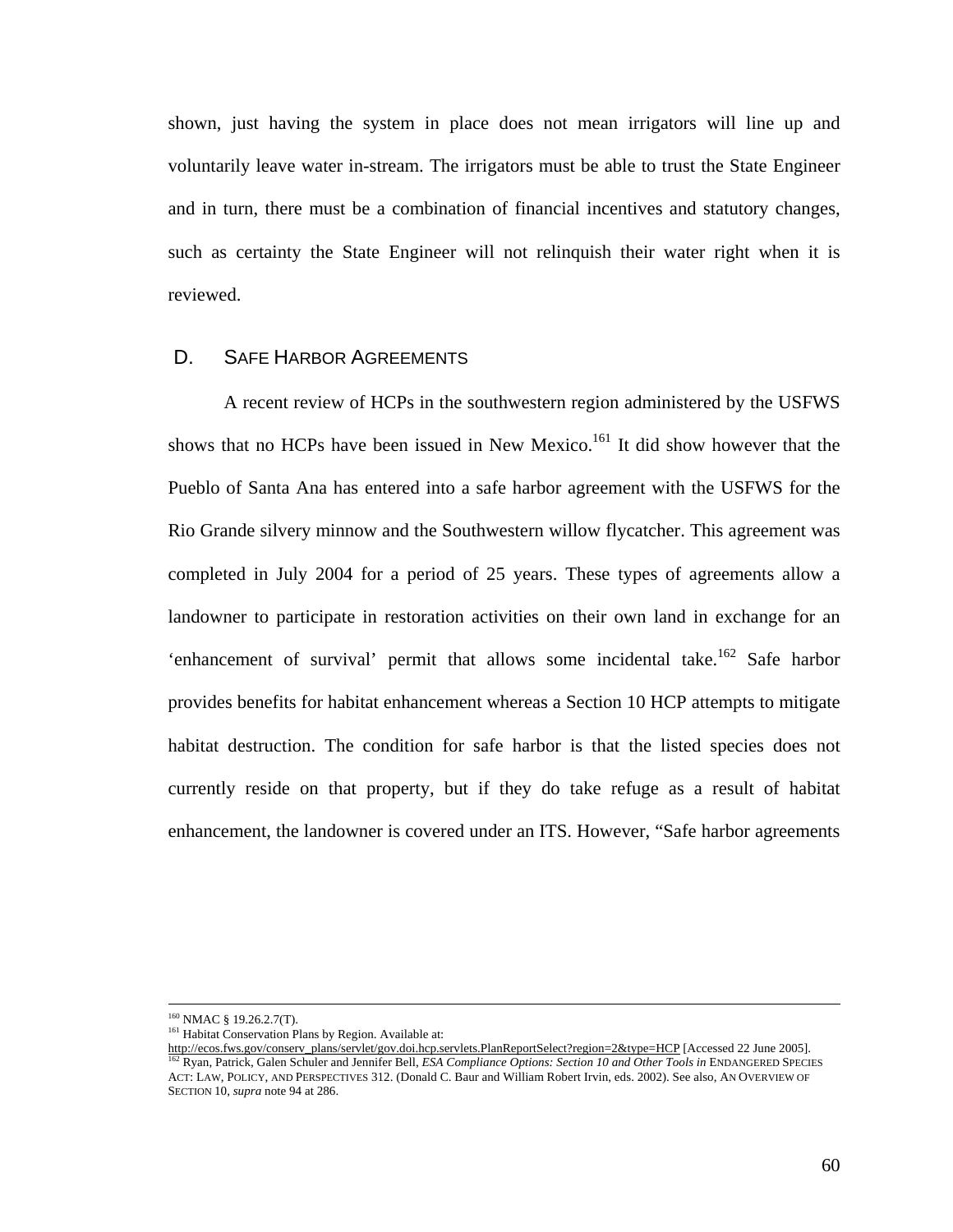do not affect any preexisting restrictions that may apply to a property as a result of endangered species already living there."<sup>163</sup>

This agreement may help irrigators, just as it is helping the Pueblo of Santa Ana. As the Pueblo works to restore riparian habitat, the endangered silvery minnow may take refuge in their 6-mile reach of river (if it has not already). This agreement will offer them some protection against 'take' especially if the existing coverage under the current Section 7 ITS for the middle Rio Grande is withdrawn. Leaving more water in the river may not be enough for an irrigator to qualify for a safe harbor agreement because suitable habitat is also necessary for that fish species to survive. Those irrigators who may have that option can benefit substantially by entering into this agreement. Safe Harbor Agreements may be a better option for some irrigators than a Section 10 HCP due to the specific nature of their action and the regulatory hurdles one must face when completing a Section 10 HCP.

Deciding which works better for an irrigator may be complicated and could come down to whether the diversion was either pre-existing, new and whether riparian habitat exists on the irrigator's lands. The use of a water right can be looked at as a flux between habitat destruction and habitat enhancement; when the water is being diverted, destruction might occur. When water is not being diverted, the habitat can return to its natural state. This could complicate matters for an irrigator trying to determine if applying for a safe harbor agreement or a HCP. USFWS should be able to direct the applicant towards the right project depending on the circumstances.

<span id="page-67-0"></span><sup>&</sup>lt;sup>163</sup> Safe Harbor Handbook. Available at [http://www.environmentaldefense.org/documents/929\\_handbook.htm](http://www.environmentaldefense.org/documents/929_handbook.htmSafe Harbor) [Accessed 24 May 2005]. This handbook provides a good overview of how a landowner can use a safe harbor agreement to reduce their liability when creating habitat that may be attractive to a listed species.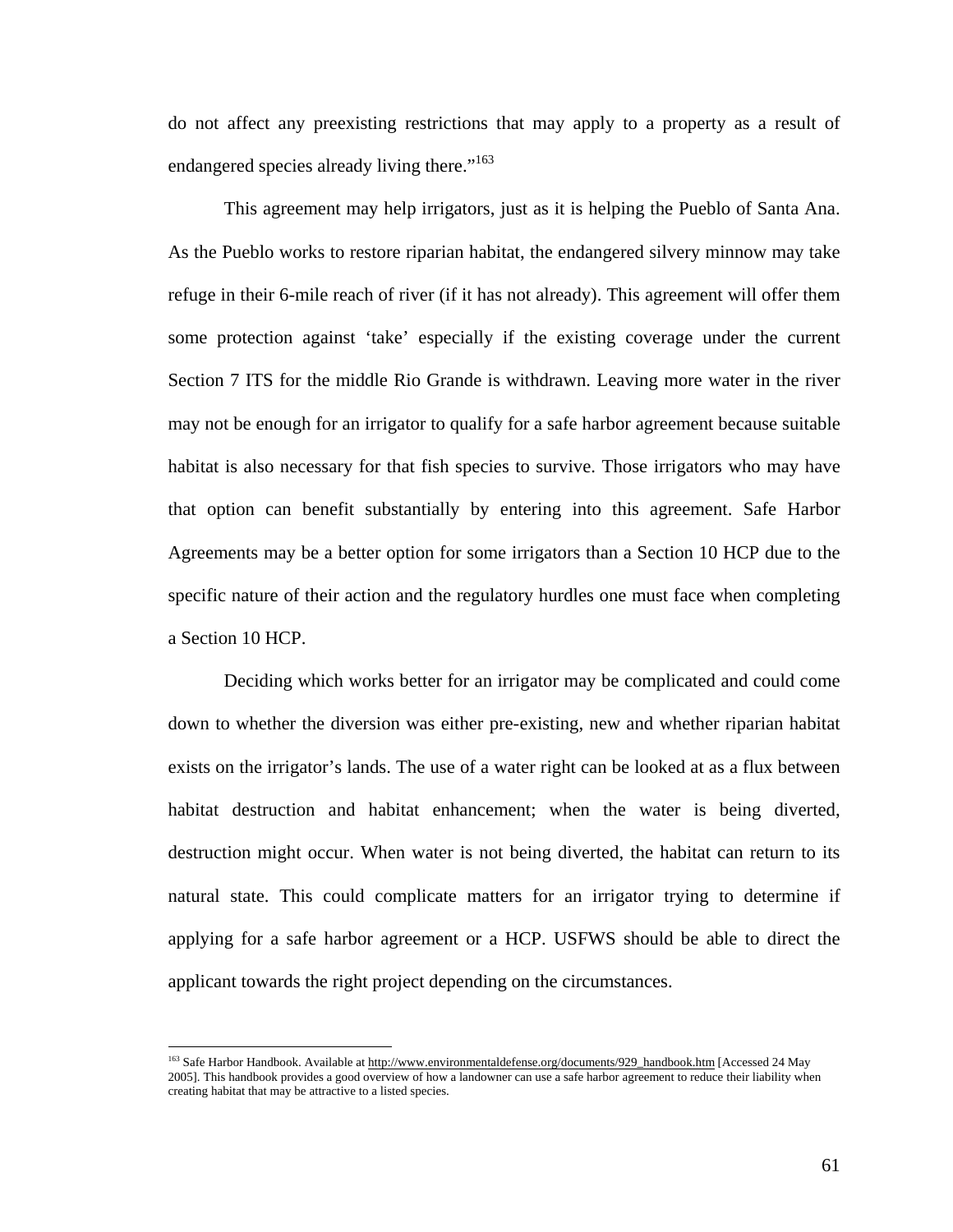New Mexico is attempting to change the statutes and administrative code to allow for water conservation and more efficient irrigation. The main problem is the fact that instream flows are not recognized in the statutes. Adding to that problem is the question of how the State Engineer will treat conserved waters. The existing statutory option is to transfer it to another user, which would likely be a growing municipality. As transferring water in-stream is relatively new and not tested, this option may or may not work. Because of this, it may make it more difficult for USFWS to sign off on an HCP or Safe Harbor Agreement that includes leaving more water in-stream. However, the Santa Ana agreement is a good sign that the USFWS may support these types of agreements in the future.

# **VII. Conclusions**

There is no doubt that irrigators in New Mexico will face increasing pressures from those who want their water, whether it is thirsty municipalities, the ISC needing to meet compact deliveries, or the federal government looking to increase in-stream flows for endangered fish. This pressure is a result of irrigators using a majority of the New Mexico's water. In other western states, there are innovative lease and purchase options that let farmers continue to irrigate and apportion some of that water for fish. The State Engineer should look at adopting some of these ideas to help New Mexico irrigators that face Section 9 ESA liability. As these programs develop, New Mexico irrigators will have to choose between complying with the ESA in order to continue irrigating, or selling their water right to municipalities.

Currently, New Mexico law is set up to allow for this to happen; irrigators can either sell their water right to a municipality, or lease it long-term. They *might* be able to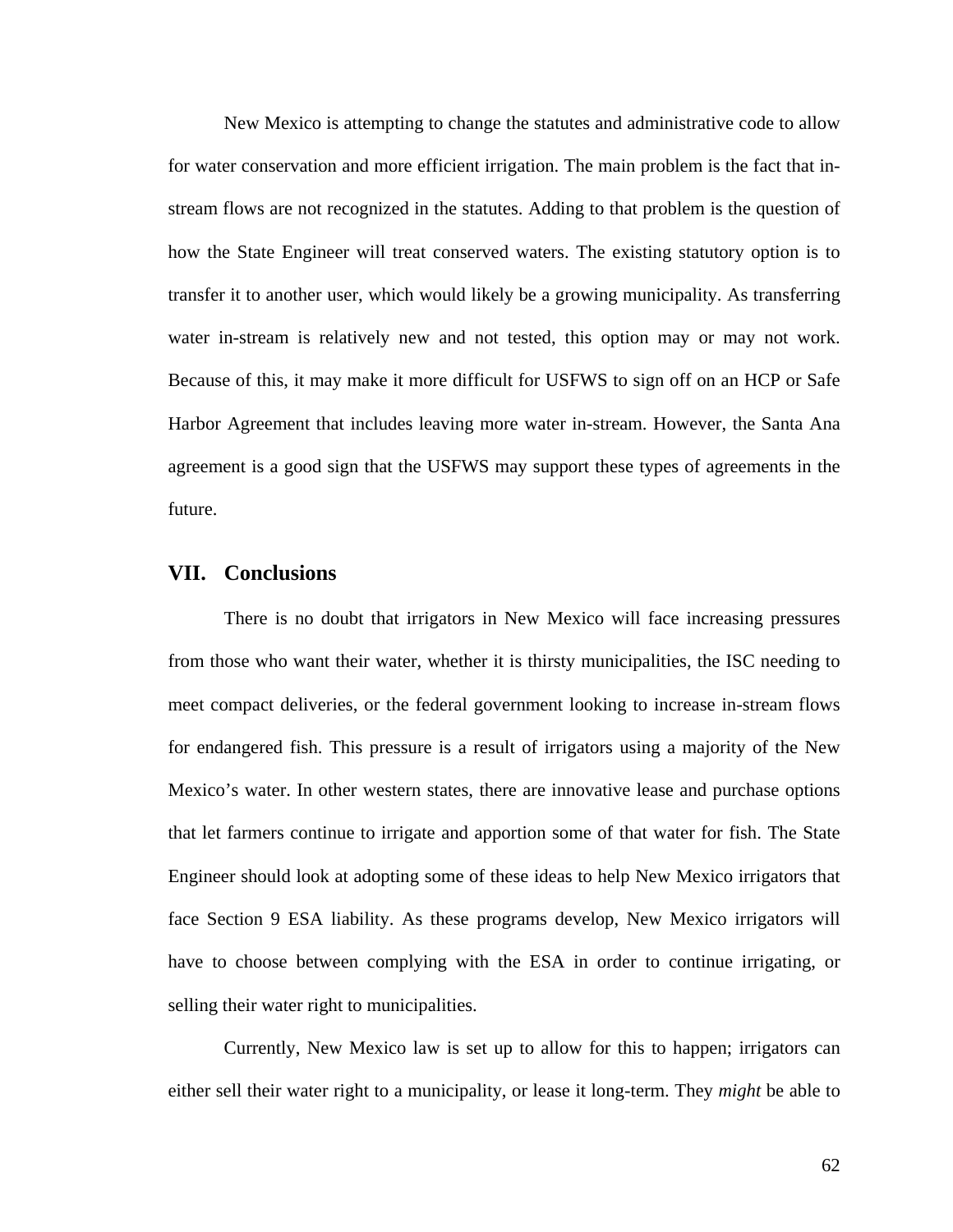transfer a water right to an in-stream use as a few already have; however the statutes do not yet recognize it making it a high risk. If irrigators transfer *some*, but not all of that water to municipalities, they are still potentially liable for a 'take' under the ESA. It would be an easy way out to sell the water right and reduce their liability altogether, placing the Section 9 burden on additional appropriators on the stream or the municipality that purchased the water right.

Because of the Federal Supremacy Clause of the US Constitution, water needs for endangered species can trump Federal compact obligations to a downstream state, and state issued water rights.<sup>164</sup> The federal government would rather cooperate with irrigators than take their water away through regulation or condemnation. The ESA specifically mandates cooperation when water resources are at stake because states have been traditionally left on their own to apportion water. Most states are not comfortable with this federal involvement that has and will continue to erode their administration of water rights. However, protecting species from the brink of extinction is a nationwide effort that Congress gave the highest priority; those who have modified habitat and continue to do so today must make sacrifices.

<span id="page-69-0"></span>ESA based programs for private irrigators are voluntary and can be combined with a combination of state laws to enhance the project. The more flexible the state law, the better chance irrigators will want to participate. Also important are incentive programs that can help irrigators become more efficient. Some western states such as Oregon and Washington have these programs in place and are slowly getting irrigators to respond. Case law regarding ESA liability and private irrigators is just beginning to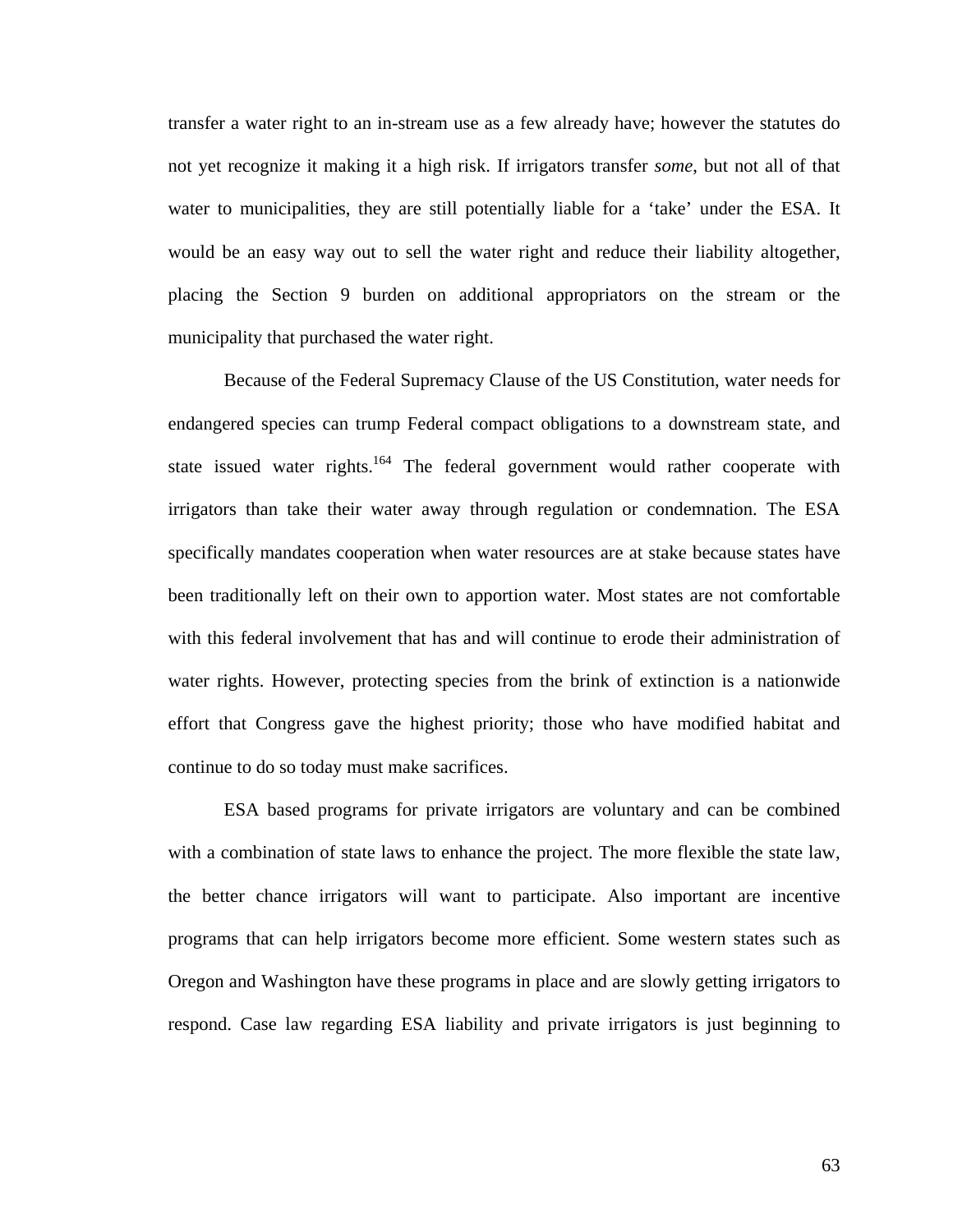develop and as it does, more irrigators will see the need to reduce their liability by leaving more water in-stream. The Section 10 Habitat Conservation Plan and Safe Harbor Agreement are the main federal options available to irrigators that allow them to continue their irrigation practices and not be held liable if a few endangered fish die as a result. Existing diversions that dewater a river may already contribute to the death of a large number of fish, and leaving water in-stream by improving irrigation efficiency can show the USFWS that effort is being made on their part to mitigate the negative effects to fish. This way, irrigators get to divert and reduce their liability for a Section 9 'take,' and more water is left in-stream for fish. All that remains is for the State Engineer or the State Legislature to step up and create incentive programs for private irrigators. If not, there will be continued legal uncertainty over the dewatering of streams and rivers. This will eventually lead to more protracted legal battles such as the one over the Rio Grande silvery minnow and may eventually result in government mandated in-stream flows that will force irrigators to reduce their water diversions. Since irrigation is important in New Mexico, both culturally and economically, it is important that a system be designed to satisfy the needs for endangered fish and water for irrigators.

<sup>&</sup>lt;sup>164</sup> Doremus, Holly, Water, population growth, and endangered species in the West. 72 U. COLO. L. REV. 361, 401 (2001). The author states that just because states enter into an interstate compact, they can not ignore the ESA.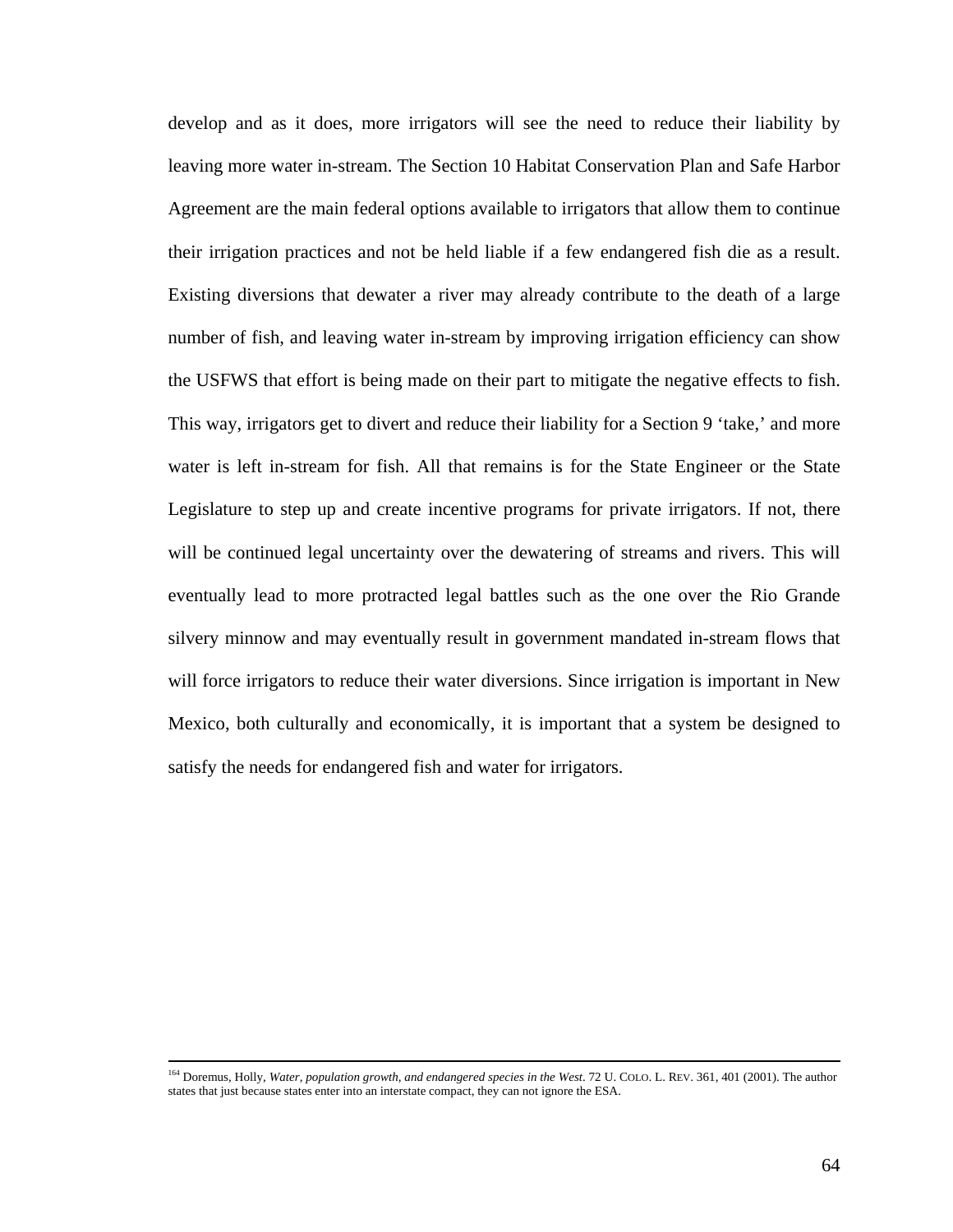# **Glossary of Terms**

**Acequia** – The name given to a traditional community irrigation ditch in New Mexico. An acequia is a political subdivision recognized by the State of New Mexico and has specific statutory directives that recognize its unique status within the State.

**Adjudication** – In this paper, a court process where all irrigators on a stream are enjoined in a lawsuit that it meant to determine the extent and validity of a water right in its relationship between the state water resource authority and between other irrigators.

**Appellant** – The party that is appealing a decision by a lower court for review by a higher court.

**Appellee** – The party that is opposing the appeal by the Appellant for review by a higher court.

**Beneficial Use** – A term used in Western water law to emphasize that the use of water must be 'beneficial' or it is considered waste. Each state defines or does not define what constitutes a beneficial use. Some of these uses include irrigation, domestic use, municipal use, industrial use and in-stream flows. In New Mexico, beneficial use is statutorily defined as 'the basis, the measure and the limit of the right to the use of water.' Administrative rules give specific definitions for beneficial use.

**Causation** – A legal term referring to the cause of an action. The degree of the relationship between the cause of action and its outcome or effect is often termed 'proximate cause.'

**Defendant** – The party that is brought to court by another party for resolution of a dispute. See Plaintiff.

**Endangered Species Act** – An act passed by the U.S. Congress in 1973 to provide protection for species under the threat of extinction.

**Environmental Assessment** – A preliminary study, typically a checklist, that determines whether further action is necessary to study the impacts of a proposed federal project on the environment. If more study is warranted, then an environmental impact statement is completed.

**Environmental Impact Statement** – An in-depth report that studies the impacts of the proposed federal project on the environment and potential mitigation measures to reduce its impact. This study also addresses the feasibility of alternatives to the proposed action as well as no action.

**Habitat Conservation Plan** – An option available to private parties under section 10 of the Endangered Species Act that allows for mitigation of habitat modifying activities that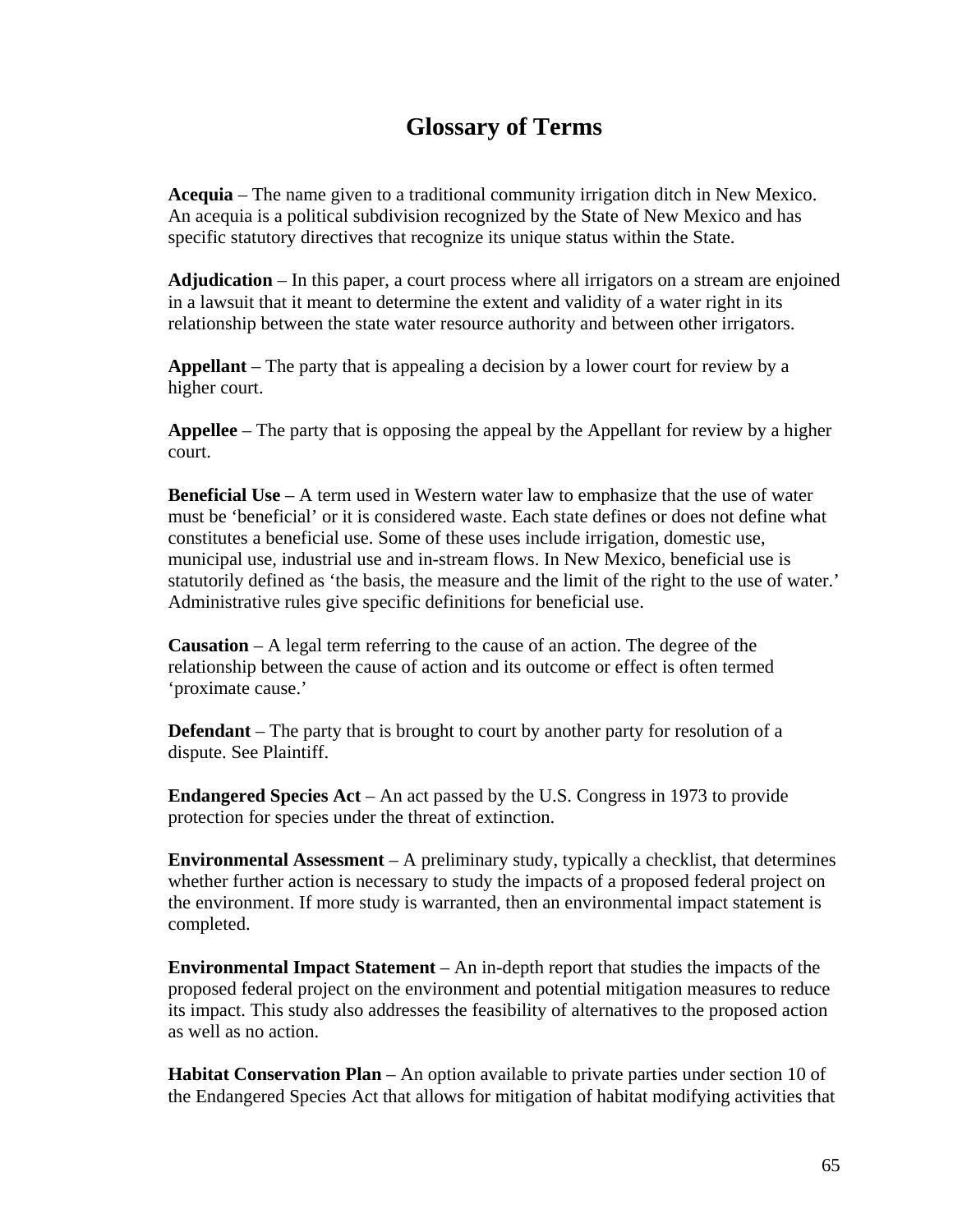have the potential to 'take' members of a species. This plan, once approved by either the US Fish and Wildlife Service or NOAA Fisheries, gives the applicant immunity from a 'take' lawsuit as long as the activity does not take more than what is allowed under the Incidental Take Statement.

**Incidental Take Statement** – An option under Section 7 and Section 10 of the Endangered Species Act that allows the applicant the ability to 'incidentally' take a certain amount of species that would occur as the result of an otherwise lawful activity.

**Injunction** – A court order issued to temporarily or permanently stop an action at the bequest of an appealing party. In some cases, if the action is mitigated, the injunction is lifted. In this paper, injunctions are used to stop an imminent action that will violate Section 9 of the Endangered Species Act. Injunctions for ESA cases are not 'equitable' because Congress puts greater weight on species protection.

**In-stream Flow** – This term refers to water that remains in a stream. In this paper, a water right may be associated with an in-stream flow where the water is not used in the traditional sense of the word, but left in-stream for the benefit of riparian habitat or aquatic species.

**Interstate Stream Commission** – The Interstate Stream Commission is a state agency that works with the New Mexico Office of the State Engineer on water resource issues. Its primary directive is to ensure that New Mexico meets its compact requirements for interstate streams that are subject to sharing agreements between New Mexico and other downstream states. The Commission also works to ensure that upstream states deliver water as outlined in interstate sharing agreements.

**New Mexico Office of the State Engineer** – The state agency that manages the appropriation and management of both surface and ground water in New Mexico.

**NOAA Fisheries** – A United States Federal agency housed under the US Commerce Department that is tasked with management of fisheries within the offshore territorial waters of the United States. This agency has jurisdiction over fish that spend part of their life cycle in the ocean and then spawn in United States streams. NOAA Fisheries is the primary agency for enforcement of the Endangered Species Act for ocean species. This agency was formally known as the National Marine Fisheries Service, or NMFS.

**Plaintiff** – The party that typically initiates a courtroom hearing over a dispute with another party. See defendant.

**Prior Appropriation** – The system by which water is appropriated in most western states. This term means 'first in time, first in right,' where the first appropriator of stream water or ground water is senior and the subsequent appropriation is junior. In times of shortage, the senior appropriator is fully satisfied before water is allowed to be used by the junior appropriator.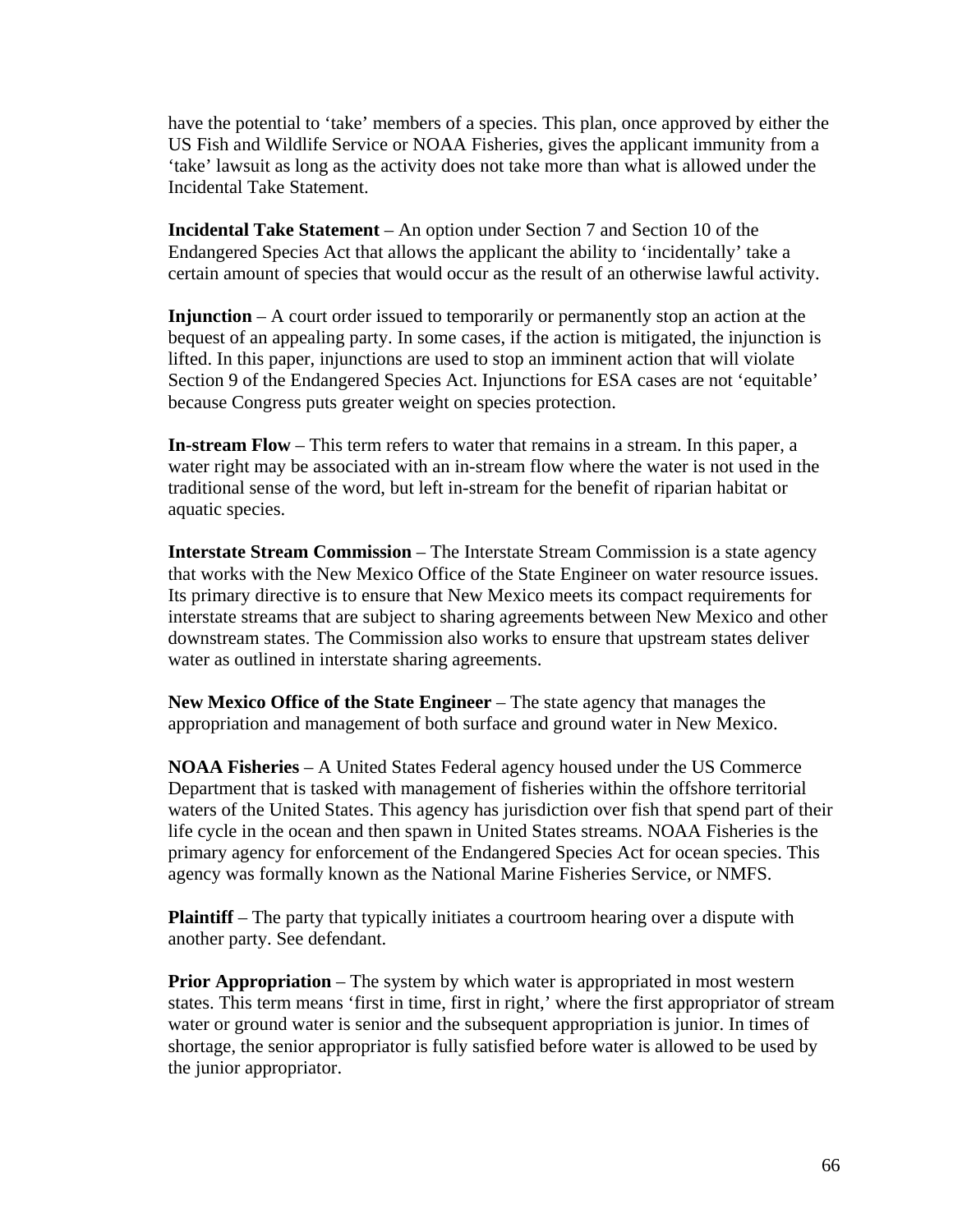**Pueblo** – The name given to native peoples in New Mexico that have traditionally occupied the same lands before European settlement. These lands are different than 'reservation' lands, as reservations imply land reserved by the government for a specific group of native peoples that were moved from their ancestral lands. Water rights held by pueblos are recognized as 'prior and paramount' to any right held by subsequent Spanish and northern European settlers.

**Real Property** – A term for property that includes both land and buildings. Real property can not be taken by government unless compensation is made to the owner.

**Safe Harbor Agreement** – A federal program aimed at those who want to improve habitat and receive a permit for incidental take if a threatened or endangered species takes up residence in the newly improved habitat.

**Tort** – A name for common law derived from court decisions.

**US Bureau of Reclamation** – A United States Federal agency housed within the US Department of the Interior. This agency is charged with building dams to create reservoirs and generate hydropower in selected states throughout the western United States. The water stored behind the dams is either owned by Reclamation and leased to irrigators, or owned by the irrigators and stored for eventual delivery. Reclamation can also store water for environmental purposes or recreation.

**US Fish and Wildlife Service** – A United States Federal agency housed within the US Department of the Interior. It is charged with enforcement of federal laws that deal with fish and wildlife that reside within the United States or ones that are migratory and just pass through. This agency is the primary agency for enforcement of the Endangered Species Act for fish and wildlife within the terrestrial United States.

**US Forest Service** – A United States Federal agency housed within the US Department of Agriculture. This agency is charged with management of the National Forests.

**Vicarious Liability** – This term means holding a third party responsible for an action that it did not directly commit.

**Waste** – A term in western water law that describes uses that are not 'beneficial.' Waste can also be defined in term of irrigation efficiency when comparing similar irrigation methods in the same region.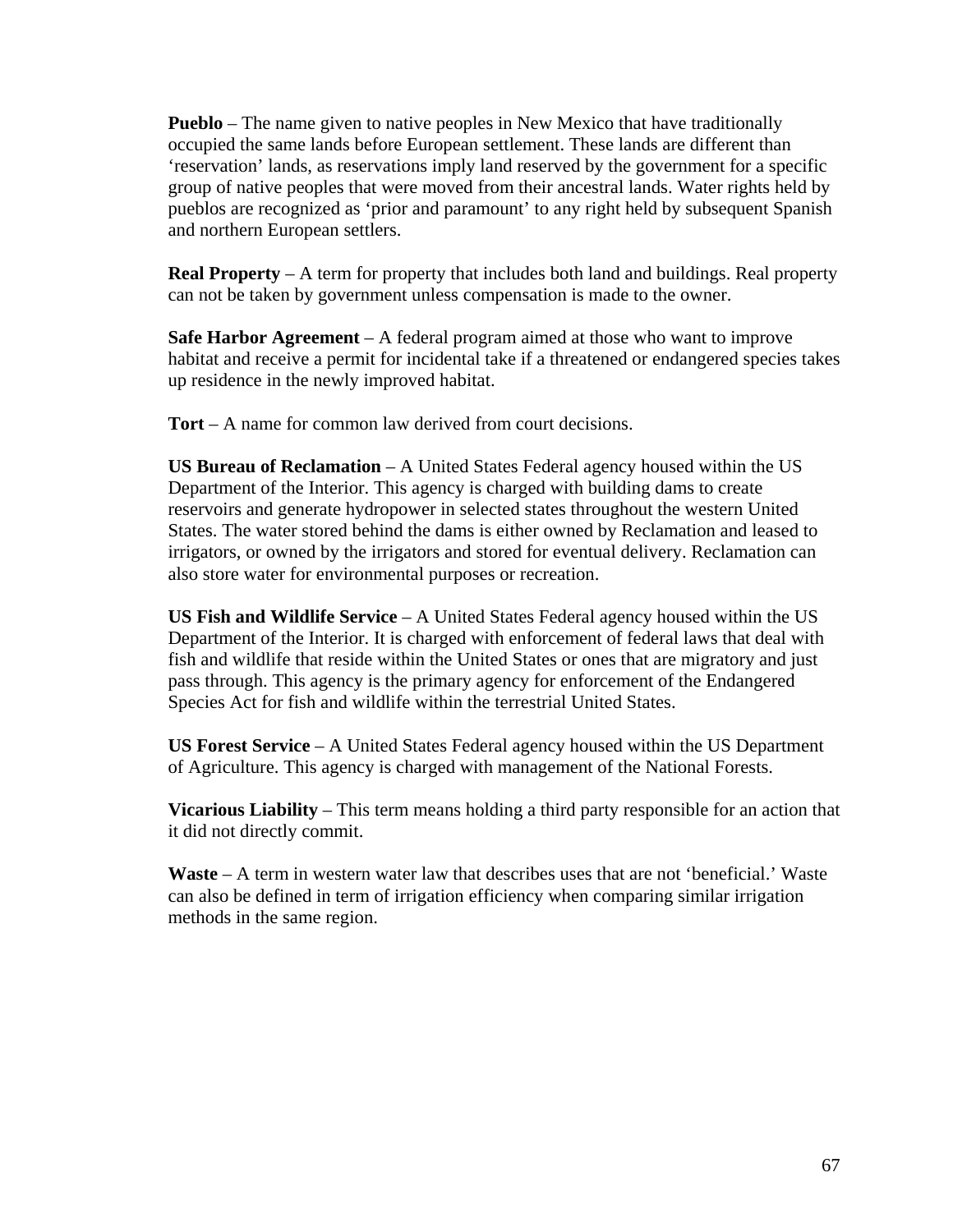# **References**

- Belen, Aletta, 1998. Attorney General Opinion No. 98-01. *Does New Mexico law (constitutional, statutory, or case law) permit the State Engineer to afford legal protection to instream flows for recreational, fish or wildlife, or ecological purposes?*
- Boyd, Jesse A., Student Writing *Hip Deep: A Survey of State Instream Flow Law from the Rocky Mountains to the Pacific Ocean.* 43 NAT. RESOURCES J. 1151 (2003).
- Bricker, Jennie L., and David E. Filippi, *Endangered Species Act Enforcement and Western Water Law*. 30 ENVTL. L. 735 (2000).
- Cheever, Federico and Michael Balster, *Symposium Article: The Take Prohibition in Section 9 of the Endangered Species Act: Contradictions, Ugly Ducklings, and Conservation of Species*. 34 ENVTL. L. 363, 372 (2004).
- Doremus, Holly, *Water, population growth, and endangered species in the West*. 72 U. COLO. L. REV. 361, 401 (2001).
- Environmental Defense, 1999. *Safe Harbor Handbook*, Available at: [http://www.environmentaldefense.org/documents/929\\_handbook.htm](http://www.environmentaldefense.org/documents/929_handbook.htm) [Accessed 4 December 2004].
- Glen, Alan M., and Craig M. Douglas, *Taking Species: Difficult Questions of Proximity and Degree*. 16 Fall Nat. Resources & Env't 65 (2001).
- Kalen, Sam, *An Overview of Section 10 in* ENDANGERED SPECIES ACT: LAW, POLICY, AND PERSPECTIVES (Donald C. Baur and William Robert Irvin, eds. 2002).
- National Marine Fisheries Service, *Endangered Species Act and Essential Fish Habitat Consultations: Biological Assessment for the L6-to-S14 Water Transfer Project, Lemhi River and Salmon River Idaho* (2002). Available at: [http://seahorse.nmfs.noaa.gov/pls/pcts](http://seahorse.nmfs.noaa.gov/pls/pcts-pub/sxn7.pcts_upload.download?p_file=F23180/200201228_l6_s14_10-18-2002.pdf)[pub/sxn7.pcts\\_upload.download?p\\_file=F23180/200201228\\_l6\\_s14\\_10-18-](http://seahorse.nmfs.noaa.gov/pls/pcts-pub/sxn7.pcts_upload.download?p_file=F23180/200201228_l6_s14_10-18-2002.pdf) [2002.pdf](http://seahorse.nmfs.noaa.gov/pls/pcts-pub/sxn7.pcts_upload.download?p_file=F23180/200201228_l6_s14_10-18-2002.pdf) [Accessed 23 May 2005].
- Neuman, Janet C., *Beneficial Use, Waste, and Forfeiture: The Inefficient Search for Efficiency in Western Water Use*. 28 ENVTL. L. 919 (1998).
- HB 977 (New Mexico) Fiscal Impact Report 2/22/03. Available at: [http://legis.state.nm.us/Sessions/03%20Regular/firs/hb0977.html](http://legis.state.nm.us/Sessions/03 Regular/firs/hb0977.html) [Accessed 9 December 2004].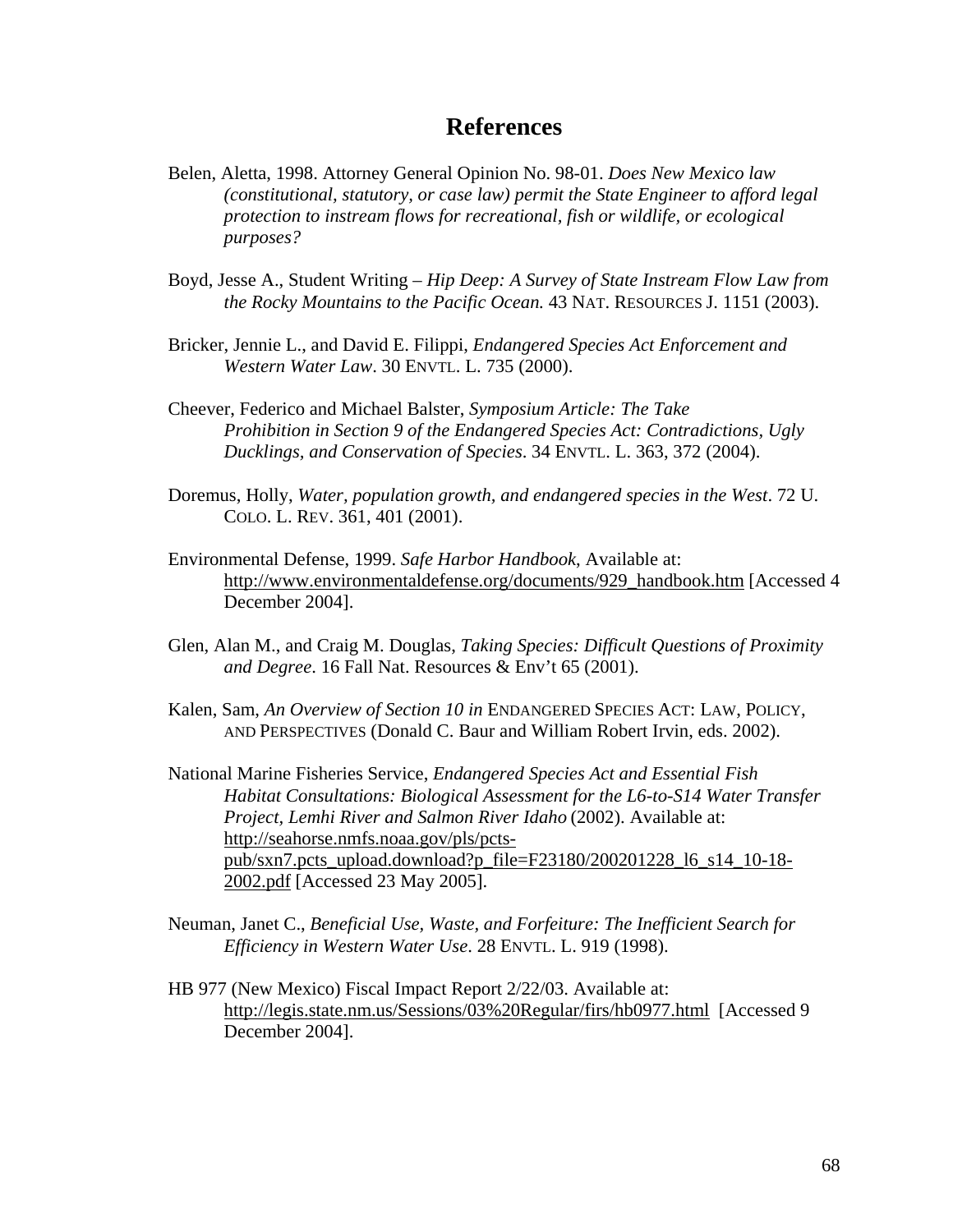- Oregon Watershed Enhancement Board, 2003. *2001-2003 Oregon Plan Biennial Report*, Salem, Oregon. Available at: [http://www.oweb.state.or.us/OWEB/docs/pubs/OR\\_Plan\\_Report01-03.pdf](http://www.oweb.state.or.us/OWEB/docs/pubs/OR_Plan_Report01-03.pdf) [Accessed 23 May 2005].
- Policy Consensus Center, 2004. *Of Water and Trust: A Review of the Washington Water Acquisition Program*. 33p. Available at: [http://www.ecy.wa.gov/programs/wr/instream](http://www.ecy.wa.gov/programs/wr/instream-flows/Images/pdfs/Water and Trust Report.pdf)[flows/Images/pdfs/Water%20and%20Trust%20Report.pdf](http://www.ecy.wa.gov/programs/wr/instream-flows/Images/pdfs/Water and Trust Report.pdf) [Accessed 23 May 2005].
- Quarles, Steven P. and Thomas R. Lundquist, *When Do Land Use Activities "Take" Listed Wildlife Under ESA Section 9 and the "Harm" Regulation? in* ENDANGERED SPECIES ACT: LAW, POLICY, AND PERSPECTIVES (Donald C. Baur and William Robert Irvin, eds. 2002).
- Rasband, James R., *Priority, Probability, and Proximate Cause: Lessons from Tort Law About Imposing ESA Responsibility for Wildlife Harm on Water Users and Other Joint Habitat Modifiers*. 33 ENVTL. L. 595 (2003).
- Ruhl, J. B., *How to Kill Endangered Species, Legally: The Nuts and Bolts of Endangered Species Act "HCP" Permits for Real Estate Development*. 5 ENVTL. L. 345 (1999).
- Ryan, Patrick, Galen Schuler and Jennifer Bell, *ESA Compliance Options: Section 10 and Other Tools in* ENDANGERED SPECIES ACT: LAW, POLICY, AND PERSPECTIVES. (Donald C. Baur and William Robert Irvin, eds. 2002).
- Sanders, D. L., and Stephen R. Farris, 1998. Memorandum Instream Flow, Request from AG for the State Engineer's Opinion. *Whether New Mexico law (constitutional, statutory or case law) permits the state engineer to afford legal protection to instream flows for recreational, fish or wildlife, or ecological purposes.*
- Skaggs, Sean C., *Judicial Interpretation of Section 9 of the Endangered Species Act Before and After* Sweet Home*: More of the Same*, in ENDANGERED SPECIES ACT: LAW, POLICY, AND PERSPECTIVES (Donald C. Baur and William Robert Irvin, eds. 2002).
- US Fish and Wildlife Service, Habitat Conservation Plans by Region, 2004. Available at: [http://ecos.fws.gov/conserv\\_plans/servlet/gov.doi.hcp.servlets.PlanReportSelect?r](http://ecos.fws.gov/conserv_plans/servlet/gov.doi.hcp.servlets.PlanReportSelect?region=2&type=HCP) [egion=2&type=HCP](http://ecos.fws.gov/conserv_plans/servlet/gov.doi.hcp.servlets.PlanReportSelect?region=2&type=HCP) [Accessed 12 December 2004].
- US Fish and Wildlife Service, 2005. Ecological Services Electronic Library. Available at: [http://ifw2es.fws.gov/Library/ListDocs.cfm?Topic=Endangered+Species&Section](http://ifw2es.fws.gov/Library/ListDocs.cfm?Topic=Endangered+Species&Section=EndangeredSpecies) [=EndangeredSpecies](http://ifw2es.fws.gov/Library/ListDocs.cfm?Topic=Endangered+Species&Section=EndangeredSpecies) [Accessed 22 March 2005].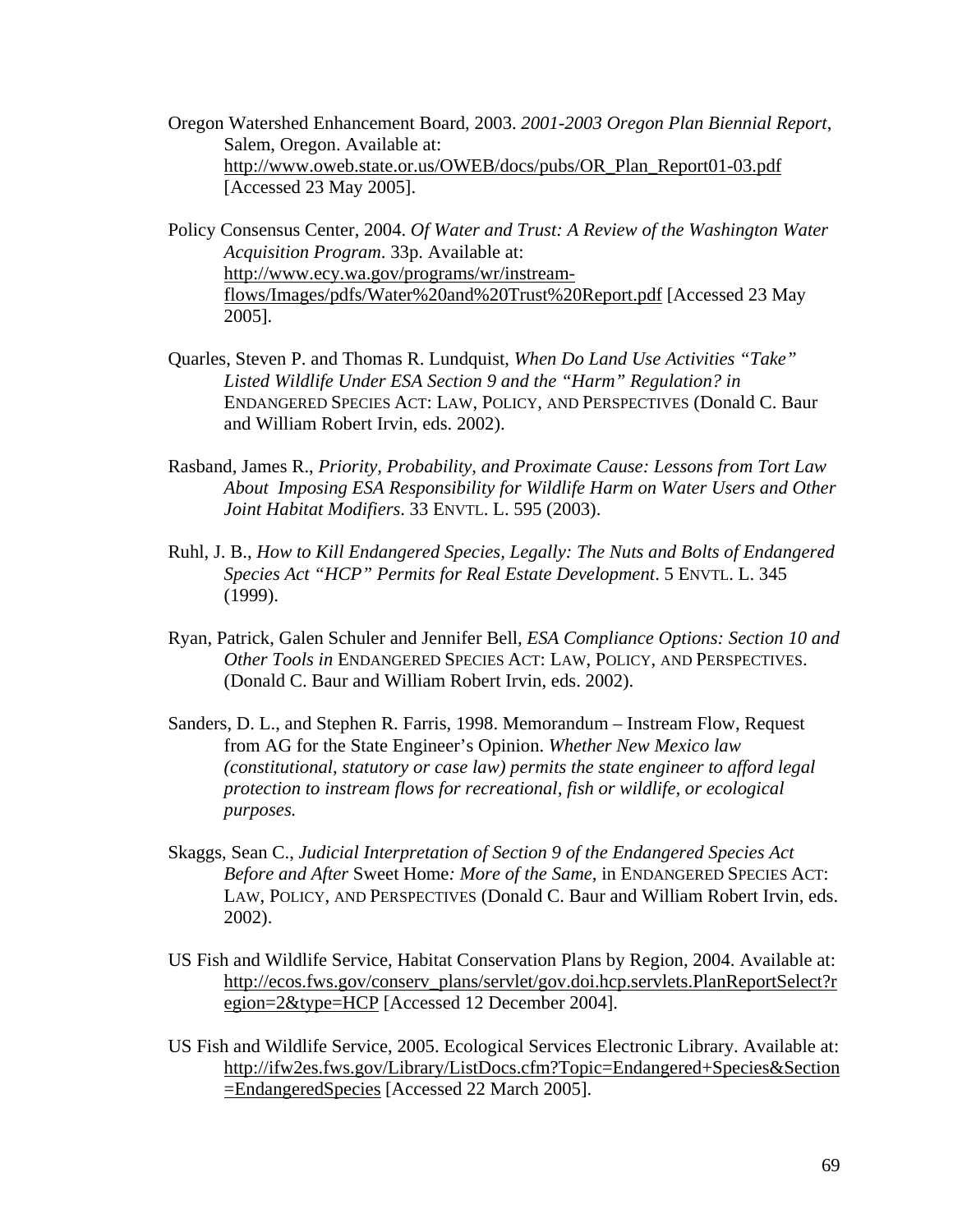- US Fish and Wildlife Service, 2005. Arizona Ecological Services Field Office: Biological Opinions. Available at: <http://arizonaes.fws.gov/biologic.htm> [Accessed 23 May 2005].
- Washington State Department of Ecology and WestWater Research, 2004. *Analysis of Water Banks in the Western States*, Pub. No. 04-11-011. 156p. Available at: <http://www.ecy.wa.gov/programs/wr/instream-flows/wtrbank.html>[Accessed 23 May 2005].
- Washington State Department of Ecology, 2004. *Irrigation Efficiencies Grant Program.* Available at: <http://www.scc.wa.gov/programs/irrigation/>[Accessed 1 December 2004].

### Court Cases

(All court cases accessed at [http://www.westlaw.com\)](http://www.westlaw.com/)

*American Bald Eagle v. Bhatti*, 9 F. 3d 163 (1<sup>st</sup> Cir. 1993).

*Ariz. Cattle Growers' Ass'n v. U.S. Fish and Wildlife, 273 F. 3d 1229 (9<sup>th</sup> Cir. 2001).* 

*Babbitt v. Sweet Home Chapter of Communities for a Great Oregon, et. al.* 515 U.S. 687 (1995).

*Coastside Habitat Coalition v. Prime Properties*, 1998 WL 231024, No. C 97-4025 (N.D. Cal. April 30, 1998) Unpublished opinion.

*Defenders of Wildlife v. Bernal*, 204 F. 3d 920 (9<sup>th</sup> Cir. 2000).

*Forest Conservation Council v. Rosboro Lumber Co.,* 50 F. 3d 781 (9<sup>th</sup> Cir. 1995).

*Hawksbill Sea Turtle v. Federal Emergency Mgmt. Agency*, 11 F. Supp. 2d 529 (D.V.I. 1998).

*House v. U.S. Forest Service, U.S. Dept. of Agriculture*, 974 F. Supp. 1022 (E.D. Ky. 1997).

*Idaho Watersheds Project v. Jones*, Civ. No. 00-0730-E-BLW (D. Idaho Nov. 14, 2002).

*Idaho Watersheds Project v. Jones, Civ. No.* 03-35870, 2005 WL 900197 (9<sup>th</sup> Cir. 2005). Unpublished opinion.

*Idaho Watersheds Project v. Jones,* Appeal documents. Appellants' Opening Brief 2004 WL 1636294 ( $9<sup>th</sup>$  Cir.), Plaintiffs-Appellees' Response Brief 2004 WL 1948947 ( $9<sup>th</sup>$ Cir.), and Appellants' Reply Brief 2004 WL 2085163 ( $9<sup>th</sup>$  Cir.).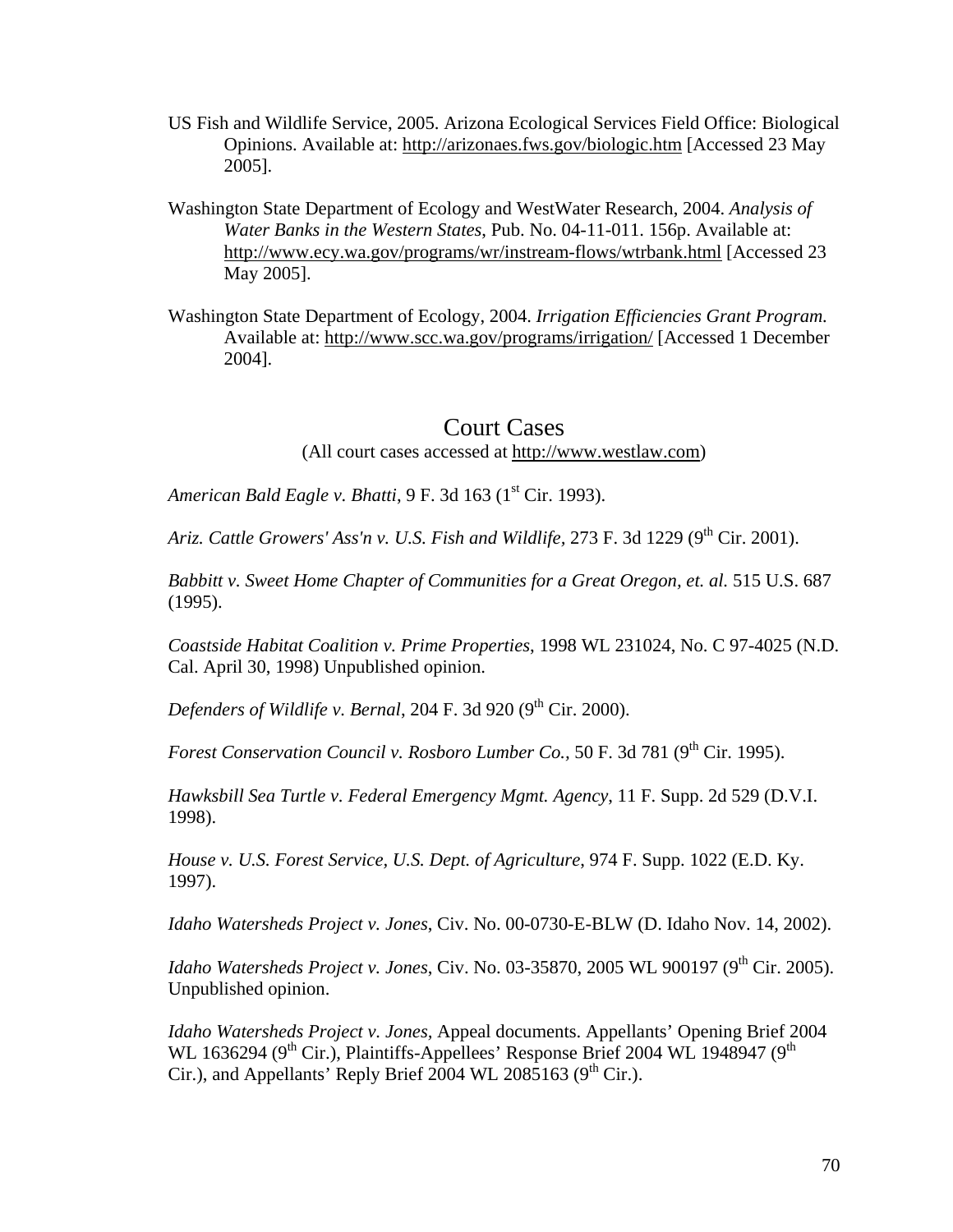*Loggerhead Turtle v. County Council of Volusia County (Loggerhead I)*, 896 F. Supp. 1170 (M.D. Fla. 1995).

*Loggerhead Turtle v. County Council of Volusia County (Loggerhead II)*, 148 F. 3d 1231  $(11^{th}$  Cir. 1998).

*Marbled Murrelet v. Pacific Lumber Company*, 880 F. Supp. 1343 (9<sup>th</sup> Cir. 1995), aff'd *Marbled Murrelet v. Babbitt,* 83 F. 3d 1060 (9<sup>th</sup> Cir. 1996).

*Morrill v. Lujan*, 802 F. Supp. 424 Civ. A. No. 92-0216-B-S (S.D. Alabama Sept. 28, 1992).

*National Wildlife Federation v. Burlington N. R.R., 23 F. 3d 1508 (9<sup>th</sup> Cir. 1994).* 

*National Wildlife Federation v. Hodel,* 23 Env't Rep.Cas. (BNA) 1089, 1985 WL 186671 (E.D. Cal. Aug. 26, 1985).

*Palila v. Hawaii Dep't of Land & Natural Resources*, 471 F. Supp. 985 (D. Hawaii 1979), aff'd, 639 F. 2d 495 (9<sup>th</sup> Cir. 1981).

*Pyramid Lake Paiute Tribe v. U.S. Dep't of the Navy, 898 F. 2d 1410 (9<sup>th</sup> Cir. 1990).* 

*Sierra Club v. Block*, 614 F. Supp. 488 (D.D.C. 1985).

*State ex rel. Reynolds v. Miranda*, 493 P. 2d 409 (N.M. 1972).

*Strahan v. Coxe*, 127 F. 3d 155 (1<sup>st</sup> Cir. 1997).

*Tennessee Valley Authority v. Hill*, 437 U.S. 153 (1978).

*United States v. Glenn-Colusa Irrigation District*, 788 F. Supp. 1126 (E.D. Cal. Jan 9, 1992).

*United States v. Town of Plymouth*, 6 F. Supp. 2d 81 (D. Mass. 1998).

#### Statutes and Administrative Code

15 C.F.R. § 904.107 (1999).

50 C.F.R. § 17.3 (2002).

16 U.S.C. § 1531-1544. Endangered Species Act of 1973.

46 F.R. 29490-01 (June 2, 1981).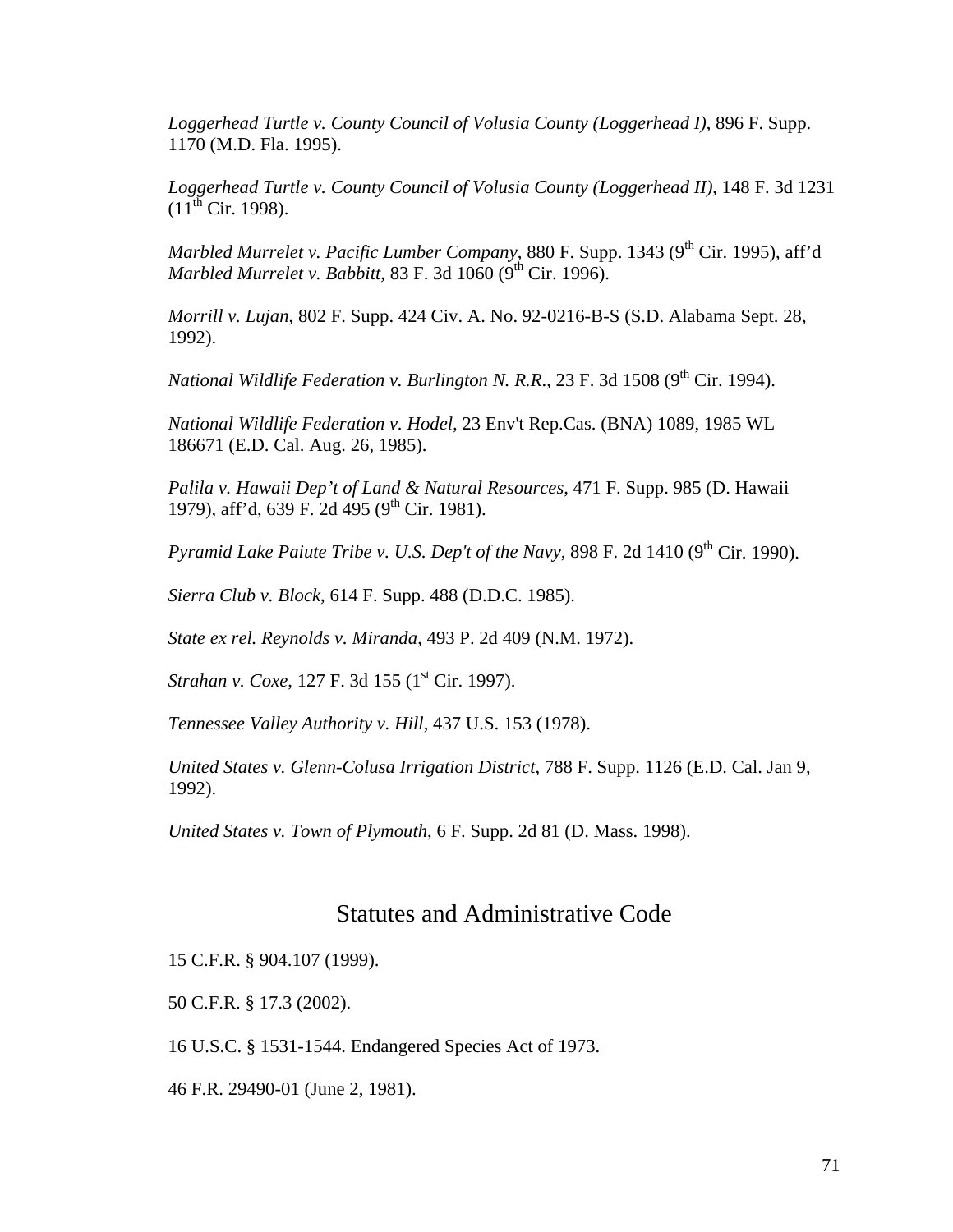46 F.R. 54,748 (November 4, 1981).

61 F.R. 63,854 (1996); 64 F.R. 11,485 (March 9, 1999). US Fish and Wildlife Service and National Marine Fisheries Service, Habitat Conservation Planning and Incidental Take Permit Processing Handbook (Nov. 1996).

64 F.R. 60,727 (November 8, 1999).

NMAC § 19.26.2.7(F).

NMAC § 19.26.2.7(T).

N.M. STAT.ANN § 72-1-2.

N.M. STAT.ANN § 72-4A-2.

N.M. STAT.ANN § 72-4A-5.1.

N.M. STAT.ANN § 72-4-3.

N.M. STAT.ANN § 72-5-18.

N.M. STAT.ANN § 72-6-3.

N.M. STAT.ANN § 72-13-6.

N.M. STAT.ANN § 72-13-9.

ORS § 690-018-0012.

WASH. REV. CODE § 90.42.

## Personal Correspondence

E-mail from Bob Rice of the Oregon Water Resources Department, 26 August 2004.

E-mail from Bob Rice of the Oregon Water Resources Department, 12 December 2004.